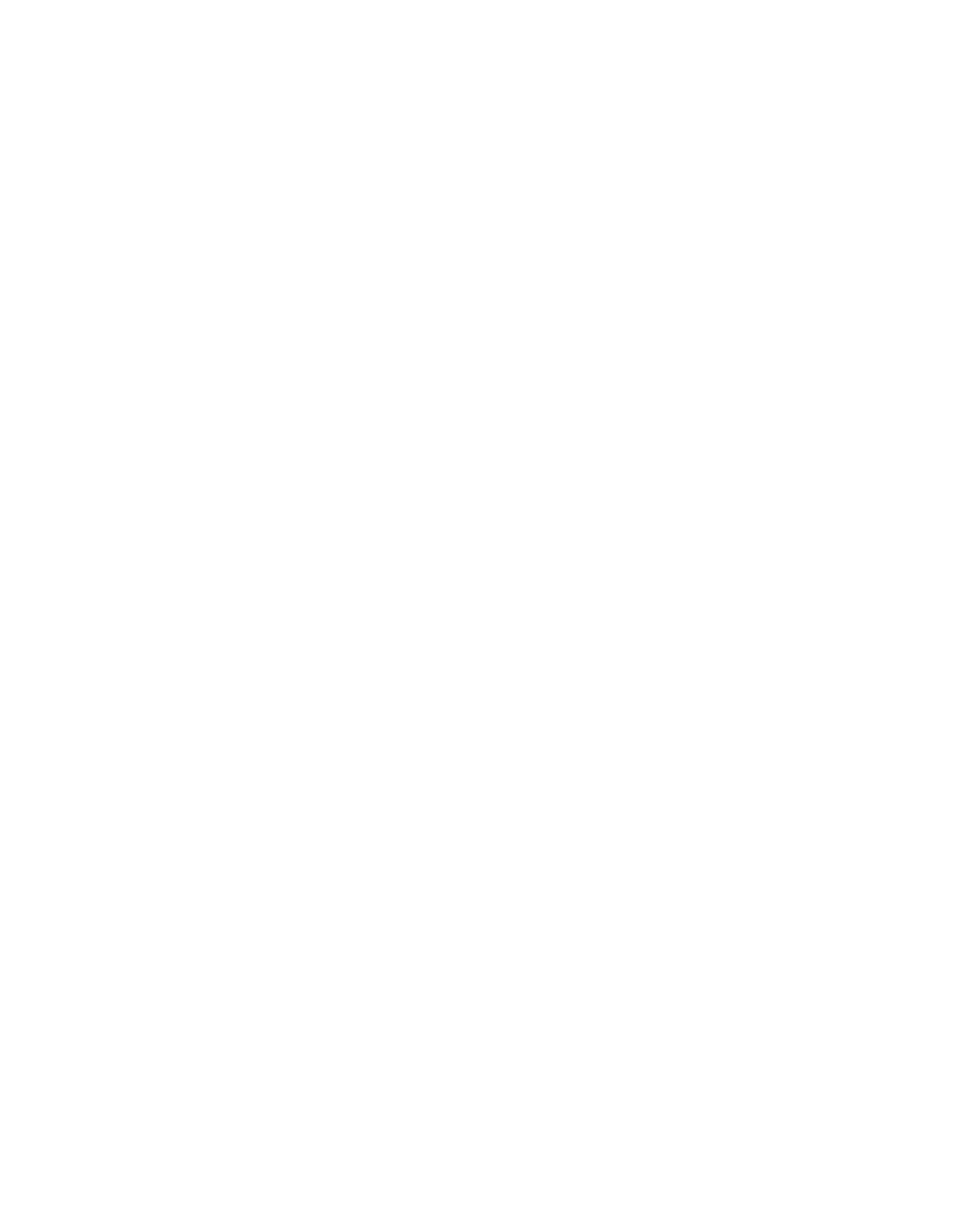### **MAYOR**

Tom Trulove, 2014 – 2017

# **CITY COUNCIL**

Teresa Overhauser, Mayor Pro Tem, 2014 – 2017 Chris Grover, 2014 - 2017 Doug Nixon, 2012 – 2015 Bob Stockton, 2012 – 2015 John Taves, 2014 – 2017 Graeme Webster, 2012 – 2015 Jill Weiszmann, 2012 – 2015

# **CITY ADMINISTRATOR**

Arlene Fisher

# **STAFF**

| Finance Director / City ClerkCindy Niemeier         |  |
|-----------------------------------------------------|--|
|                                                     |  |
|                                                     |  |
|                                                     |  |
| Municipal Court AdministratorTerri Cooper           |  |
| Interim Parks and Recreation Director Mark Schuller |  |
|                                                     |  |
| Public Works Director Todd Ableman                  |  |
|                                                     |  |
|                                                     |  |
|                                                     |  |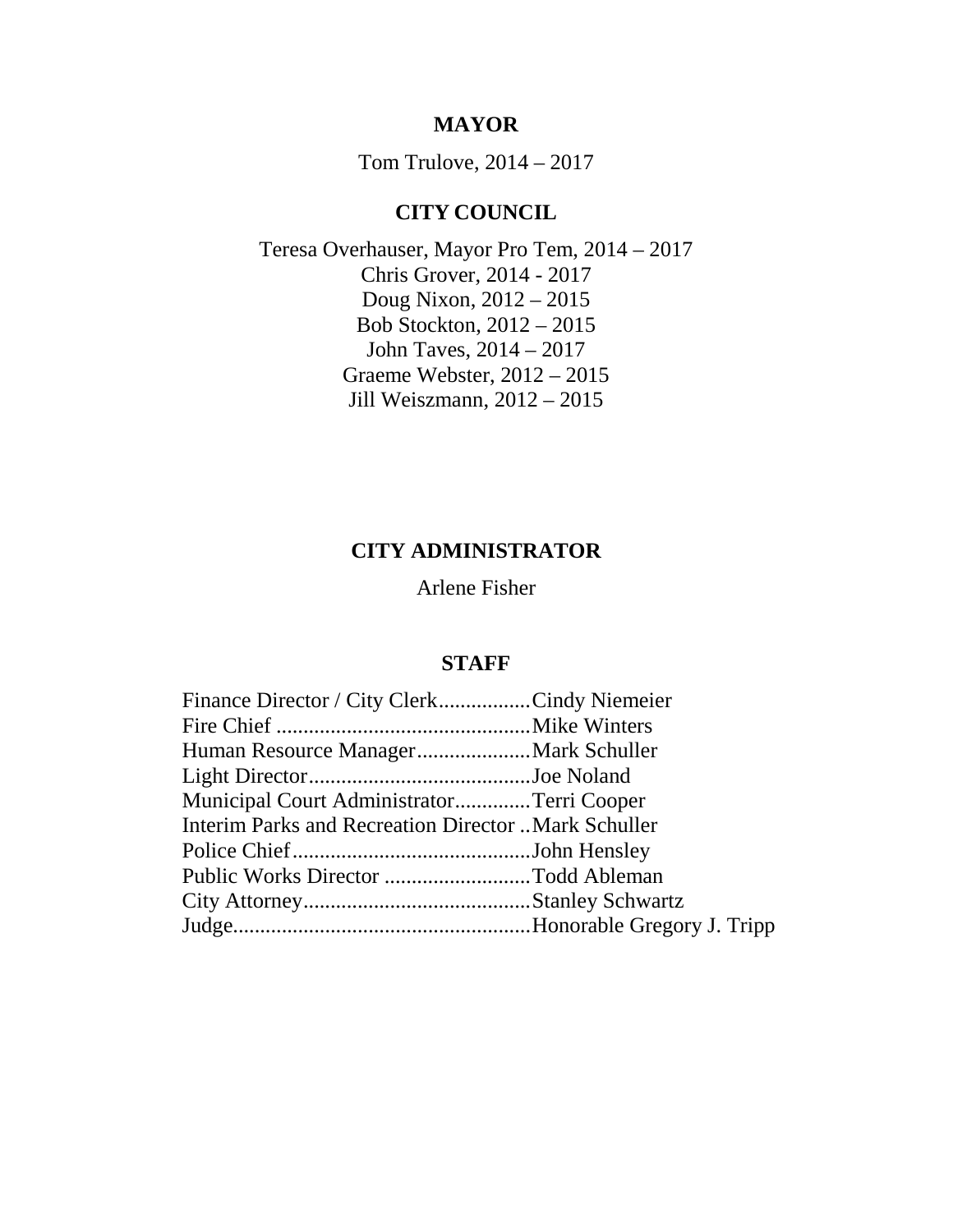# **TABLE OF CONTENTS**

| <b>Departmental Budgets</b> |  |
|-----------------------------|--|
|                             |  |
|                             |  |
|                             |  |
|                             |  |
|                             |  |
|                             |  |
|                             |  |
|                             |  |
|                             |  |
|                             |  |
|                             |  |
|                             |  |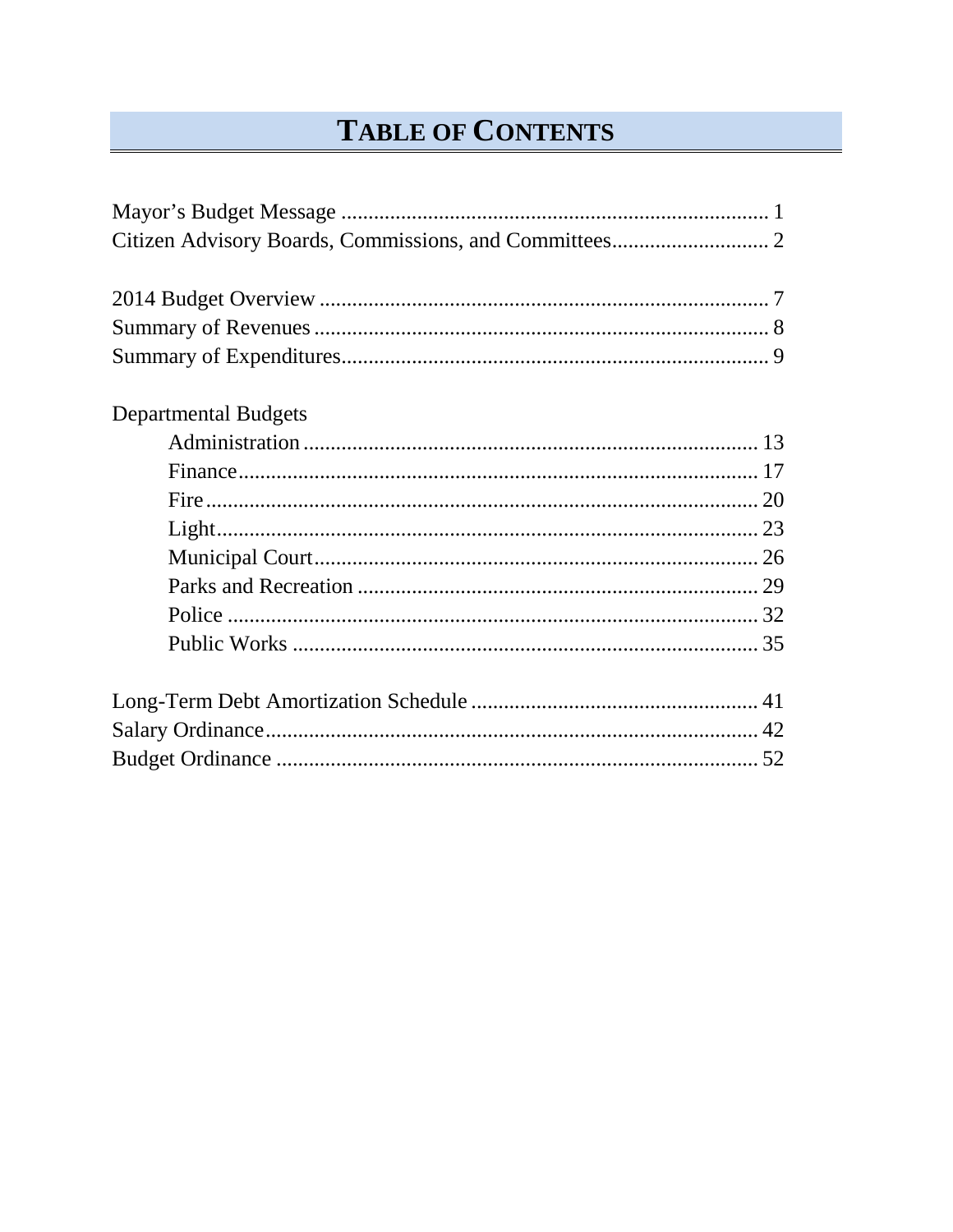

OFFICE OF THE MAYOR

#### **2014 Budget Message**

The year 2013 was another year of austerity for the City of Cheney primarily because of very sluggish recovery statewide from the Great Recession. Exacerbating the situation was the poor treatment of city-shared revenues by the 2013 Washington State Legislature as they tried to balance the state's budget. It seems apparent that the State of Washington is abandoning their traditional partnership with cities and counties, much to the detriment of smaller- and medium-sized cities such as Cheney.

Our 2013 strategy has been to rigidly control expenditures, especially in the Current Expense Fund, by adhering to a bare bones budget while trying to maintain the levels of service to which our citizens have become accustomed. We have had to reduce our workforce by a few layoffs as well as not filling some positions which became vacant. Once again our dedicated and outstanding employees made sacrifices and were the main reason we were able to deliver high quality services. They will be asked to repeat this dedication in 2014 as losses of state-shared revenue and limits on sales tax due to limited construction activity result in an even tighter Current Expense Fund budget than for 2013.

Public Works and the Enterprise Funds continued to operate in a positive fashion. We consolidated the Planning and Building Departments under the Public Works Director and reorganized supervision of the other departments in Public Works to allow better efficiency and to contain costs. Cheney City Light continued to work with regional organizations to control expenditures for wholesale power no longer provided by BPA. However, sewer rates will need to be increased by small percentage amounts in 2014 and revenues in other enterprise funds monitored. On the whole, levels of service have been and will be maintained across the board.

There were several positive events for our city in 2013 which will positively impact the 2014 budget. Voters approved by a 76% majority continuation of a 4% utility tax on sales of electricity and natural gas to fund our Residential Street and Sidewalk Program. This program will allow us to preserve and maintain our streets at a top level. Voters also approved the continuation of our EMS levy of \$.50/\$1,000 of assessed valuation with 81% of the vote, which allows our Fire Department to continue providing high quality emergency medical services. Crime rates declined dramatically as a new approach to policing was introduced. Participation in our Parks and Recreation programs was at an all-time high. We nearly completed a new zoning code to implement our comprehensive plan. Citizen support for city programs and activities is at a high level despite our budget limitations, and is a very positive outcome.

The reality is that 2014 promises to be the most challenging year since 2008. In a community without a large retail sector, sales tax from new construction activity is exceptionally important. Major projects at EWU have been completed with no state approval for new ones. The Cheney School District has just finished constructing new schools and will not be making additional major capital expenditures. The big multi-family developments are mostly built out and the private housing sector is only now beginning to show weak recovery. And, in terms of property tax, government buildings do not add to the tax rolls, while slow private development has added very little. The Washington Legislature is unlikely to restore our lost shared revenue in 2014; nor, are they likely to reduce the burden of mandated expenditures.

Our goal in 2014 is to maintain target levels of service within very real budget constraints. We believe the 2014 budget is a responsible one which gives us the ability to achieve this goal. However, success will also require hard work and sacrifice from every city employee, something they have been doing for the past several years. Their focus on customer service and culture of excellence are what holds the City together in difficult times. We shall meet the challenges of 2014 with style and success while we hope for robust economic recovery during the year and brighter prospects for 2015.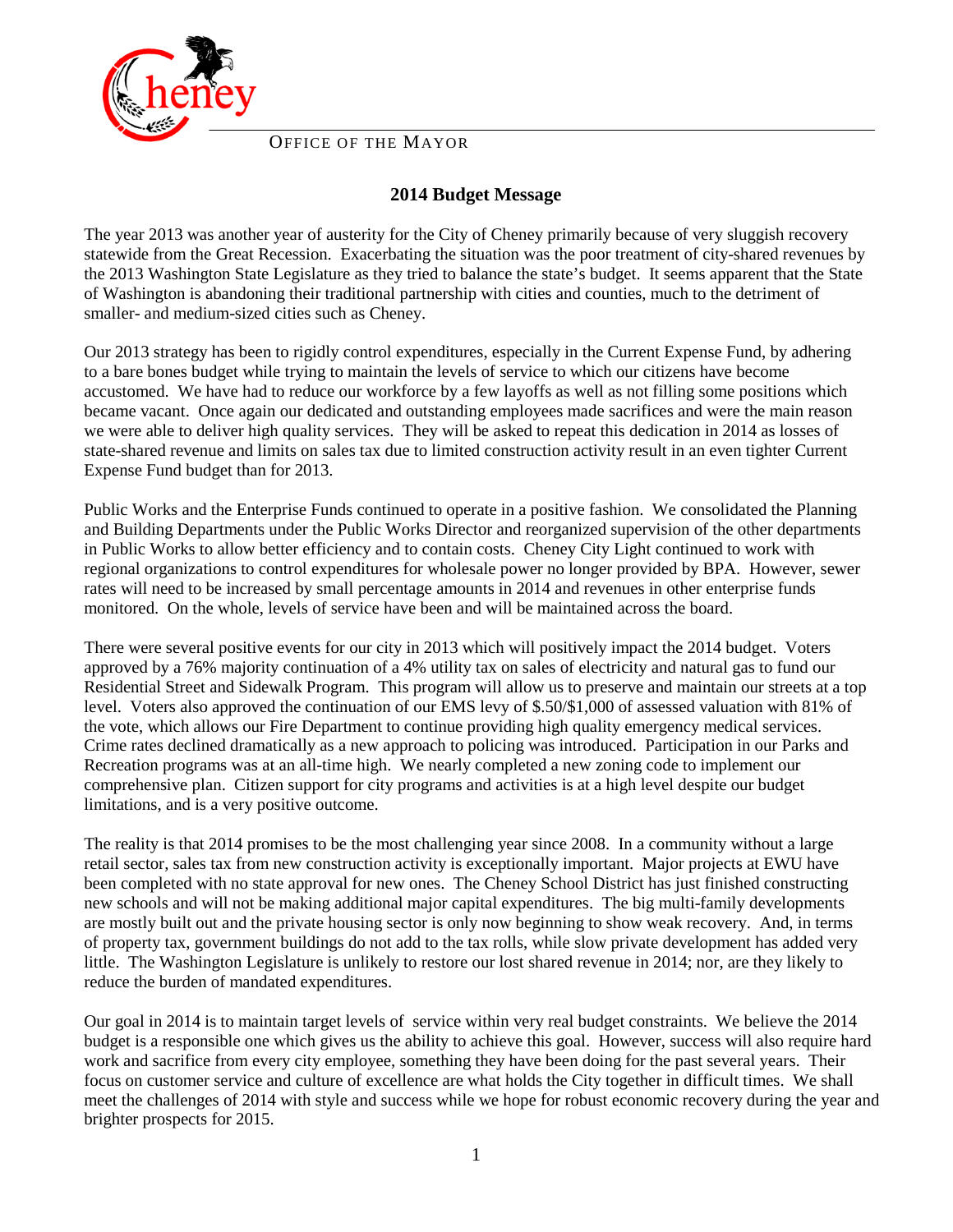# **CITIZEN ADVISORY BOARDS, COMMISSIONS, AND COMMITTEES**

#### **CIVIL SERVICE COMMISSION**

The commission is composed of three members, each serving a three-year term, who are appointed by the Mayor. The commissioners' duties are in connection with the selection, appointment, and employment of firefighters and police officers, clerical support of each respective department, and the chiefs of such departments. The commission meets the third Tuesday at 5:00 p.m. at the Mayor's Office as needed.

|                       | Commissioners: Bob Lincoln, Gary Geschke, Don Nichols  |
|-----------------------|--------------------------------------------------------|
|                       | Council Liaison: Graeme Webster; Alternate: Doug Nixon |
| <b>Staff Liaison:</b> | Mark Schuller, Chief Examiner/Secretary                |

#### **HISTORIC PRESERVATION COMMISSION**

This commission consists of seven members who are appointed by the Mayor and confirmed by the City Council. Each member is appointed for a three-year term. The board meets the first Thursday of even-numbered months at 5:15 p.m. in the City Council Chambers and makes recommendations to the Mayor and City Council on policy issues regarding historic buildings.

|                       | Board Members: Bettye Hull, Scott Wilbanks, Fred Lauritsen, Charles Mutschler, |
|-----------------------|--------------------------------------------------------------------------------|
|                       | Tom Balderree, Dan Turbeville, and Richard Donley                              |
| <b>Staff Liaison:</b> | Todd Ableman, Public Works Director                                            |

#### **BOARD OF PARK COMMISSIONERS**

This board consists of seven board members serving three-year terms, who are appointed by the Mayor with confirmation by the City Council. This board meets regularly on the second Wednesday of each month at 6:30 p.m. at the Wren Pierson Community Center, 615  $4<sup>th</sup>$  Street. It is a quasi policy-making board, whose duty is to provide planning direction for park programs.

| Commissioners:                  | Mike Stark, Kelley Cullen, Kerry Pease, Tricia Hughes, |
|---------------------------------|--------------------------------------------------------|
|                                 | Robert Beamer, Carrie Kreilkamp, and Tony Tobin        |
| Council Liaison: Jill Weiszmann |                                                        |
| <b>Staff Liaison:</b>           | Mark Schuller, Interim Parks and Recreation Director   |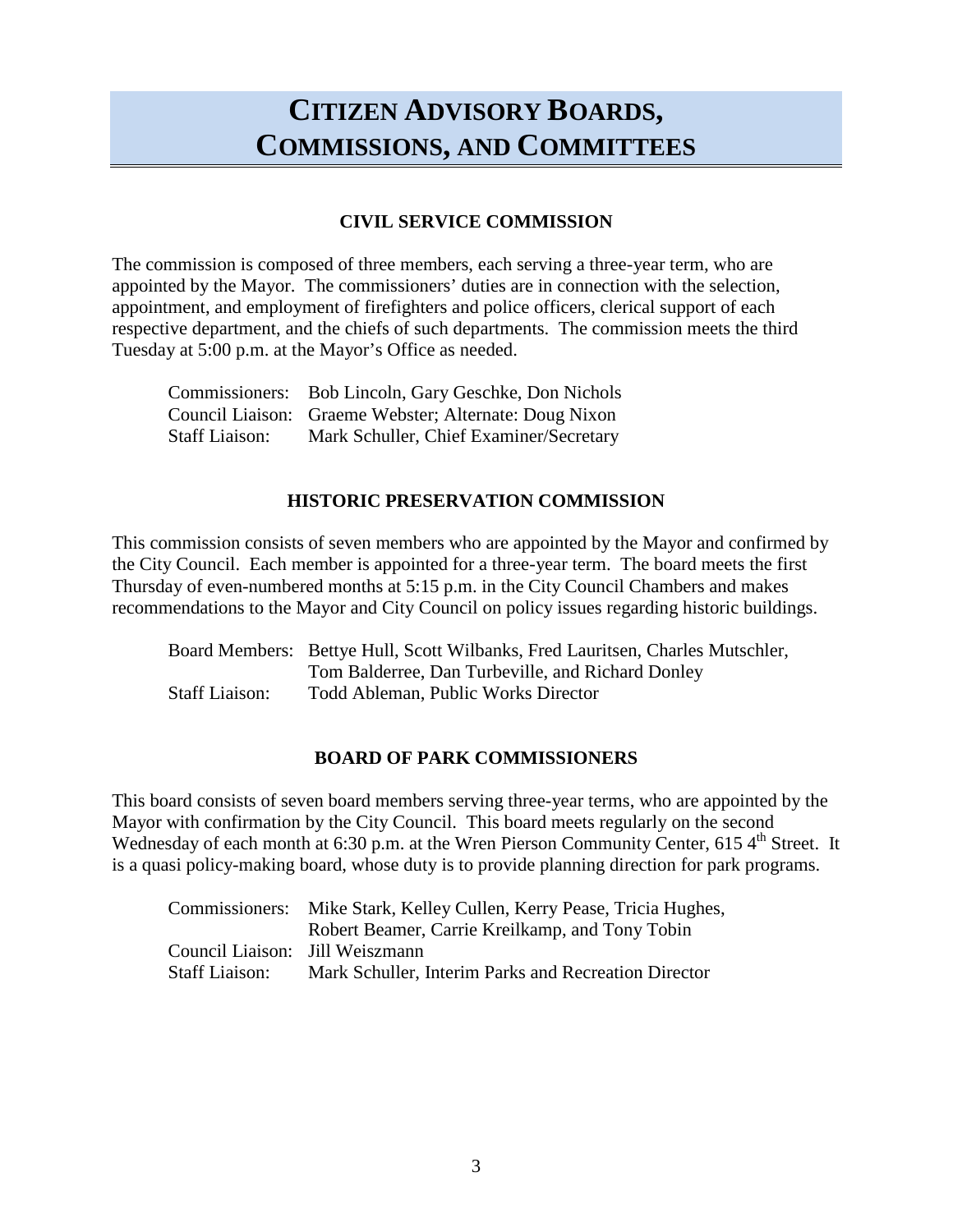#### **BOARD OF APPEALS**

This board consists of five members who serve four-year terms. Members are appointed by the Mayor with confirmation by the City Council. This board meets as necessary.

Board Members: John Boots, Tom Davis, and John Matthews (two positions vacant) Council Liaison: Bob Stockton Staff Liaison: Todd Ableman, Public Works Director

#### **PLANNING COMMISSION**

This seven-member commission is appointed for four-year terms. Members are appointed by the Mayor with confirmation by the City Council. This commission meets the second Monday at 5:30 p.m. in the City Council Chambers. The Commission makes recommendations to the City Council involving city planning and oversees the development of the Comprehensive Plan.

|                        | Commissioners: Vincent Barthels, Antoinette Burkley, Keith Fauerso, Curt Critchlow, |
|------------------------|-------------------------------------------------------------------------------------|
|                        | Craig Huber, and Vara Lyn Conrath (one position vacant)                             |
|                        | Council Liaison: Doug Nixon; Alternate: Graeme Webster                              |
| <b>Staff Liaisons:</b> | Todd Ableman, Public Works Director                                                 |
|                        | <b>Brett Lucas, City Planner</b>                                                    |

#### **YOUTH COMMISSION**

The Youth Commission consists of thirteen members and four alternates that are currently enrolled in grades eight through twelve and reside in the boundaries of the Cheney School District. Each member shall serve a two-year term, except for persons appointed during their senior year at Cheney School District, who will serve a one-year term. The principle functions of the Youth Commission shall be to prepare a comprehensive plan for anticipating and influencing the desires of the youth of the community, and to make its recommendation to City Council.

| Members:              | Rylie Pease, Logan Pratt, Elica Starr, Bailey Towey, Kinsey Pease, |
|-----------------------|--------------------------------------------------------------------|
|                       | Jordan Schoten, Kit Foster, Harrison King, and Mary McCombie       |
| <b>Staff Liaison:</b> | Mark Schuller, Interim Parks and Recreation Director               |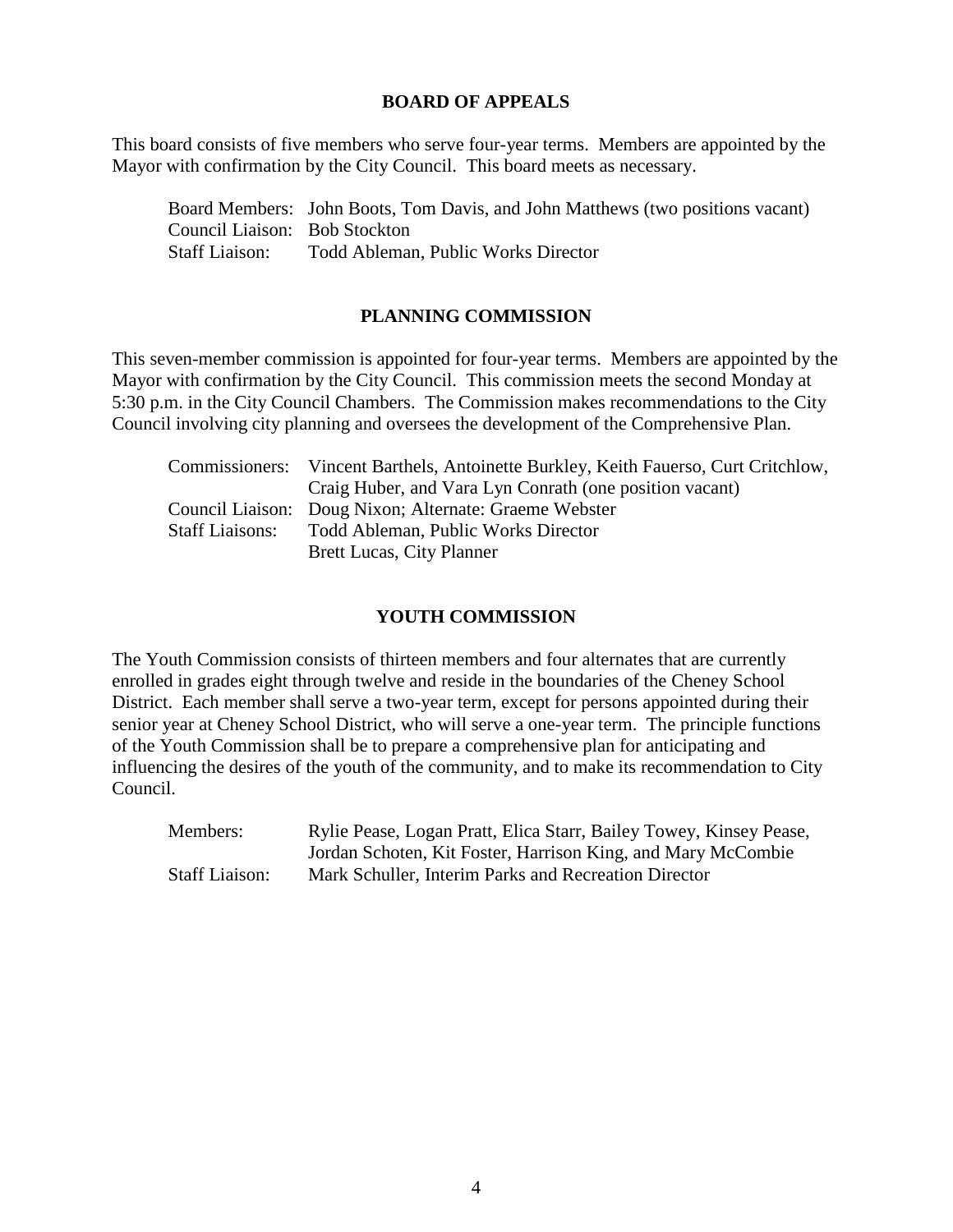#### **CITY COUNCIL COMMITTEES**

The Council Committee structure is established by the Mayor. Currently, in addition to serving on the City Council, Council Members also chair and/or represent the citizens of Cheney on at least one Council Committee. The Mayor polls the Council Members for their interest in participating on both Council Committees and intergovernmental committees prior to making assignments. Council Member attendance at committee meetings is voluntary. Each Council Committee elects its own chairperson. The committees discuss numerous issues throughout the year, some of which will go on to the Council for consideration. Other issues might not proceed to the Council level. As the committees discuss issues and receive input, they generally will make a recommendation to the Council for action. This recommendation is only a suggestion to Council. The full Council will vote on issues brought before them and may or may not vote according to the Committee's recommendation. The City Administrator attends all Committee meetings as a facilitator and acts as a liaison to and from all other Committees. The following Committee information will be in effect from January 1 through December 31, 2014.

#### **Finance Committee**

The Finance Committee handles fiscal issues of the City. Budget appropriations, expenditures, and adjustments are the most common issues to come before this committee.

|        | Meetings: Second and fourth Tuesdays, 5:30 p.m., Mayor's Conference Room |
|--------|--------------------------------------------------------------------------|
|        | Members: Teresa Overhauser (Chair), Doug Nixon, and Bob Stockton         |
| Staff: | Finance Director Cindy Niemeier and department heads as required         |

#### **Public Works & Utilities Committee**

The Public Works & Utilities Committee discusses topics related to the utilities and public works operations of the City.

|        | Meetings: First Thursday after first Council meeting, 1:00 p.m., Mayor's Conference Rm |
|--------|----------------------------------------------------------------------------------------|
|        | Members: Jill Weiszmann (Chair), Graeme Webster, and John Taves                        |
| Staff: | Light Director Joe Noland and Public Works Director Todd Ableman                       |

#### **General Government Committee**

The General Government Committee discusses environmental concerns, planning and zoning regulations, annexations, and quality of life issues.

|        | Meetings: Third Tuesday, 5:00 p.m., Mayor's Conference Room                                                              |
|--------|--------------------------------------------------------------------------------------------------------------------------|
|        | Members: Doug Nixon (Chair), Teresa Overhauser, and Chris Grover                                                         |
| Staff: | Public Works Director Todd Ableman, City Planner Brett Lucas, and<br>Interim Parks and Recreation Director Mark Schuller |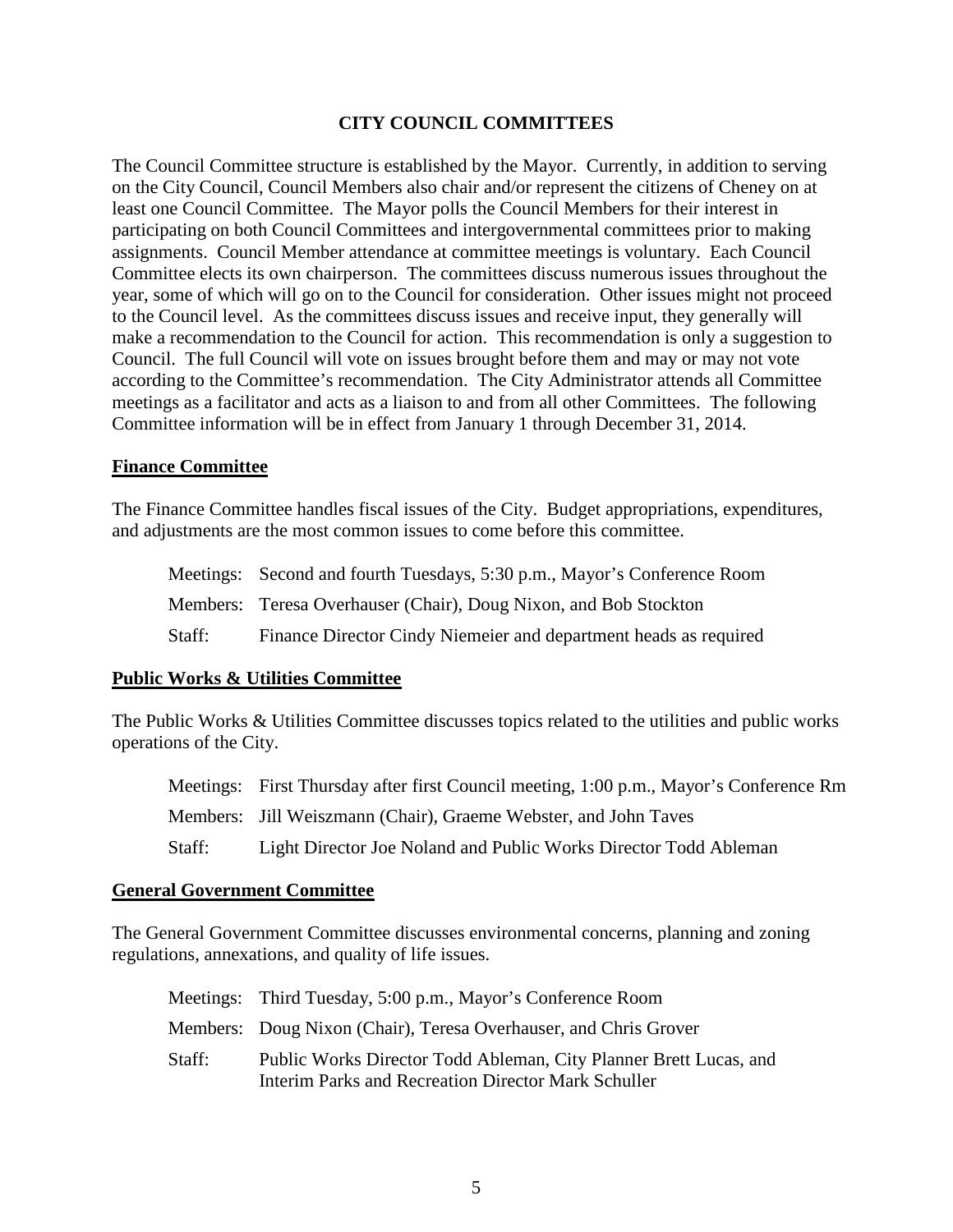### **Public Safety Committee**

The Public Safety Committee deals with law enforcement issues, fire services, emergency management, and police and fire staffing concerns.

|        | Meetings: Third Wednesday, 1:00 p.m., Mayor's Conference Room                               |
|--------|---------------------------------------------------------------------------------------------|
|        | Members: Graeme Webster (Chair), Jill Weiszmann, and John Taves                             |
| Staff: | Court Administrator Terri Cooper, Police Chief John Hensley, and<br>Fire Chief Mike Winters |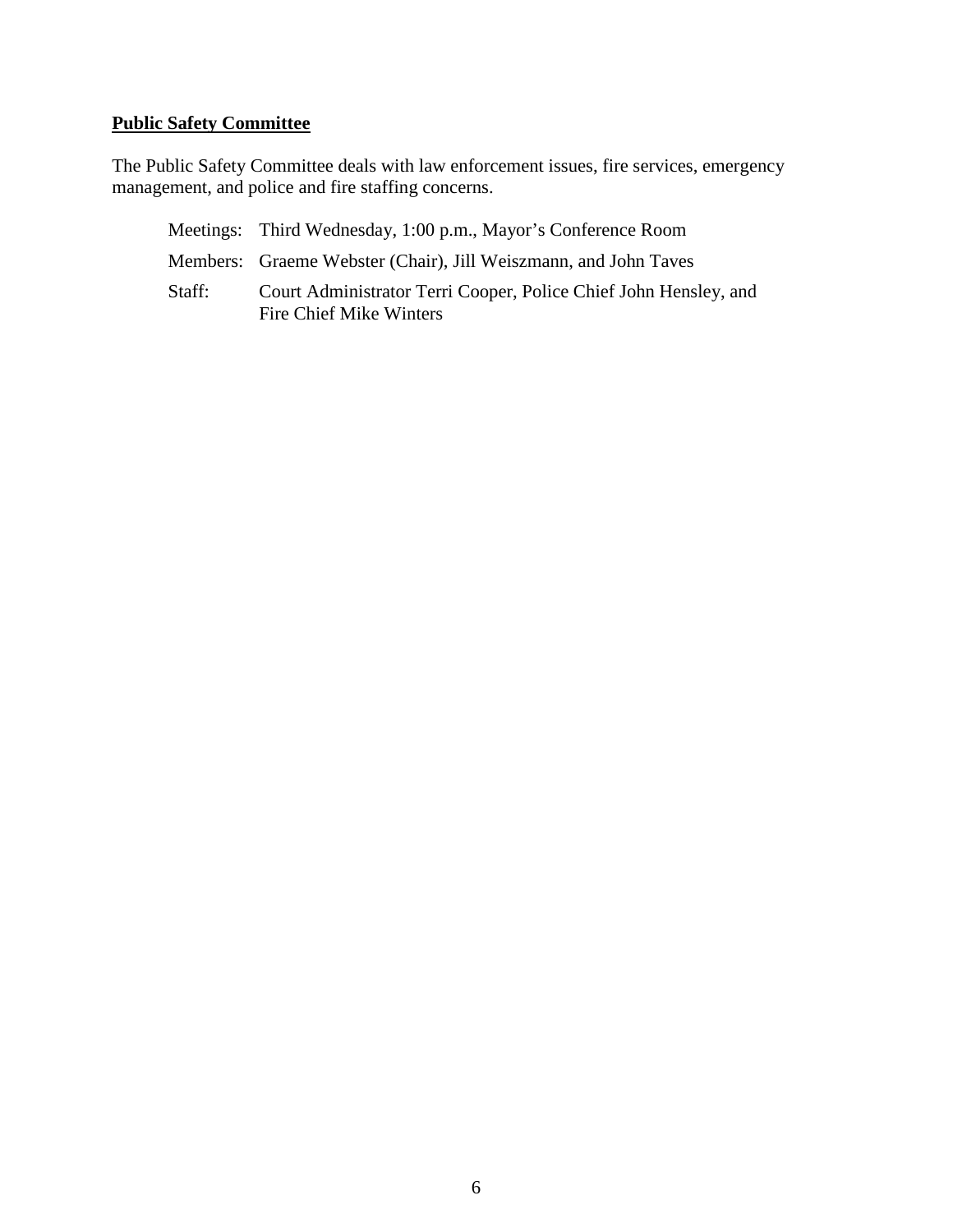# **BUDGET OVERVIEW**

Budgeting is an essential element of the financial planning, control, and evaluation processes of government. The planning process involves determining the types and levels of services to be provided and allocating available resources among various departments, programs, or functions.

Financial control and evaluation procedures typically focus upon assuring that fixed expenditure limitations (appropriations) are not exceeded and on comparing estimated and actual revenues and expenditures.

The budget authorizes and provides control of financial operations during the fiscal year. Upon adoption, the expenditure estimates, as modified by the Council, are enacted into law through the passage of an appropriations ordinance. The appropriations constitute maximum expenditure authorizations during the fiscal year, and cannot legally be exceeded until subsequently amended by the Council. Expenditures are monitored through the accounting system to assure budgetary compliance.

The City of Cheney's accounting and budgeting systems are organized and operated on a fund basis. A fund is defined as a fiscal and accounting entity with a self-balancing set of accounts recording cash and other financial resources, together with all related liabilities. The funds are segregated for the purpose of carrying on specific activities or attaining certain objectives. Funds are budgeted on a cash basis in accordance with the Revised Code of Washington 36.33.

The budget has been divided into eight departments with those departments being presented as a complete unit. The revenues and expenditures in various funds are being presented under the individual departmental "umbrella." The intent of this document is to allow the reader to more easily study the total budgetary impact of each department.

The City of Cheney is pleased to present a 2014 balanced budget totaling \$23,263,100. The 2014 budget was written with a zero operations increase and all departments continue to find efficiencies and savings within their current budget allocations while continuing to provide to our citizens excellent governmental services.

The city has continued to reduce the operating costs in the general fund with the reduction of 1.2 full time positions and the reassignment of current programs to other departments. Information Technology is now included and managed by the Finance Department. The PWKS departments have experienced some reorganization and reassignments to improve efficiency including the inclusion of the planning and building functions under the PWKS umbrella. The Parks and Recreation Department is being managed by the Human Resources Manager while a search is underway to fill the vacant director position. Through all of these changes, the City is proudly able to continue serving our citizens with services and programs of the highest quality.

To supplement this document, the City of Cheney is happy to provide copies of the 2014 Budget Ordinance, W-20 and/or the 2014 Salary Ordinance, W-21 by request. For comments, questions, or more detailed information, please contact the Finance Director at [cniemeier@cityofcheney.org](mailto:cniemeier@cityofcheney.org) or 509-498-9215.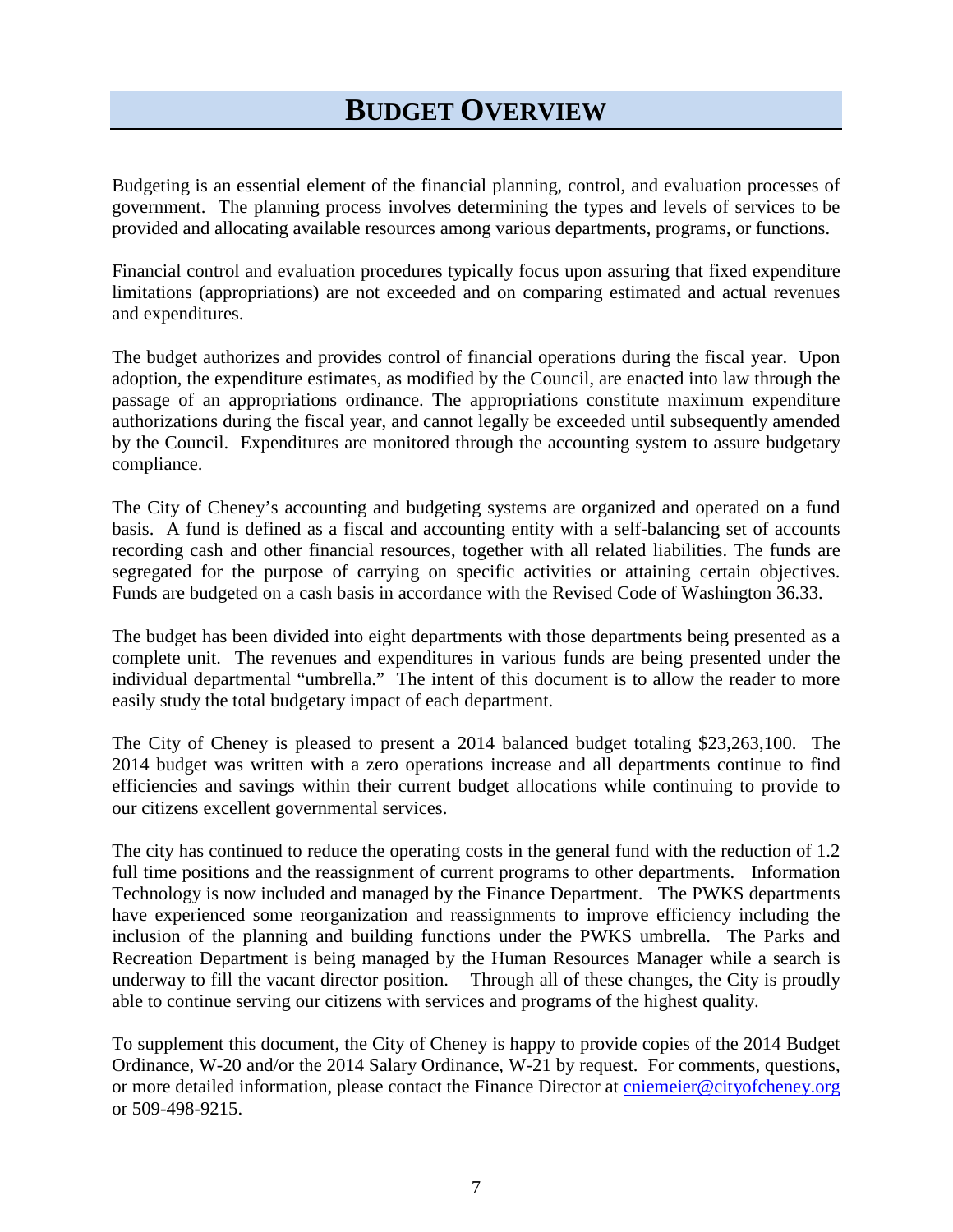### **City of Cheney, Washington Summary of Revenues For the Calendar Year 2014**

|                             | Actual      |              |              | <b>Budget</b> |              |              |
|-----------------------------|-------------|--------------|--------------|---------------|--------------|--------------|
|                             | 2009        | 2010         | 2011         | 2012          | 2013         | 2014         |
| General                     | \$6,528,301 | \$6,788,559  | \$7,353,469  | \$7,165,773   | \$6,338,395  | \$6,787,500  |
| Street                      | 513,394     | 396,848      | 427,183      | 423,358       | 472,298      | 453,100      |
| Arterial Street             | 869,960     | 937,345      | 28,708       | 873,908       | 67,836       | 355,100      |
| Residential Street          | 407,780     | 370,705      | 379,334      | 366,138       | 395,048      | 370,100      |
| Fire Equipment Reserve      | 37,059      | 1,943        | 85,308       | 218           | 8,492        | 9,000        |
| Parks Equipment Reserve     | 11,251      | 14,962       | 15,570       | 2,949         | 683          |              |
| Police Equipment Reserve    | 19,983      | 11,380       | 8,131        | 56,369        | 963          | 11,800       |
| Street Equipment Reserve    | 550         | 168          | 126          | 116           | 22,341       | 100          |
| EMS Levy                    | 207,879     | 211,449      | 229,661      | 233,081       | 249,079      | 255,400      |
| Police Levy                 | (149)       | (19)         | (14)         | 1             | 1            |              |
| Bicycle Safety              | 170         | 346          | 162          | 336           | 273          | 100          |
| Criminal Justice            | 231,125     | 233,678      | 239,503      | 295,011       | 271,649      | 256,000      |
| Criminal Justice/CTED       | 8,742       | 9,067        | 9,015        | 9,238         | 9,752        | 18,900       |
| <b>EMS Trauma</b>           | 1,748       | 2,196        | 1,744        | 1,540         | 1,214        | 2,900        |
| Police Outside Jobs         | 1,442       | 35,896       | 7,066        | 10,954        | 5,457        | 12,100       |
| Parks and Recreation        | 753,817     | 738,243      | 774,983      | 834,093       | 891,415      | 869,600      |
| Hotel/Motel                 | 32,283      | 33,260       | 34,437       | 31,807        | 33,687       | 45,000       |
| Information Technology      | 182,571     | 279,243      | 341,754      | 273,859       | 316,221      | 194,300      |
| Contributions and Donations | 1,145       | 2,318        | 438          | 1,688         | 630          | 3,800        |
| City Beautification         | 109         | 7,448        | 16,358       | 17,325        | 19,609       | 22,000       |
| General Obligation Reserve  | 1,135       | 448          | 58           |               |              |              |
| Capital Facilities          | 1,487,687   | 72,030       | 54,692       | 55,529        | 99,873       | 150,200      |
| Light                       | 7,747,017   | 7,397,341    | 7,615,873    | 7,692,990     | 7,821,878    | 8,386,000    |
| Water                       | 1,397,046   | 1,032,084    | 1,160,426    | 1,102,027     | 1,358,948    | 1,168,600    |
| Solid Waste                 | 1,364,319   | 1,342,659    | 1,454,268    | 1,315,832     | 1,315,530    | 1,298,000    |
| Sewer                       | 1,917,384   | 1,907,078    | 2,028,466    | 1,992,095     | 1,997,135    | 2,438,200    |
| Unemployment Compensation   | 14,298      | 23,961       | 25,116       | 26,275        | 25,266       | 36,000       |
| <b>Equipment Rental</b>     | 9,095       | 9,918        | 8,241        | 5,870         | 10,407       | 16,000       |
| Mechanical Shop             | 36,017      | 54,790       | 90,596       | 81,119        | 90,117       | 103,300      |
| Total Revenues \$23,783,158 |             | \$21,915,343 | \$22,390,672 | \$22,869,499  | \$21,824,197 | \$23,263,100 |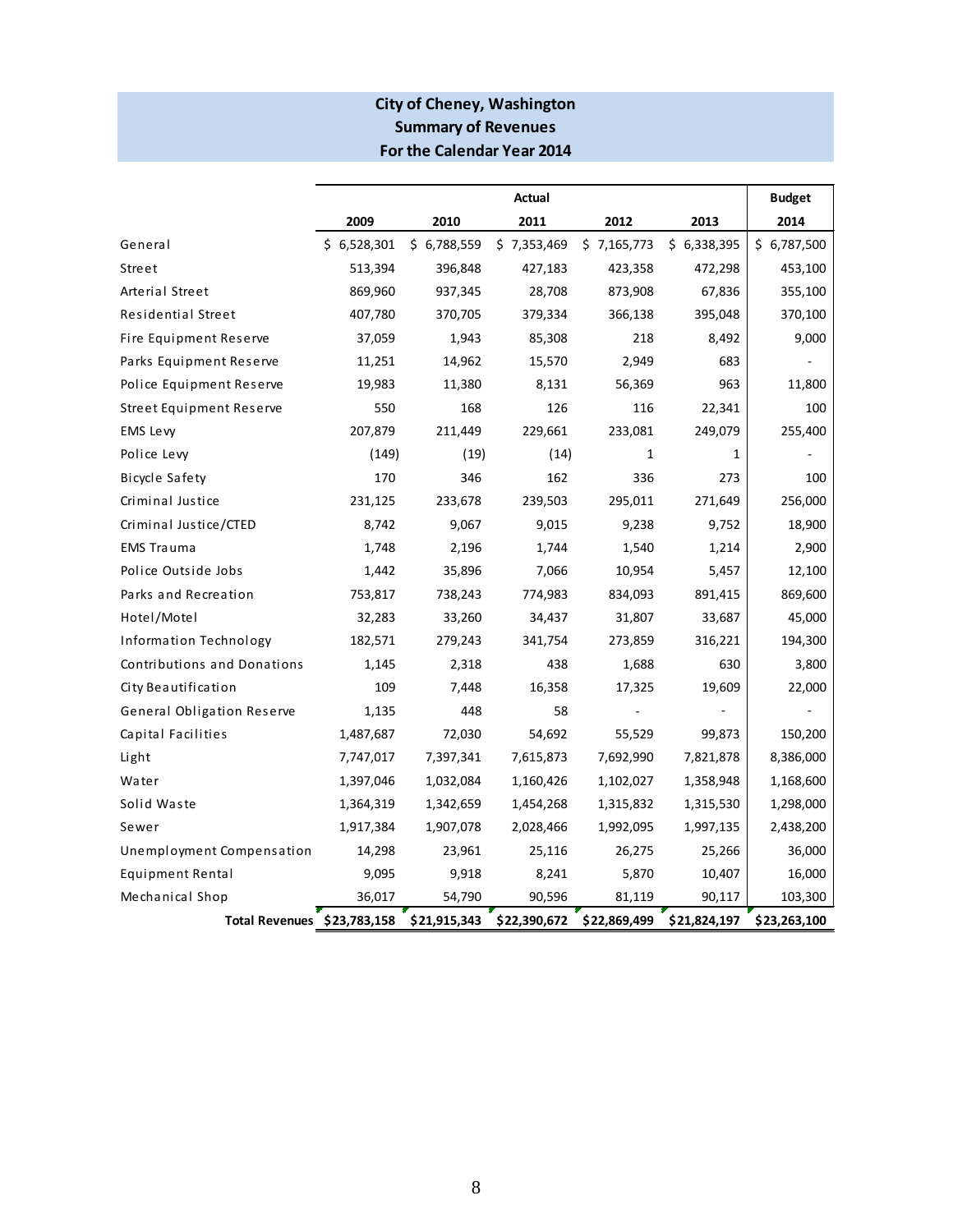#### **City of Cheney, Washington For the Calendar Year 2014 Summary of Expenditures**

|                              |                |    |            |    | Actual     |    |            |     |            |    | <b>Budget</b> |
|------------------------------|----------------|----|------------|----|------------|----|------------|-----|------------|----|---------------|
|                              | 2009           |    | 2010       |    | 2011       |    | 2012       |     | 2013       |    | 2014          |
| General                      | Ś<br>6,634,242 | Ŝ. | 6,774,958  | Ŝ. | 8,422,377  | Ŝ. | 7,436,621  | \$  | 6,662,927  | Ś. | 6,787,500     |
| Street                       | 863,249        |    | 454,446    |    | 462,879    |    | 474,180    |     | 461,216    |    | 453,100       |
| Arterial Street              | 923,307        |    | 1,002,155  |    | 38,202     |    | 920,354    |     | 92,019     |    | 355,100       |
| Residential Street           | 481,909        |    | 454,726    |    | 401,597    |    | 258,292    |     | 379,318    |    | 370,100       |
| Fire Equipment Reserve       | 3,712          |    | 12,459     |    | 134,254    |    | 10,035     |     | 17,074     |    | 9,000         |
| Parks Equipment Reserve      | 53,187         |    | 23,562     |    | 134,712    |    |            |     |            |    |               |
| Police Equipment Reserve     | 14,931         |    | 5,542      |    | 11,675     |    | 68,881     |     | 4,835      |    | 11,800        |
| Street Equipment Reserve     | 44,188         |    |            |    |            |    |            |     | 30,000     |    | 100           |
| EMS Levy                     | 197,227        |    | 218,100    |    | 222,608    |    | 216,812    |     | 281,244    |    | 255,400       |
| Bicycle Safety               | 349            |    | 224        |    |            |    |            |     |            |    | 100           |
| Criminal Justice             | 296,770        |    | 327,263    |    | 283,514    |    | 188,303    |     | 247,390    |    | 256,000       |
| Criminal Justice/CTED        | 2,120          |    | 13,200     |    | 16,471     |    | 17,895     |     | 7,892      |    | 18,900        |
| <b>EMS Trauma</b>            | 1,409          |    | 6,000      |    | 445        |    | 674        |     | 951        |    | 2,900         |
| Police Outside Jobs          | 1,992          |    | 14,482     |    | 7,366      |    | 15,133     |     | 5,453      |    | 12,100        |
| Parks and Recreation         | 883,273        |    | 782,451    |    | 822,783    |    | 856,217    |     | 921,553    |    | 869,600       |
| Hotel/Motel                  | 42,040         |    | 39,985     |    | 57,150     |    | 25,400     |     | 25,850     |    | 45,000        |
| Information Technology       | 324,625        |    | 214,961    |    | 305,597    |    | 228,801    |     | 297,824    |    | 194,300       |
| Contributions and Donations  | 2,456          |    | 1,786      |    | 2,594      |    | 2,507      |     | 2,738      |    | 3,800         |
| City Beautification          | 5,300          |    | 4,945      |    | 13,681     |    | 11,625     |     | 18,842     |    | 22,000        |
| General Obligation Reserve   |                |    |            |    | 155,433    |    |            |     |            |    |               |
| Capital Facilities           | 1,961,754      |    | 197,757    |    | 540,837    |    | 10,301     |     |            |    | 150,200       |
| Light                        | 6,614,782      |    | 7,507,245  |    | 7,099,244  |    | 7,763,913  |     | 7,914,737  |    | 8,386,000     |
| Water                        | 1,459,412      |    | 1,222,568  |    | 1,174,848  |    | 1,215,403  |     | 1,309,765  |    | 1,168,600     |
| Solid Waste                  | 1,312,572      |    | 1,793,674  |    | 1,483,985  |    | 1,509,700  |     | 1,462,409  |    | 1,298,000     |
| Sewer                        | 2,151,535      |    | 2,454,969  |    | 2,534,008  |    | 2,697,432  |     | 2,664,793  |    | 2,438,200     |
| Unemployment Compensation    | 35,310         |    | 15,563     |    | 19,581     |    | 21,845     |     | 33,743     |    | 36,000        |
| Equipment Rental             | 12,984         |    | 9,575      |    | 10,437     |    | 9,813      |     | 12,022     |    | 16,000        |
| Mechanical Shop              | 34,640         |    | 49,867     |    | 85,492     |    | 80,717     |     | 85,729     |    | 103,300       |
| Total Revenues \$ 24,359,277 |                | \$ | 23,602,463 | \$ | 24,441,770 | \$ | 24,040,855 | \$. | 22,940,324 | \$ | 23,263,100    |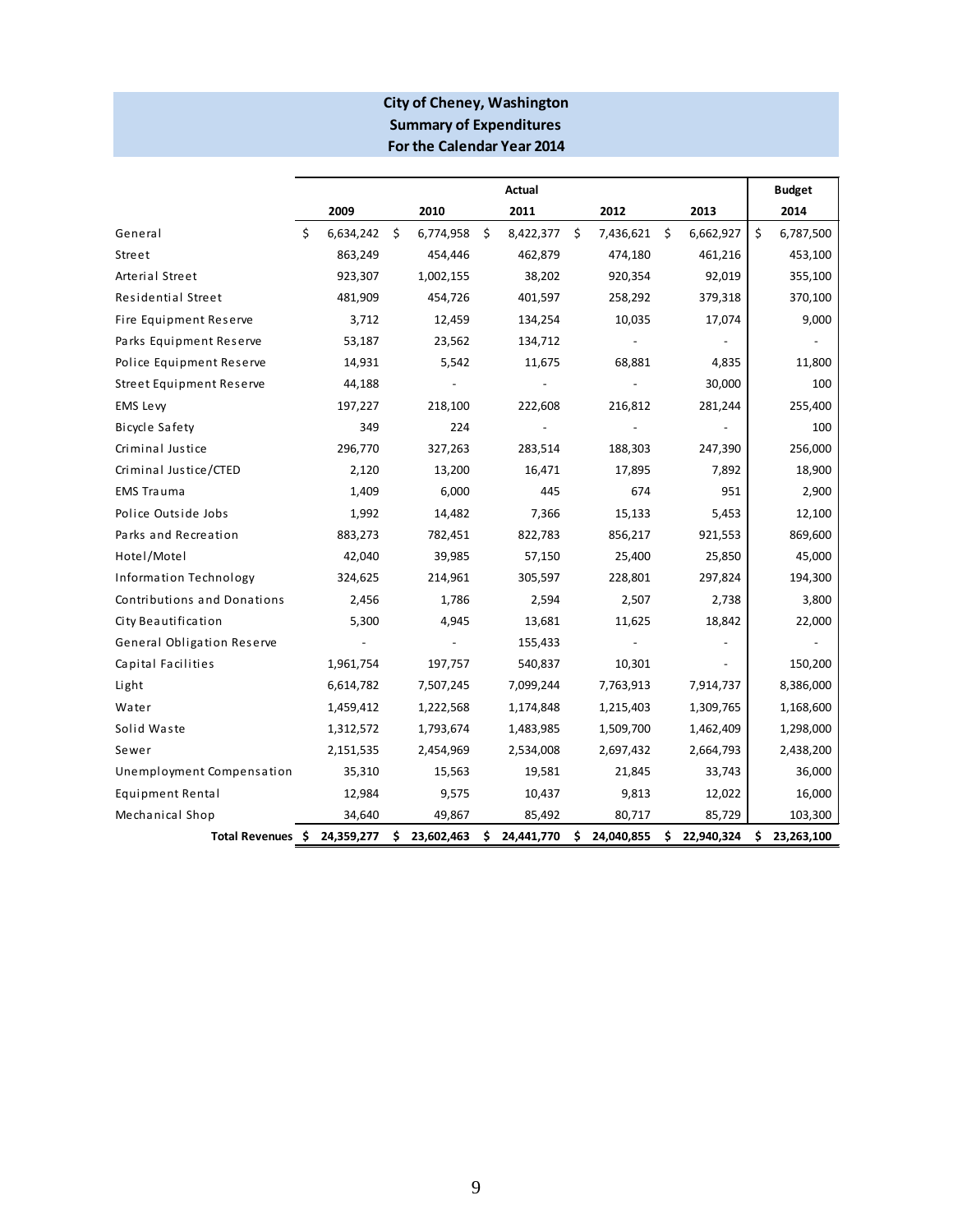

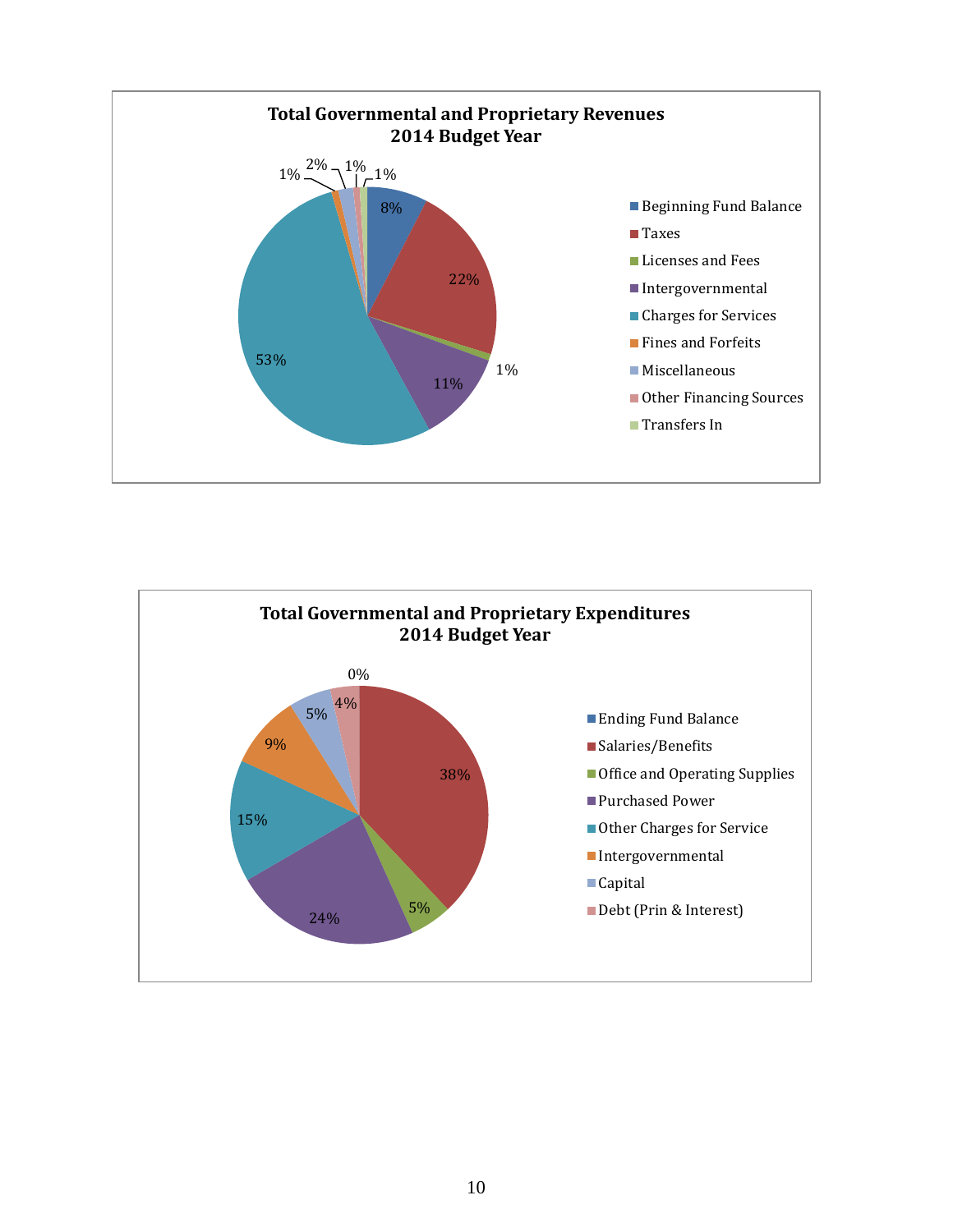

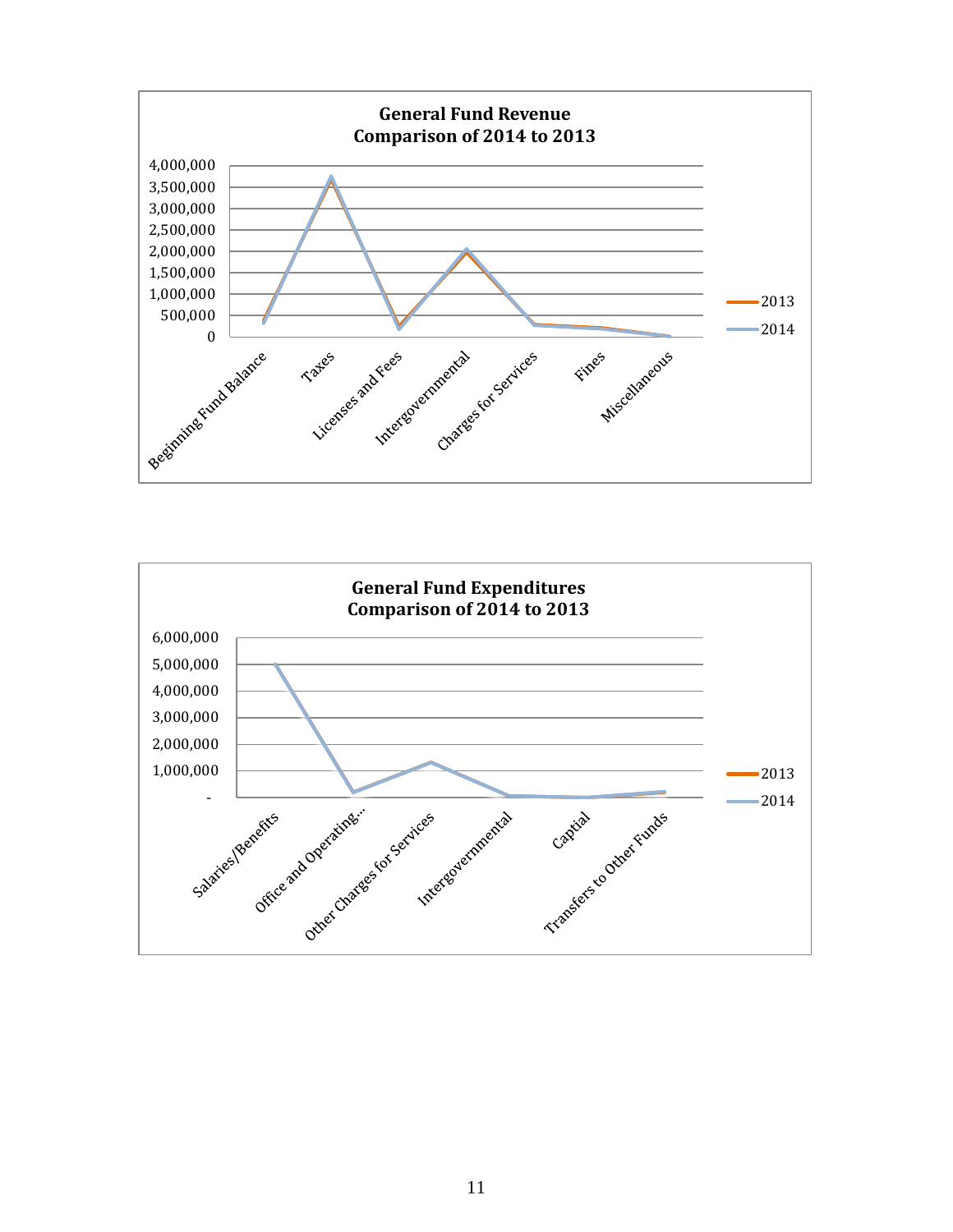

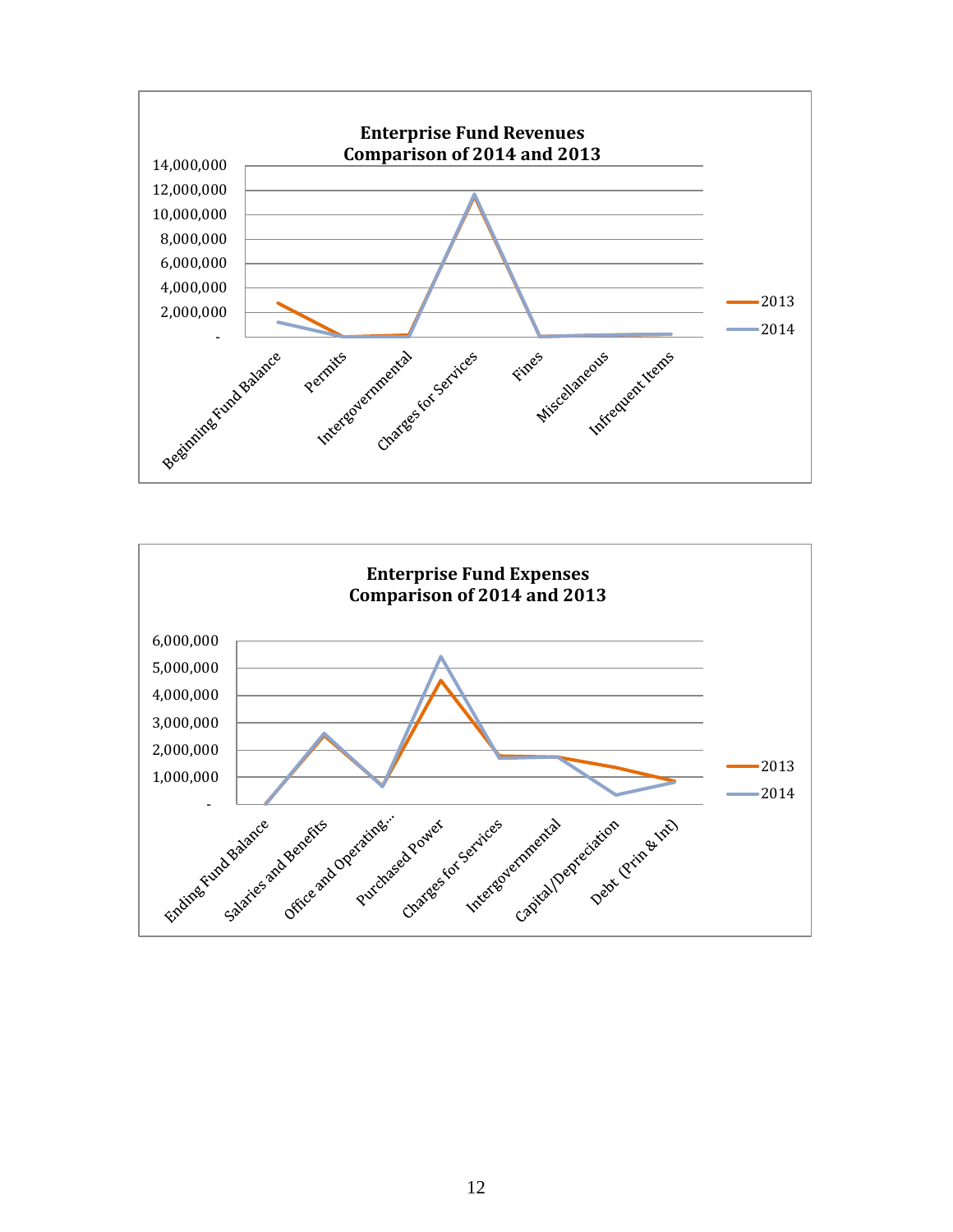# **ADMINISTRATION**

Mayor Trulove is the Chief Executive Officer of the City under the strong mayor-council form of government. Mayor Trulove is responsible for ensuring all municipal operations are executed in accordance with the Ordinances of the City and the laws of the State of Washington. The Mayor and/or designee present the annual budget to the City Council, oversee the hiring of City employees, including the City Administrator, and chair all regular City Council meetings. The Mayor also ensures the timely enforcement of all ordinances, contracts and franchise agreements.

The Executive Division includes the Mayor, City Administrator, Human Resource Manager, and Executive Assistant.

The City Council is the legislative and policy-making body for the City of Cheney. The Council is comprised of seven citizens elected by the community to provide leadership to the organization and community. As the legislative body, the Council establishes local laws and policies, and has general oversight and control over the City's finances, primarily through the budget process.

The City Administrator is responsible for the day-to-day operations of the City. The mission of the City Administrator is to implement the goals established by Mayor Trulove and the City Council. The City Administrator provides organizational leadership to ensure the delivery of municipal services is effective and cost efficient.

This division provides overall administration of the affairs of the City including enacting the policies and officially representing the City for the public and other governmental entities.

The divisions and budgets supervised by the Office of the Mayor include:

- General Fund
	- o Legislative
	- o Public Defender
	- o Administration
	- o Legal City Attorney
	- o Civil Service
	- o Wellness
	- o Library
	- o LEOFF 1

#### **Ongoing Functions**

- Manage general administrative duties of City government.
- Provide direction in development of the annual budget and capital facilities plan.
- Provide long-term goal-setting for City.
- Coordinate departmental strategies for prioritizing Council projects.
- Prepare recommendations, policies, procedures and programs requested by the Council.
- Maintain accountability, integrity and communication with the citizens of Cheney.
- Promote professional growth for all City employees.
- Provide leadership and collaboration with EWU and Cheney School District.
- Provide risk management services and training.
- Involve citizens as appointed members of the City's advisory boards.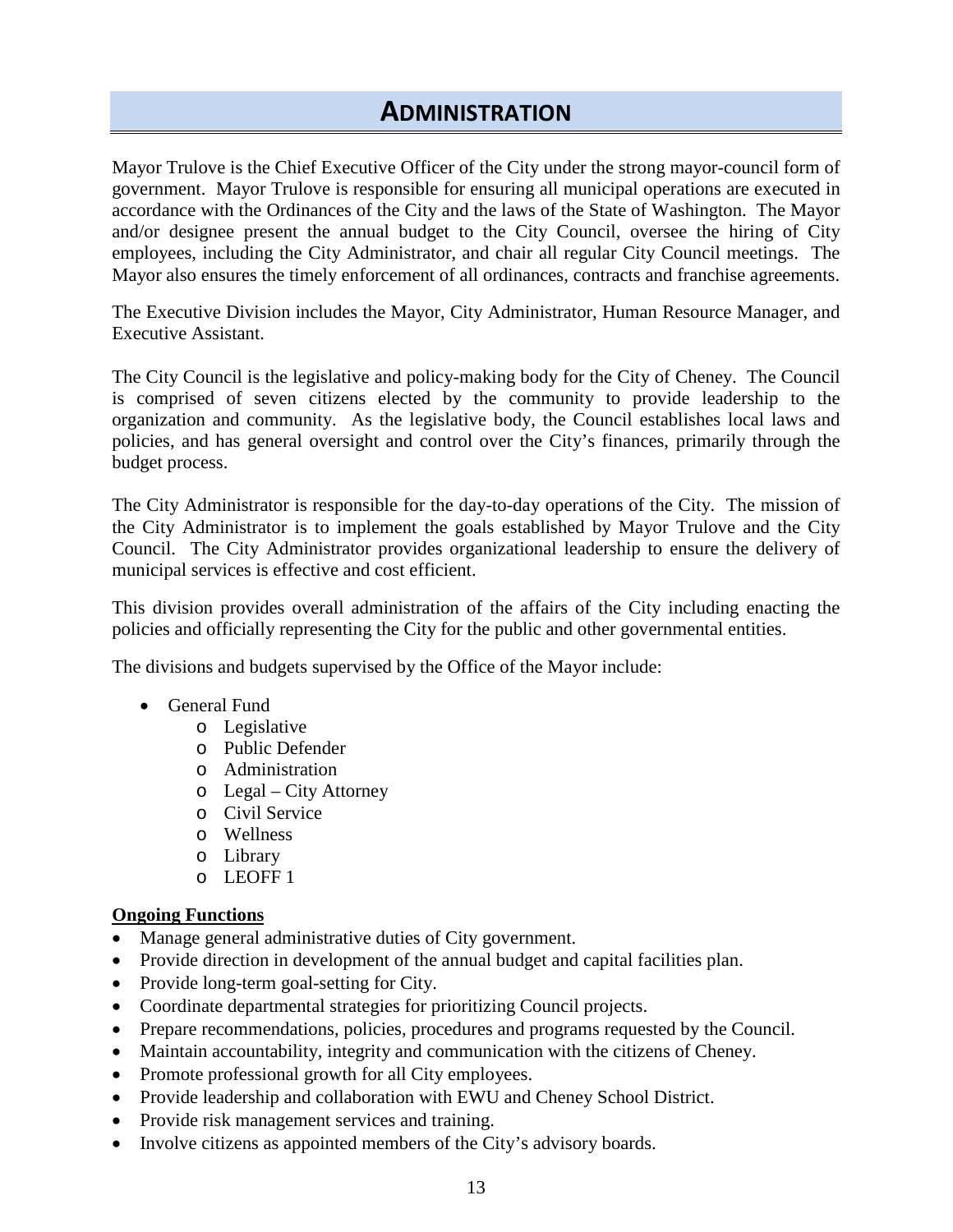- Coordinate annual Council and staff retreats.
- Negotiate collective bargaining unit agreements.
- Provide ongoing information and education to Council Members.
- Perform all other duties associated with the function of a chief executive.
- Provide personnel and support for the City's wellness program.
- Represent the City of Cheney on the WCIA Insurance Board.
- Represent the City of Cheney while serving on EWU'S Foundation Board of Trustees.
- Active member of team Jubilee Cheney's free, fun, family event  $2<sup>nd</sup>$  weekend in July.
- Member of Greater Spokane Incorporated.
- Member of the West Plains Chamber of Commerce.
- Member of the Cheney Merchants Association.
- Continue with PFO and ICMA-RC professional educational credentialing and certifications.

#### **2013 Accomplishments\***

- Completed the City of Cheney's personnel policies and procedures.
- Sales Tax Revenue continues to increase.
- Hosted third annual "Cheney Jubilee" festival. (Rodeo had record attendance.)
- Completed Phase I of 50-acre Park.
- Developed new economic development materials for the Cheney Industrial & Commerce Park.
- Comprehensive Plan 95% complete.
- Continued with Development Code changes.
- Fire Department took on Code Enforcement and teamed up with Cheney PD.
- Developed SR 904 legislative action plan.
- Joined EWU student task force to communicate the students' behavior challenges and developed new informational documents aimed at educating EWU students about the rules of living in Cheney.
- Completed Cheney's Solid Waste Plan.
- Approved a Capital Facilities Plan.
- Updated all employee safety policies and procedures.
- Arlene continues to serve on WCIA's Executive Board through 2014. She participates on the following committees: Long Range Planning, Finance, and IT Risk Mgmt.
- Maintained the ICMA-CM credentialing status for professional managers. Served on EWU's Strategic Planning Committee.
- Jail contract with Lincoln County continues to help reduce incarceration costs.
- Hosted "Breakfast with the Mayor" which was overwhelmingly attended.
- Approved 2014 Street and Sidewalk Improvement Plan.
- Moving forward with Itron's Fixed Network plan to remotely read utility meters.
- Received the 11-year award from the Professional Finance Officers' Organization.
- Received the US Secretary's award for Public-Philanthropic Partnerships with various partners.
- Received the "Lights On Afterschool" award for afterschool programs.
- Mayor serves on the AWC Board of Trustees and AWC Employee Benefit Trust.
- Obtained a voting seat for Cheney on the SRTC Transportation Committee.
- Mayor is a member of the Freight Mobility Strategic Investment Board.

*\*The 2013 accomplishments are a direct result of our City staff and their outstanding work.*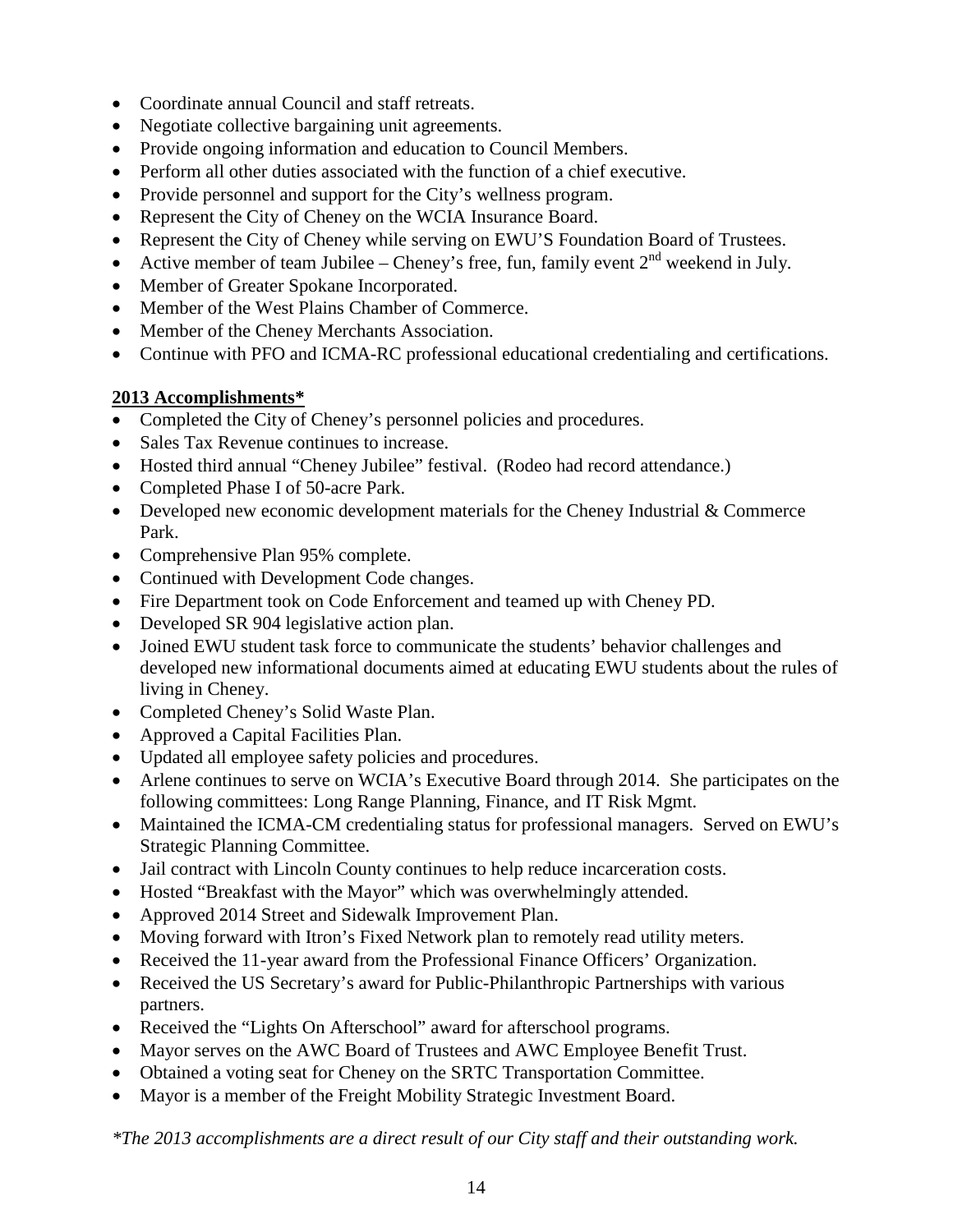### **Goals for 2014**

- Continue to provide cost effective services while navigating through a challenging economy.
- Continue efforts to widen SR 904.
- Present the City's legislative agenda to local, state and federal legislators.
- Recruit tenants for the Cheney Industrial and Commerce Park.
- Continue with construction on Phase II of 50-Acre Park.
- Continue to implement the economic development plan for the Cheney RCP and city-wide businesses.
- Expand the opportunity to host special events and festivals such as a BBQ event and other events to promote tourism in Cheney.
- Host the second annual "Breakfast with the Mayor."
- Work with local agencies to host regional training events at the Wren Pierson Community Center.
- Implement the Comprehensive Plan; complete the City's development standards.
- Work with legislators to obtain additional state-shared revenue funds.
- Complete the installation of radio-read meter reading system.
- Continue working with NIMS and other Northwest power providers to fulfill long- and shortterm power needs.
- Continue to provide quality legal services for both preventative and reactive measures for various departments and city officials.
- Expand community policing through communication and community participation.
- Ongoing upgrades to the City's website and IT networks.
- Expand the city beautification program along with adding more banners throughout the community.
- Continue to increase General Fund cash reserves.
- Maintain "Well City" status and promote healthy lifestyles with staff.
- Continue to serve on various boards and participate in community events.
- Maintain ongoing educational CLE's with Washington State City/County Managers Association, International City Managers Association, and Washington Finance Officers Association.
- Develop an analysis of the waste water fee structure and provide Council with the results.
- Develop an analysis of the electric utility rate structure and provide Council with results.
- Increase community and business involvement throughout the city.
- Obtain approval for Cheney's solid waste disposal plan.
- Seek the lowest cost for solid waste disposal options.
- Continue to nurture the close working relationships with EWU and Cheney School District.
- Continue to keep Cheney on the regional map by participating in area activities.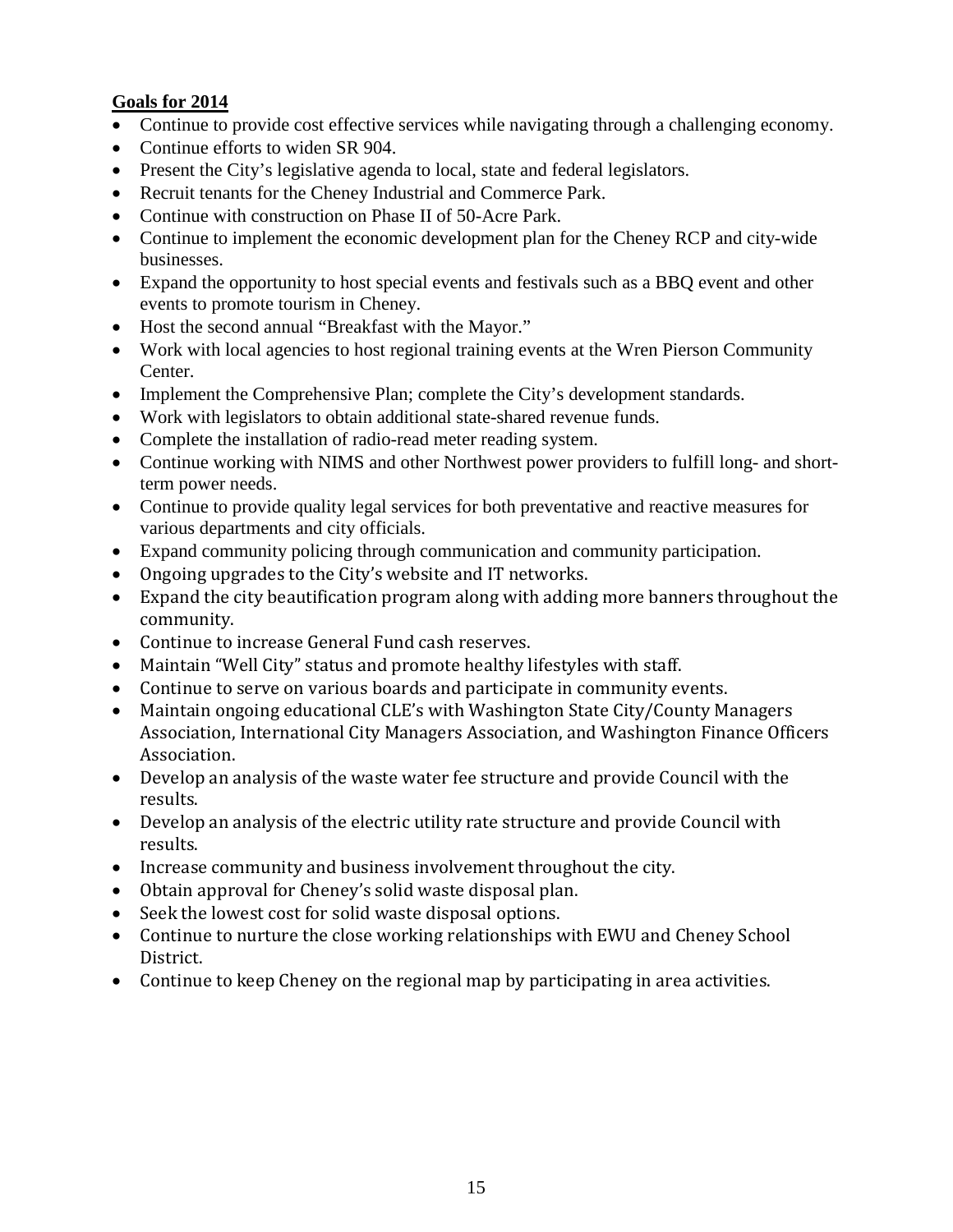# **ADMINISTRATION FINANCIAL AND POSITION SUMMARIES**

| <b>Revenue Summary</b>         |                |                |                       |                       |               |                                |
|--------------------------------|----------------|----------------|-----------------------|-----------------------|---------------|--------------------------------|
|                                | 2011<br>Actual | 2012<br>Actual | 2013<br><b>Budget</b> | 2014<br><b>Budget</b> | <b>Change</b> | $\frac{6}{6}$<br><b>Change</b> |
| Grant – Public Defender        | 15,000         | 15,000         | 15.000                | 18.000                | 3.000         | 20.00%                         |
| <b>Personnel Services</b>      | 420            | v              |                       |                       |               | $0.00\%$                       |
| <b>Public Defender Fees</b>    | 17.698         | 22.587         | 20,000                | 25,000                | 5.000         | 25.00%                         |
| Criminal Justice/Legal Funding | 28.091         |                |                       |                       |               | $0.00\%$                       |
| <b>City Beautification</b>     | 16,358         | 17.325         | 16.200                | 22,000                | 5.800         | 35.80%                         |
| <b>Total Revenue</b>           | \$77,790       | \$54,912       | \$51,200              | \$65,000              | \$13,800      | 26.95%                         |

### **Expenditure Summary**

| $\mathbf{L}_{\mathbf{u}}$ pendicule bulliman, |           |           |               |               |               |               |
|-----------------------------------------------|-----------|-----------|---------------|---------------|---------------|---------------|
|                                               | 2011      | 2012      | 2013          | 2014          |               | $\frac{0}{0}$ |
|                                               | Actual    | Actual    | <b>Budget</b> | <b>Budget</b> | <b>Change</b> | <b>Change</b> |
| <b>Admin Salaries/Benefits</b>                | 316.339   | 324.917   | 326,100       | 427,300       | 101.200       | 31.03%        |
| Admin Maintenance/Operat/Capital              | 203,687   | 82,397    | 96,900        | 96,900        |               | 0.00%         |
| Legislative                                   | 84.845    | 82.659    | 70,700        | 76,000        | 5,300         | 7.50%         |
| Legal/Prosecutor/Public Defender              | 195.751   | 166.177   | 209,000       | 209,000       |               | 0.00%         |
| Wellness/Civil Service                        | 1.662     | 341       | 1.000         | 1.000         | U             | $0.00\%$      |
| Library                                       | 2.067     | 1.790     | 3.000         | 3.000         |               | 0.00%         |
| <b>LEOFF 1 Expenses</b>                       | 125.977   | 137.348   | 124,600       | 124,600       |               | $0.00\%$      |
| <b>City Beautification</b>                    | 13.681    | 1.625     | 16.200        | 22,000        | 5.800         | 35.80%        |
| <b>Total Expenditure</b>                      | \$944,010 | \$807,254 | \$847.500     | \$959,800     | \$112,300     | 11.70%        |

| <b>Position Summary</b>            |          |        |              |           |           |
|------------------------------------|----------|--------|--------------|-----------|-----------|
|                                    | 2011     | 2012   | 2013         | 2014      | Change    |
| <b>Full Time</b>                   |          |        |              |           |           |
| City Administrator                 |          |        |              |           |           |
| Human Resources Director           |          |        | 0            |           |           |
| Human Resource Manager             | 0        |        |              |           |           |
| <b>Executive Assistant</b>         |          |        |              |           |           |
| <b>Administrative Clerk</b>        | $\Omega$ |        | $\cdot$ .2   | $\cdot^8$ | .6        |
| Intern                             | $\Omega$ |        | 0            |           |           |
| <b>Total FTE Positions</b>         | 3        |        | 3.2          | 3.8       | $\cdot 6$ |
| <b>Part-Time Elected Officials</b> |          |        |              |           |           |
| Mayor                              |          |        |              |           |           |
| Councilmembers                     | -        |        | $\mathbf{r}$ | -         |           |
| <b>Total P-T Elected Positions</b> | 8        | o<br>O | 8            | ο         |           |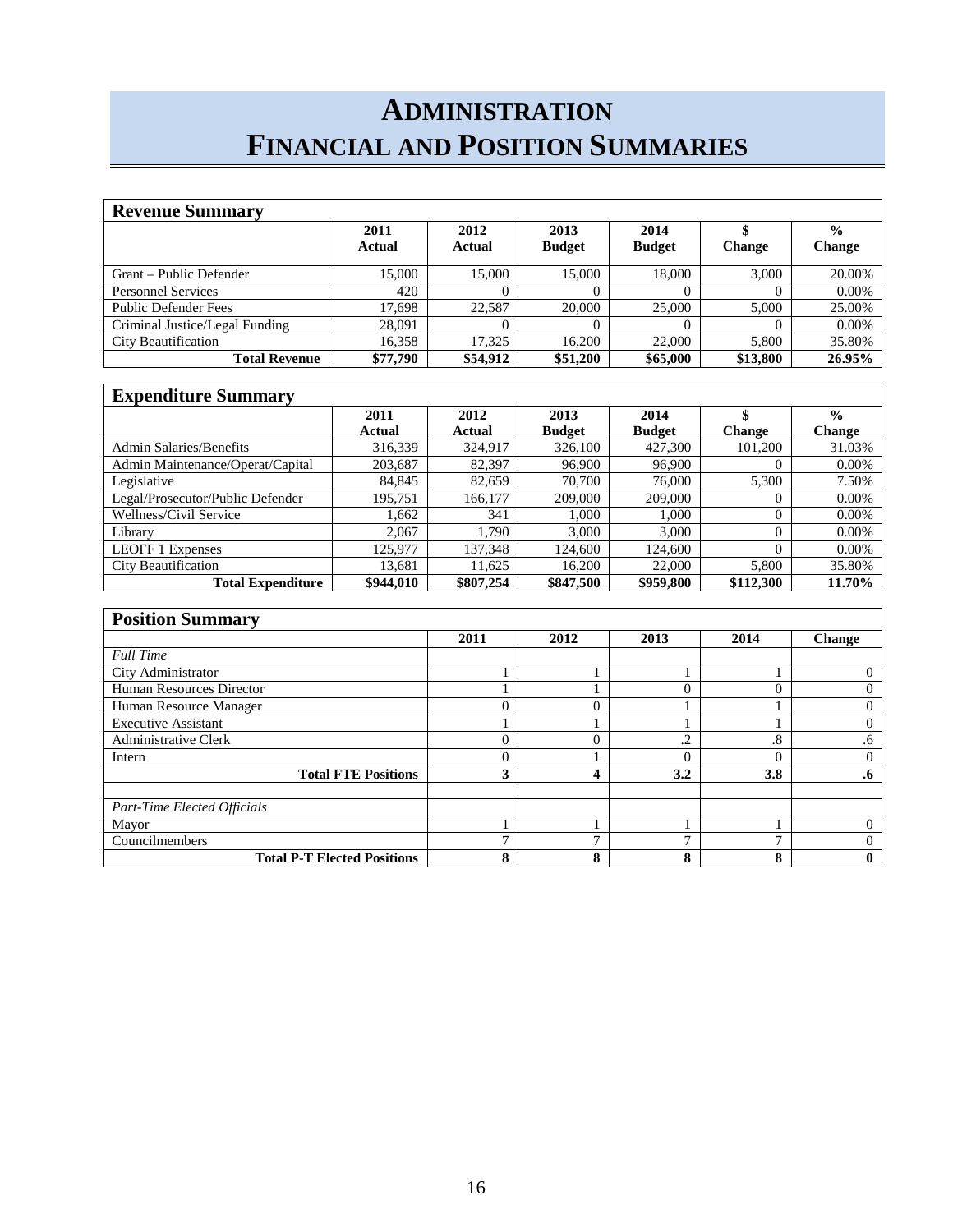#### **Mission Statement**

The mission of the Finance Department is to provide responsible fiscal management and reporting of public funds for citizens within our service area through recognized accounting principles.

#### **Vision Statement**

The Finance Department provides Excellence in Fiscal Management through technology and excellence in the workplace.

The Finance Department is responsible for all fiscal and records management operations of the City, including but not limited to: billings, collections, accounting, purchasing, reporting, payroll, records management, debt administration, budget management, and internal control. To facilitate the aforementioned responsibilities, the Finance Department has been divided into four sub-units: Treasury Division, Accounting Division, Administrative/Support Services Division, and Budget Control & Management Division.

The divisions and budgets supervised by the Finance Department include:

- General Fund
	- o Finance
	- o Intergovernmental
	- o Transfers
- Hotel/Motel Fund
- Information Technology Fund
- Capital Facilities Fund
- State Unemployment Compensation Fund
- Equipment Rental Fund

#### **Finance Ongoing Activities**

- Compile and produce the annual financial report
- Provide regular and accurate financial information
- Provide accurate and timely monthly financial reporting
- Process monthly payroll for entire city and issue year end W-2 statement
- Process accounts payable for entire city and issue year end 1099 statement
- Receive, disburse, invest and account for all fund that pass through the City of Cheney
- Maximize the city's investment income
- Continue to audit and reconcile city capital assets to accounting system

### **Finance 2013 Accomplishments and Projects**

- The City of Cheney finance records and 2013 Annual Financial Report was successfully audited by the Washington State Auditor's Office.
- Continued with internal auditing activities including regular petty cash/change funds audits, and revenue stream auditing.
- Updated W-2 and 1099 reporting to a digital and user friendly format.
- Successfully redesigned payroll checks to include employee benefits.
- Successfully converted accounts payable and payroll checks to secure laser documents.
- Successfully converted final bills to laser documents.
- Continued Digitizing Ordinances, Resolutions, and Contracts for easier accessibility.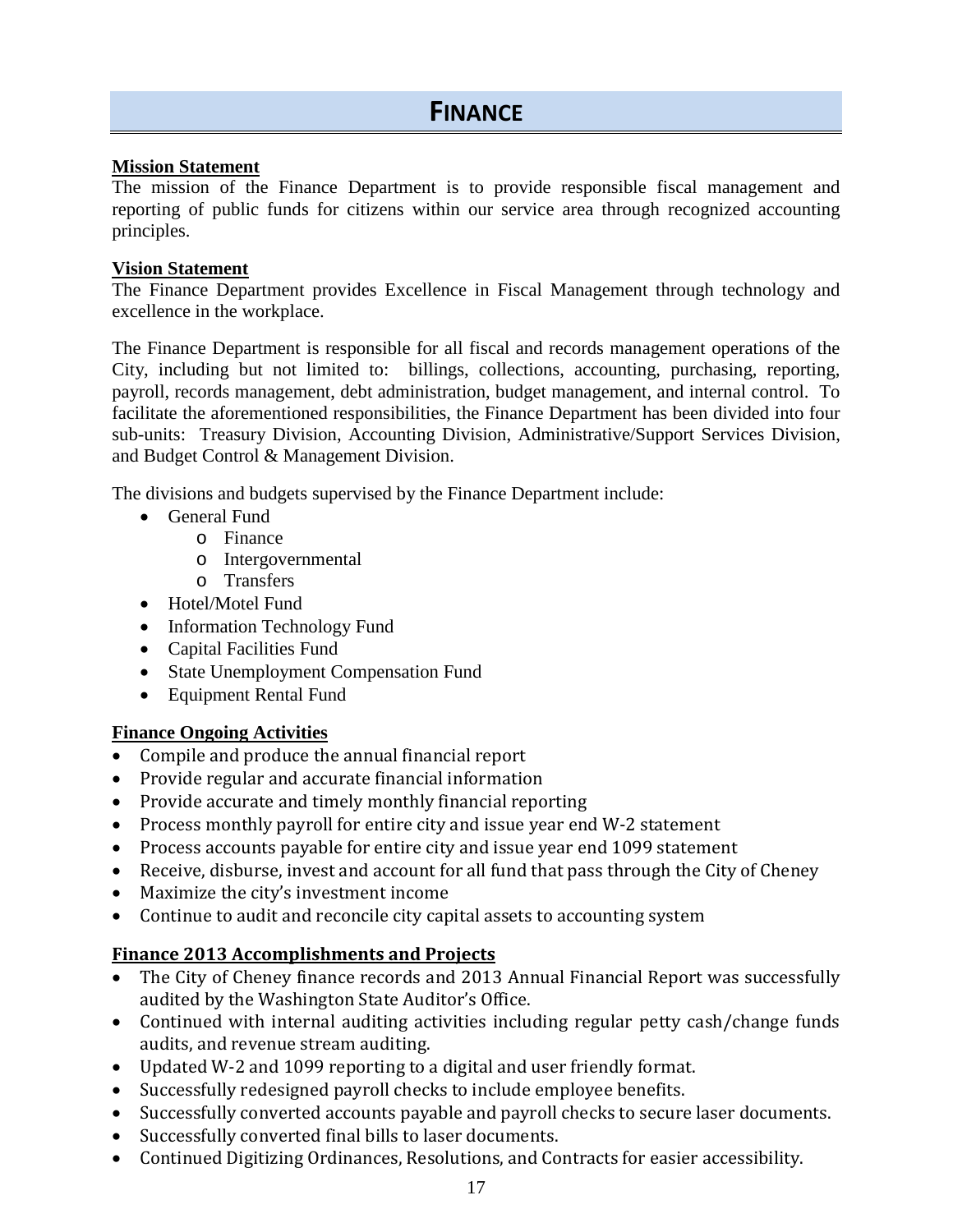- Continued to successfully operate the business license program including business, peddler, and solicitor licenses.
- Continued to audit sales tax reports to identify, correct, and collect miscoded sales tax.
- Successfully inventoried, logged, and legally disposed of records in accordance with the Washington State Secretary of State Records Management guidelines.
- Successfully implemented DOXO as an paperless billing and payment alternative.
- Implemented interdepartmental billing for all City of Cheney departmental utility bills.
- Updated budget monitoring and accounting training for other departments.
- Successfully combined the Finance and Police IBM i-series computers into one machine for a large cost savings.
- Replaced all staff desktop computers.
- Initiated GASB accounting training for finance accounting staff.
- Continued management of the Information Technology function of the City.

### **Finance 2014 Goals**

- Completion of the 2014 Annual Financial Report in an accurate and timely schedule while implementing all new GASB (Government Accounting Standards Board) requirements.
- Continue to update finance policy and procedures.
- Review of all programs for cost savings and efficient service to our customers.
- Continue to promote CTR to all departments.
- Continue to digitize records.
- Continue to formulate records management plan by department and begin implementation.
- Continue to look for an inexpensive way to automate public records and council agenda management.
- Replace the finance customer service computers and printers.

### **Information Technology 2013 Accomplishments and Projects**

- Upgraded firewalls to the next generation of firewall offering more security and control.
- Completed storage upgrade.
- Implemented Net Motion in the police department police cars.
- Continued to fix issues identified in the Intrinium Security Audit.
- Replaced/Upgraded the City of Cheney Spam Filters
- Established an emergency backup site for City servers
- Replaced the IBM i-Series by combining the two machines into one and moving daily management of the system to the police communications department.
- Automated many of the general computer maintenance functions.

### **Information Technology 2014 Goals**

- Continue to establish and enforce best practice based policies.
- Replace POE switches in 3 buildings.
- Install new wireless network access devices at various buildings.
- Continue to strengthen the partnership with Intrinium for IT support.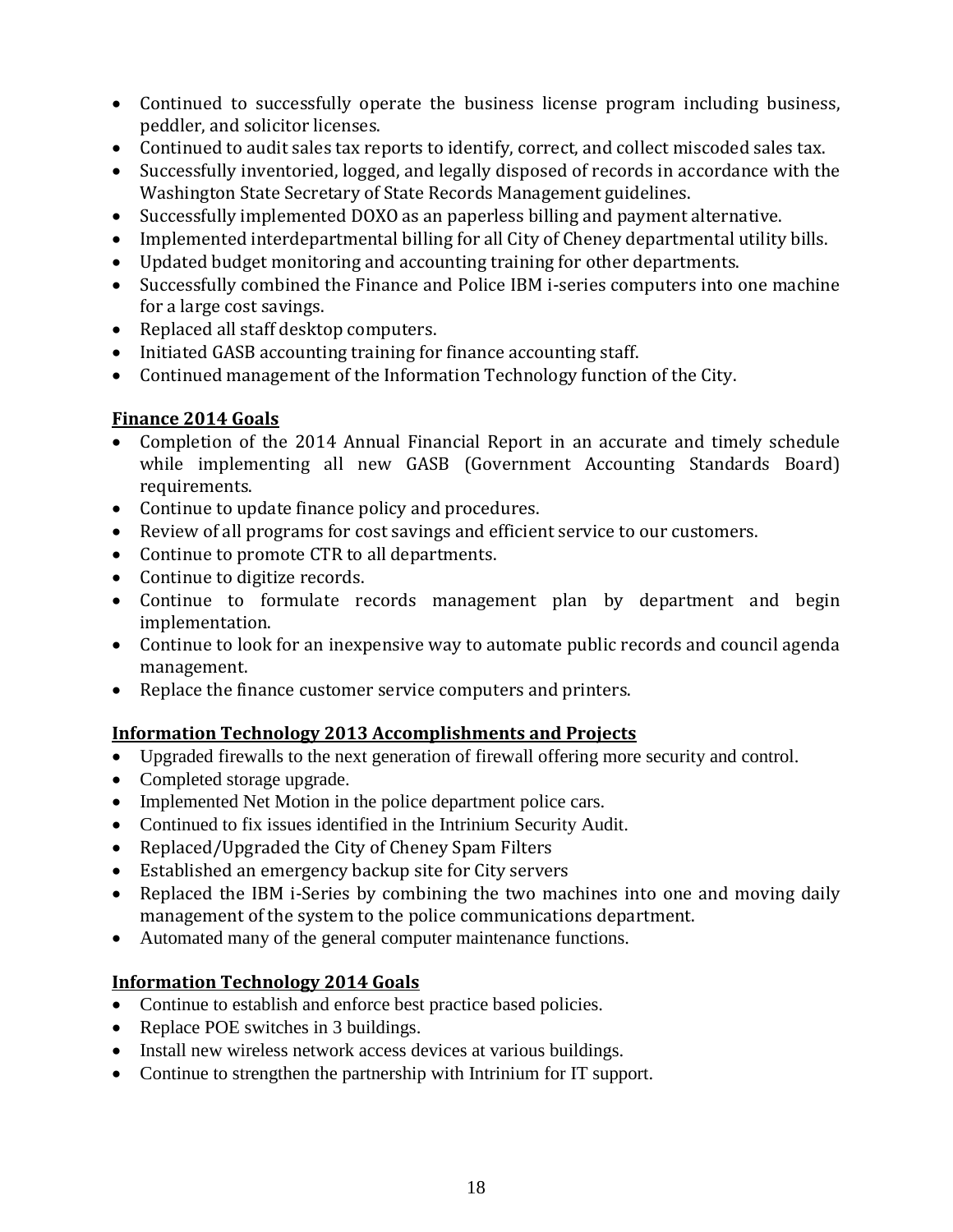# **FINANCE DEPARTMENT FINANCIAL AND POSITION SUMMARIES**

| <b>Revenue Summary</b>            |             |           |               |               |               |               |
|-----------------------------------|-------------|-----------|---------------|---------------|---------------|---------------|
|                                   | 2011        | 2012      | 2013          | 2014          |               | $\frac{0}{0}$ |
|                                   | Actual      | Actual    | <b>Budget</b> | <b>Budget</b> | <b>Change</b> | Change        |
| <b>Returned Check Fees</b>        | 2.795       | 2,805     | 3.000         | 3.000         |               | $0.00\%$      |
| Hotel/Motel                       | 34,438      | 31,807    | 25,000        | 45,000        | 20,000        | 80.00%        |
| <b>Information Technology</b>     | 341,755     | 273,859   | 296,200       | 194.300       | $-101,900$    | $-34.40%$     |
| <b>General Obligation Reserve</b> | 59          | $\Omega$  |               | $\Omega$      |               | $0.00\%$      |
| <b>Capital Facilities</b>         | 54,691      | 55.529    | 65,500        | 150,200       | 84,700        | 129.31%       |
| Unemployment                      | 25.116      | 26,275    | 36,000        | 36,000        | $\Omega$      | $0.00\%$      |
| <b>Equipment Rental</b>           | 10.437      | 5,870     | 13,000        | 16,000        | 3,000         | 23.08%        |
| <b>Total Revenue</b>              | \$1,396,717 | \$396,145 | \$438,700     | \$444,500     | \$5,800       | $1.32\%$      |

| <b>Expenditure Summary</b>        |             |             |               |               |               |               |
|-----------------------------------|-------------|-------------|---------------|---------------|---------------|---------------|
|                                   | 2011        | 2012        | 2013          | 2014          | \$            | $\frac{0}{0}$ |
|                                   | Actual      | Actual      | <b>Budget</b> | <b>Budget</b> | <b>Change</b> | <b>Change</b> |
| Salaries/Benefits                 | 839,256     | 865,785     | 827,500       | 850,100       | 22,600        | 2.73%         |
| Overtime                          | 1.249       | 619         | 2,000         | 2,000         | 0             | 0.00%         |
| Maintenance & Operations          | 230,670     | 220.426     | 275,800       | 275,800       | $\Omega$      | $0.00\%$      |
| Intergovernmental                 | 24,450      | 23,983      | 25,200        | 25,500        | 300           | 1.19%         |
| Transfers/General to Other Funds  | 200,000     | 222,099     | 200,000       | 221,800       | 21,800        | 10.90%        |
| Hotel/Motel                       | 57,150      | 25,400      | 35,000        | 45,000        | 10.000        | 28.587%       |
| <b>Information Technology</b>     | 305,597     | 228,802     | 296,200       | 194.300       | $-101,900$    | $-34.40%$     |
| <b>General Obligation Reserve</b> | 155,000     | $\Omega$    |               | 0             | 0             | $0.00\%$      |
| <b>Capital Facilities</b>         | $\Omega$    | $\Omega$    | 65,500        | 150,200       | 84,700        | 129.31%       |
| Unemployment                      | 19,581      | 21,845      | 36,000        | 36,000        | 0             | $0.00\%$      |
| <b>Equipment Rental</b>           | 10.437      | 9,813       | 13,000        | 16,000        | 3,000         | 23.08%        |
| <b>Total Expenditures</b>         | \$1,843,390 | \$1,618,772 | \$1,776,200   | \$1,816,700   | \$40,500      | 2.28%         |

| <b>Position Summary</b>                |      |      |      |      |               |  |  |  |
|----------------------------------------|------|------|------|------|---------------|--|--|--|
|                                        | 2011 | 2012 | 2013 | 2014 | <b>Change</b> |  |  |  |
| <b>Finance Director</b>                |      |      |      |      |               |  |  |  |
| Deputy City Clerk                      |      |      |      |      |               |  |  |  |
| <b>Treasury Manager</b>                |      |      |      |      |               |  |  |  |
| <b>Accounting Manager</b>              |      |      |      |      |               |  |  |  |
| Accounting Clerk/Accounts Payable      |      |      |      |      |               |  |  |  |
| <b>Accounting Clerk/Payroll</b>        |      |      |      |      |               |  |  |  |
| <b>Collections Clerk</b>               |      |      |      |      |               |  |  |  |
| <b>Customer Service Representative</b> | 4    |      |      |      |               |  |  |  |
| <b>Total FTE Positions</b>             | 11   |      | 10   | 10   |               |  |  |  |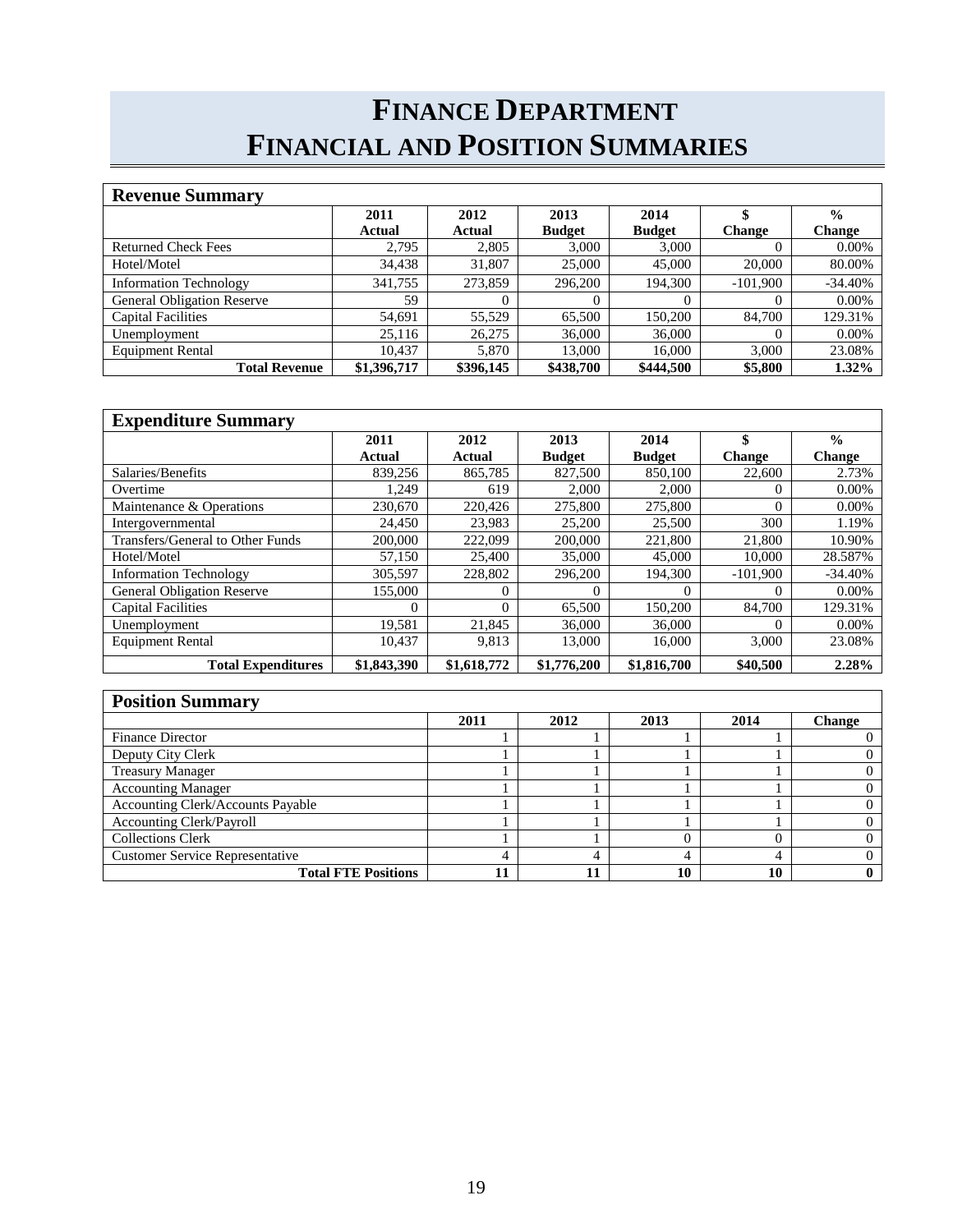#### **Mission Statement**

To serve the community by protecting life, property and the environment. Provide excellent service through prevention, education, preparedness and mitigation; recognizing that our people are the key to our success.

#### **Vision Statement**

Provide the citizens of the City of Cheney with exceptional fire and life safety services, while being good stewards of the public's trust and funds.

#### **Overview**

The Fire Department is responsible for all fire, emergency medical service activities and emergency services coordination within the city. These activities include, but are not limited to: fire prevention, fire suppression, public education, emergency planning and fire code enforcement. To facilitate these responsibilities, the Fire Department has been divided into three sub-units: Fire Prevention/Investigation, Training, and Facilities.

#### **Ongoing Activities**

- Recruit and retain an appropriate number of paid and part-paid firefighters.
- Provide necessary training for personnel in fire suppression, fire prevention, code enforcement and emergency medical services.
- Continue to maintain department equipment and apparatus in a ready condition.
- Provide direction and support for community emergency disaster planning.
- Provide and maintain adequate facilities for department activities including the year-round housing of our resident program.
- Continue to provide quality in-school programs for students, including Eastern Washington University, within our community.
- Provide public education, including CPR and fire prevention, free to the community as appropriate.
- Monitor the community for conformance with the International Fire Code by maintaining an active inspection program and the associated records.
- Continuous evaluation of our community and department for concurrence with Washington State Survey and Rating Bureau standards as appropriate for a class 5, or better, city.
- Continuous evaluation of our personnel training, performance and staffing levels for compliance with the appropriate NFPA, OSHA, and NIOSH standards as they relate to operations and safety.
- On-going monitoring of our target hazards for code compliance and key box entry.
- Work to maintain and improve our relationship with Eastern Washington University.
- Provide required state and national reports to the requesting agencies.
- Establish and maintain an appropriate Emergency Operations Center for the city in time of emergency operations.
- Continue compliance with all State and Federal mandates and requirements.

#### **2013 Accomplishments and Projects**

- Maintained a five-minute or better response time for our incidents 90% of the time, and fourminute or better over 80% of the time.
- Participated in two multi-jurisdictional active shooter trainings.
- Assumed Code Enforcement duties.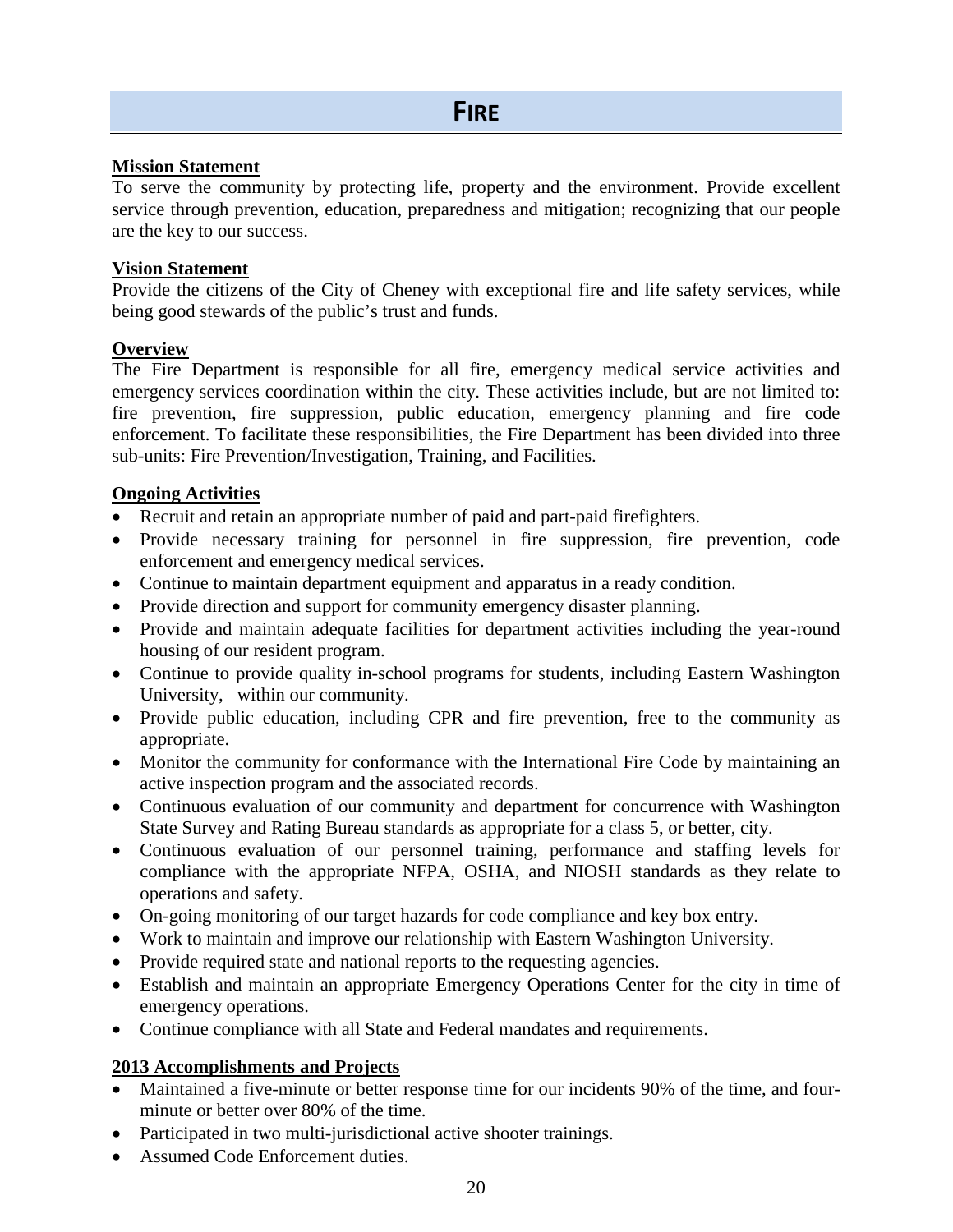- Adopted the Lexipol Policy manual.
- Worked with EWU staff to provide safety and security for major events on campus.
- Replaced wildland protective clothing.
- Responded to several large wildfires throughout the state.
- Reworked and refined our response areas and run cards for new CAD system.
- Upgraded the lighting in the station and took advantage of Light Dept. reimbursement funds.
- Made modifications to several trucks to accommodate new equipment.
- Several staff members attended courses at the National Fire Academy.
- Negotiated a new contract with the IAFF.
- On track for a record number of calls.

### **2014 Goals**

- Continue to work towards improving our response times to emergencies.
- Maintain equipment/records with NFPA, OSHA, and NIOSH standards.
- Replace outdated and unserviceable equipment.
- Update/replace aging medical equipment.
- Provide additional training to staff based on national standards.
- Increase participation in volunteer firefighter program.
- Continue to search out opportunities for grant funding.
- Continued participation in city events.
- Continue to develop and maintain partnerships throughout the community (EWU, service clubs, etc.).
- Begin planning for replacement of cardiac monitors and replacement of Engine 2.
- Will be taking delivery of new portable and mobile radios from Spokane County in early 2014.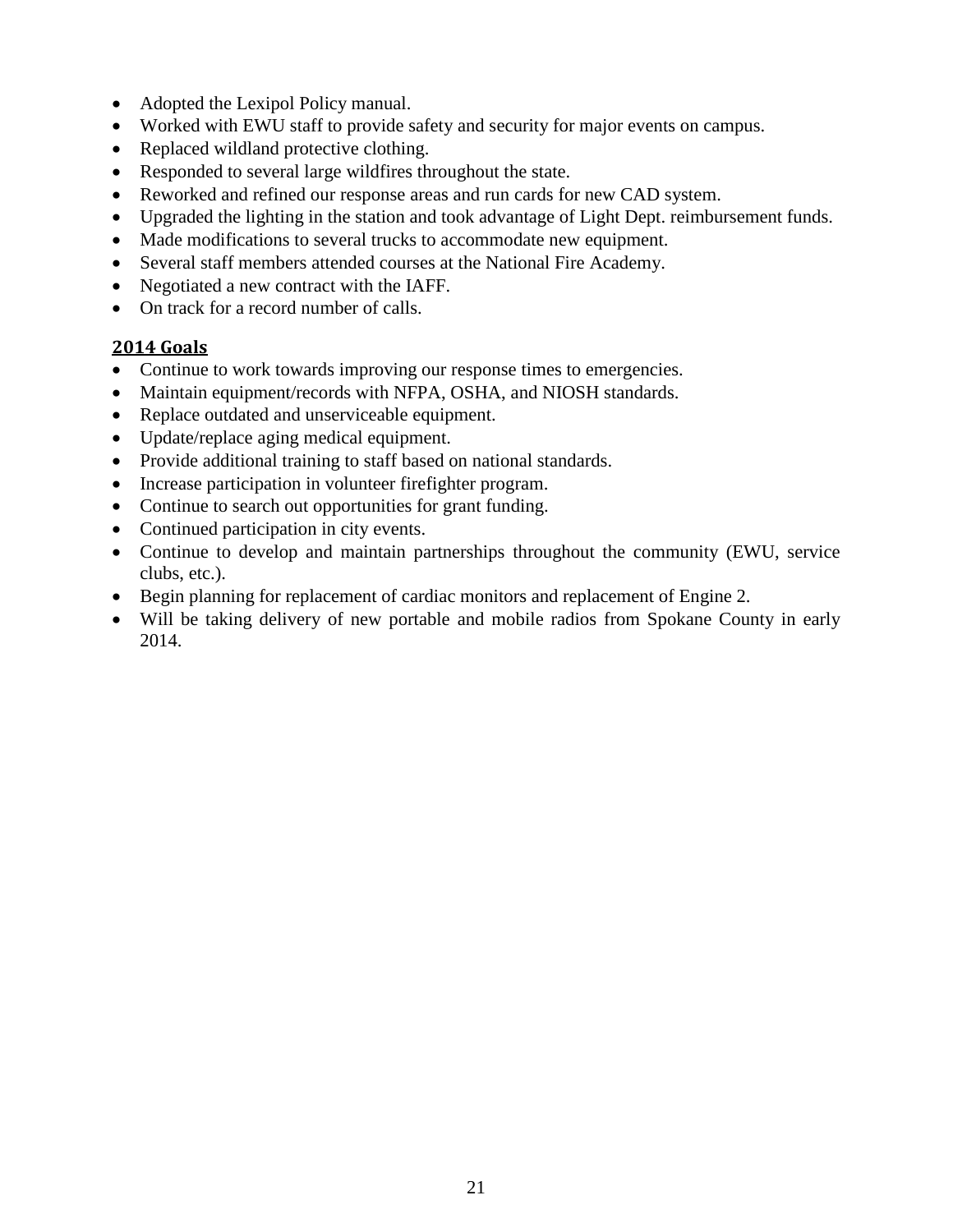# **FIRE DEPARTMENT FINANCIAL AND POSITION SUMMARIES**

| <b>Revenue Summary</b>               |             |           |               |               |                   |               |  |  |
|--------------------------------------|-------------|-----------|---------------|---------------|-------------------|---------------|--|--|
|                                      | 2011        | 2012      | 2013          | 2014          |                   | $\frac{0}{0}$ |  |  |
|                                      | Actual      | Actual    | <b>Budget</b> | <b>Budget</b> | <b>Change</b>     | <b>Change</b> |  |  |
| <b>Safer Grant</b>                   | 30,190      | 9,889     |               |               |                   | $0.00\%$      |  |  |
| <b>FEMA Equipment Grant</b>          |             | 0         | 0             |               |                   | $0.00\%$      |  |  |
| SS refund reimbursement              | 320,933     | $\Omega$  | $\Omega$      | $\Omega$      | 0                 | 0.000%        |  |  |
| <b>Fire Emergency Services Reimb</b> | 2,558       | 63.284    |               | 0             | $\theta$          | $0.00\%$      |  |  |
| <b>Public Safety Contract</b>        | 373.144     | 392,600   | 420,900       | 420,900       | 0                 | $0.00\%$      |  |  |
| <b>Fire Protection Services</b>      | 225         | $\Omega$  |               |               | $\theta$          | $0.00\%$      |  |  |
| <b>Fire Equipment Reserve</b>        | 62,852      | 218       | 20,000        | 9.000         | $-11,000$         | $-55.00\%$    |  |  |
| <b>EMS</b> Levy                      | 229.661     | 223,081   | 286,800       | 256,800       | $-30,000$         | $-10.46%$     |  |  |
| <b>EMS</b> Trauma                    | 1.744       | 2.214     | 2.900         | 2,900         | $\mathbf{\Omega}$ | $0.00\%$      |  |  |
| <b>Total Revenue</b>                 | \$1,019,499 | \$691,286 | \$730,600     | \$689,600     | $$-41,000$        | $-5.61\%$     |  |  |

Inflated actual in 2011 reflects the social security refund of \$320,781 for Firefighters after withdrawal from social security.

| <b>Expenditure Summary</b>    |             |             |               |               |               |               |
|-------------------------------|-------------|-------------|---------------|---------------|---------------|---------------|
|                               | 2011        | 2012        | 2013          | 2014          |               | $\frac{0}{0}$ |
|                               | Actual      | Actual      | <b>Budget</b> | <b>Budget</b> | <b>Change</b> | <b>Change</b> |
| <b>Salaries/Benefits</b>      | 1.127.711   | 1.207.118   | 1.204.400     | 1,231,100     | 26,700        | 2.22%         |
| Overtime                      | 55.647      | 118.937     | 43,800        | 43,800        |               | 0.00%         |
| <b>Maintenance/Operations</b> | 669.593     | 293,850     | 303,100       | 306,500       | 3.400         | 1.12%         |
| Capital                       | 120.336     | 460         |               |               |               | 0.00%         |
| <b>Total Expenditures</b>     | \$1,973,287 | \$1,620,365 | \$1,551,300   | \$1,581,400   | \$30,100      | 1.94%         |

*Inflated actual in 2011 reflects the refunds of \$320,781 to Firefighters after withdrawal from social security.*

*In large overtime in 2012 was reimbursed overtime from participation in state mobilization fire efforts.*

| <b>Position Summary</b>           |      |               |      |            |        |  |  |
|-----------------------------------|------|---------------|------|------------|--------|--|--|
|                                   | 2011 | 2012          | 2013 | 2014       | Change |  |  |
| <b>Full Time</b>                  |      |               |      |            |        |  |  |
| <b>Fire Chief</b>                 |      |               |      |            |        |  |  |
| <b>Battalion Chief</b>            | 3    | ⌒             | 3    | $\sim$     |        |  |  |
| Lieutenant                        | 3    | $\rightarrow$ | 3    | $\bigcirc$ |        |  |  |
| Firefighter 2                     | ◠    | ◠             | ↑    | ◠          |        |  |  |
| <b>Firefighter - Probationary</b> |      |               |      |            |        |  |  |
| <b>Administrative Secretary</b>   |      |               |      |            |        |  |  |
| <b>Total FTE Positions</b>        | 11   | 11            | 11   | 11         |        |  |  |
| Part-Time                         |      |               |      |            |        |  |  |
| Residents                         | 6    | 6             | 6    | 6          | 0      |  |  |
| Volunteers                        | 8    | 8             | 8    | 8          |        |  |  |
| <b>Total Part-Time Positions</b>  | 14   | 14            | 14   | 14         | 0      |  |  |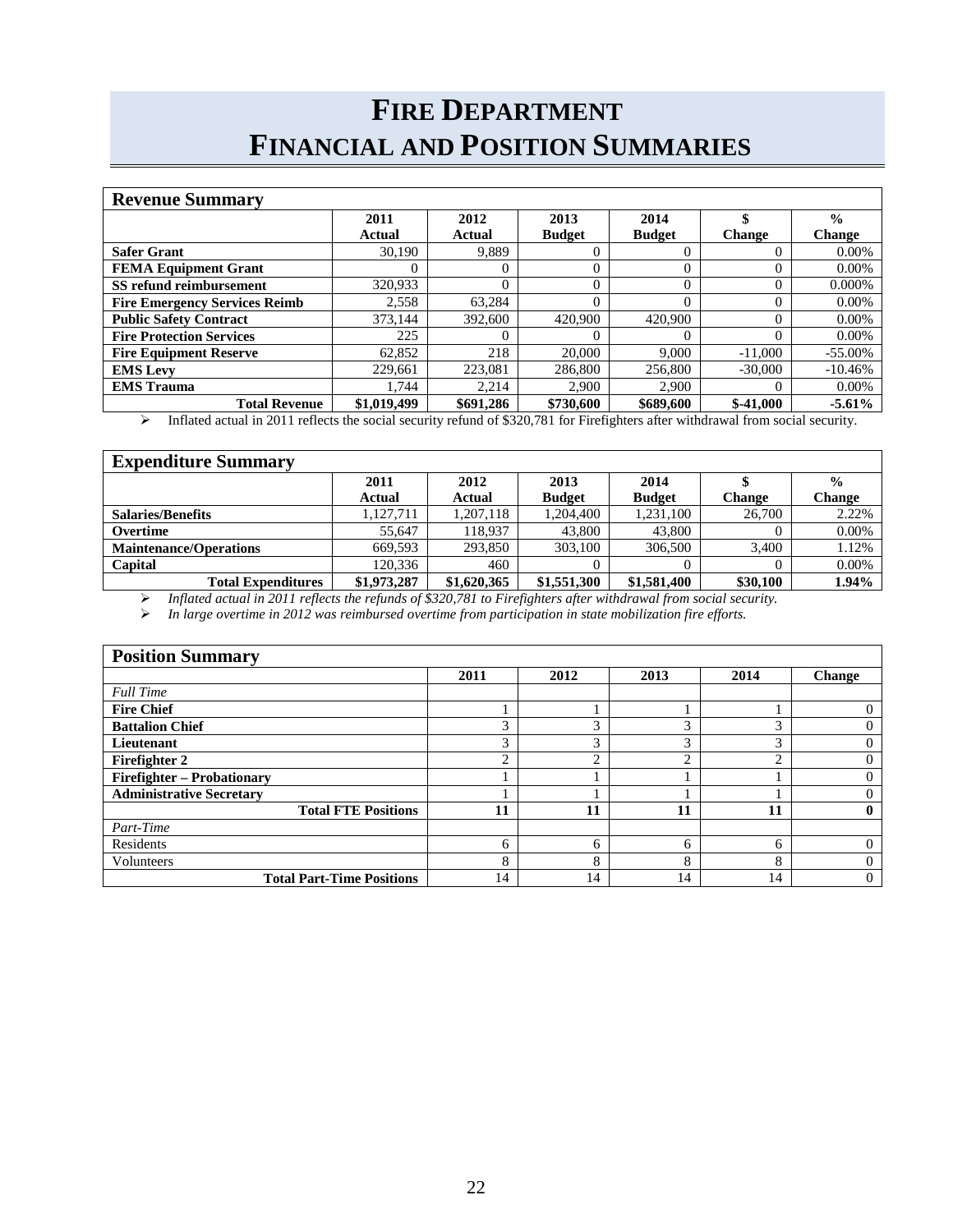#### **Mission Statement**

The mission of the Light Department is to provide its electric customers a safe and reliable supply of electric energy at the lowest practical cost.

#### **Areas of Responsibility**

- Power resources power and transmission contracts with BPA
- Distribution system maintenance, operation and construction and fleet maintenance
- Electrical Engineering design of new projects, consultation
- Customer service -- connecting and disconnecting accounts, meter reading
- Energy services and conservation Conservation program, BPA pilot programs, advice to consumers on use of electricity
- Administration and general personnel, budgeting, purchasing, contracts, facility management including City Hall and Utility Building

#### **Ongoing Activities**

- Installing electrical on Alki Street townhouses, Sessions Village and EWU P-12 parking lot
- Replacing old poles in our system
- Updating electrical maps from GPS\GIS survey
- Researching resources for our Tier Two power needs
- Safety Training and skills training
- Connects, Disconnects, locates and general maintenance

#### **2013 Accomplishments**

- Replaced 30 poles in our system
- Installed 45 new electrical meters
- Finished replacing all porcelain cutouts in our system
- Created new break room in City Hall
- Contracted with ITRON for Fixed Network for meter reading
- Contracted for new Bandwidth and phone services
- Replace three phase instrument metering at 8 locations
- Installed secondary conduit to last three transformers in Caldwell addition
- Contracted tree clearance program

#### **2014 Goals**

- Replace 30 old poles in our system
- Continue to find and implement efficiency measures in Light Department
- Implement GIS-based pole inventory system
- Replace 15 year old bucket truck
- Install electric services at Harvest Bluff
- Continue to expand and improve Fixed Network for meter reading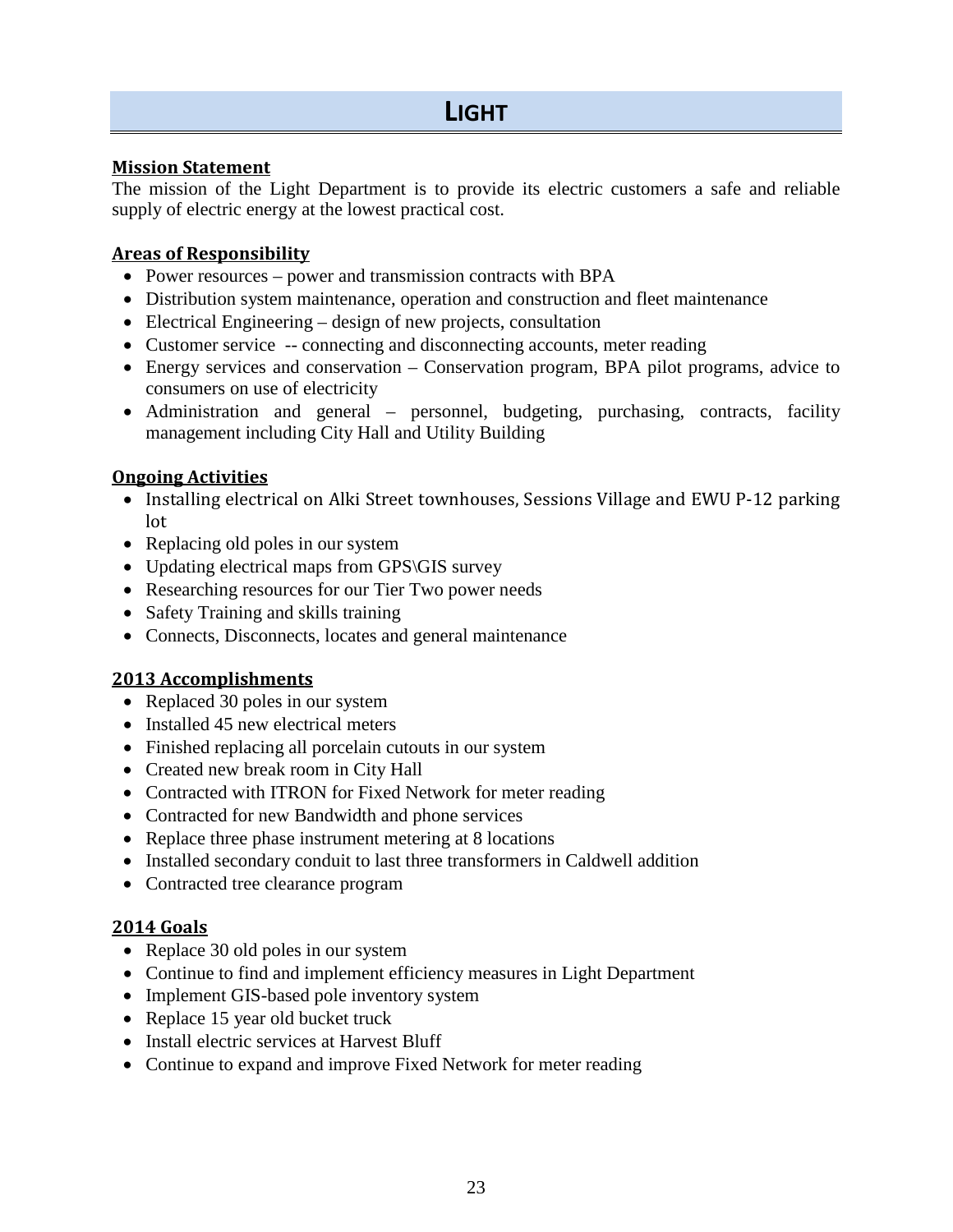#### **Capital Projects for 2014**

| • Replace Underground secondary Presley $&$ Gary | 40,000  |
|--------------------------------------------------|---------|
| • Replace 15 year old Bucket Truck               | 240,000 |
| • Replacement regulators and transformers        | 45,000  |
|                                                  |         |

**Total \$ 325,000**

#### **FIBER OPTIC NETWORK**

#### **Mission Statement**

The mission of Fiber Optic Network and Telephone System Department is to provide city departments and special development projects with a high speed, wide bandwidth communications facility which will provide an economic development stimulus to the community.

#### **Areas of Responsibility**

• Computer network, outside fiber optic plant and broadband connectivity to Spokane

### **Ongoing Activities**

- Managing fiber network
- Pole transfers from Avista and Inland power pole change outs
- Researching dark fiber leases and opportunities for bandwidth exchange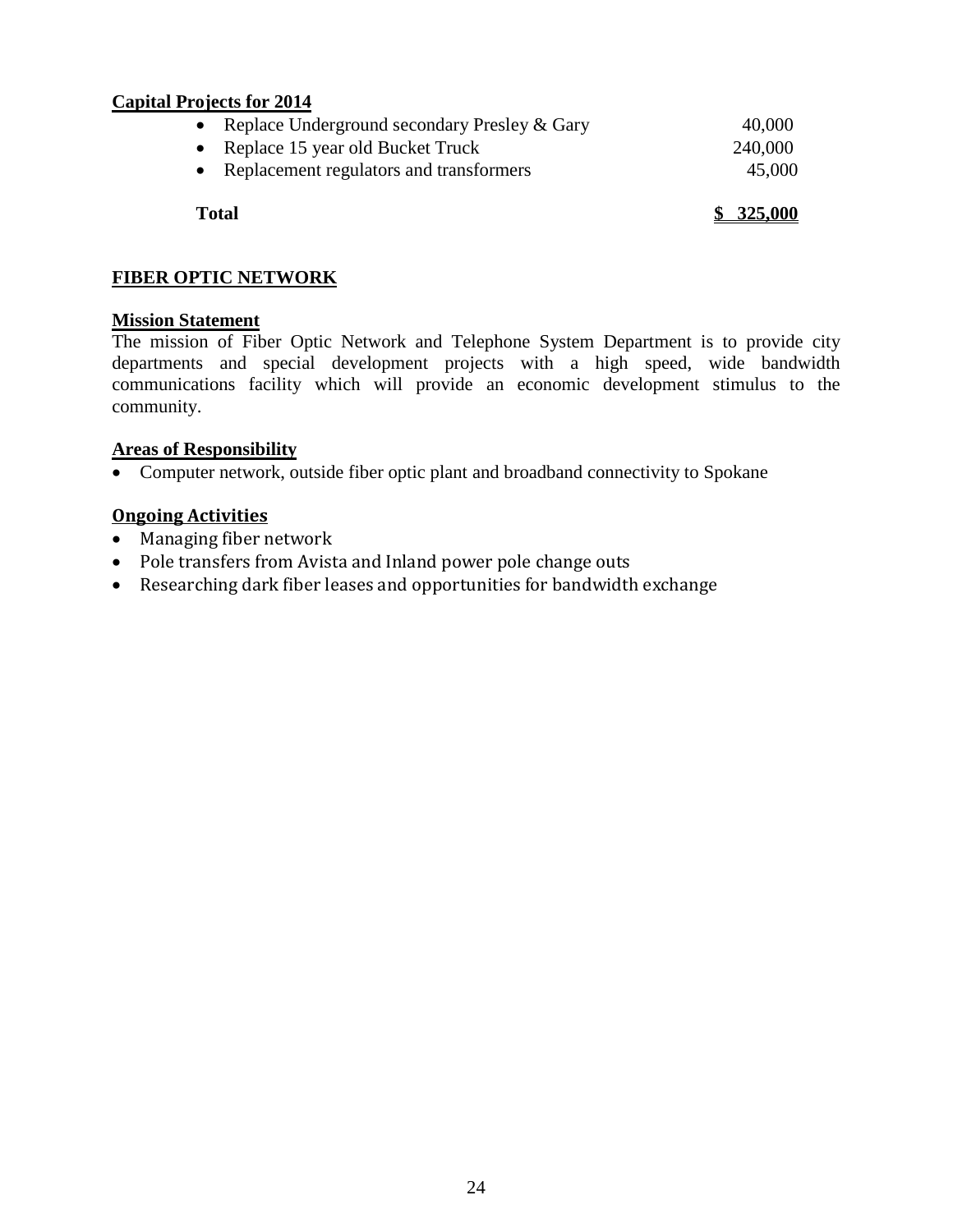# **LIGHT DEPARTMENT FINANCIAL AND POSITION SUMMARIES**

| <b>Revenue Summary</b>                |             |             |               |               |               |               |
|---------------------------------------|-------------|-------------|---------------|---------------|---------------|---------------|
|                                       | 2011        | 2012        | 2013          | 2014          |               | $\frac{6}{6}$ |
|                                       | Actual      | Actual      | <b>Budget</b> | <b>Budget</b> | <b>Change</b> | <b>Change</b> |
| <b>Beginning Fund Balance</b>         |             | $\theta$    | 416,600       | 710,500       | 293,900       | 70.55%        |
| <b>Banner Permits</b>                 |             | 2.790       | 1.500         | 1.600         | 100           | .07%          |
| Conservation/BPA                      | 33,636      | 80.711      | 139,000       | 135,800       | $-3,200$      | $-2.30%$      |
| <b>Charges for Utilities/Services</b> | 7,318,293   | 7,311,804   | 7,260,800     | 7,364,500     | 103,700       | 1.43%         |
| Miscellaneous Revenue                 | 163.758     | 176.964     | 113,400       | 113.600       | 200           | .18%          |
| Sale of Capital Asset                 | 1.975       | $\theta$    | $\Omega$      |               | 0             | $0.00\%$      |
| <b>Capital Contributions</b>          | 98,480      | 120,722     | 55,000        | 60,000        | 5.000         | 9.09%         |
| <b>Total Revenue</b>                  | \$7,616,142 | \$7,692,991 | \$7,986,300   | \$8,386,000   | \$399,700     | 5.00%         |

| <b>Expenditure Summary</b> |             |             |               |               |               |               |
|----------------------------|-------------|-------------|---------------|---------------|---------------|---------------|
|                            | 2011        | 2012        | 2013          | 2014          |               | $\frac{6}{6}$ |
|                            | Actual      | Actual      | <b>Budget</b> | <b>Budget</b> | <b>Change</b> | <b>Change</b> |
| Salaries/Benefits          | 980.542     | 931.844     | 1,009,800     | 1,043,000     | 33,200        | 3.29%         |
| Overtime                   | 38,785      | 37.243      | 28,700        | 28,500        | $-200$        | $-.70%$       |
| <b>Purchased Power</b>     | 4,143,643   | 4,677,670   | 4,558,500     | 5,432,800     | 874,300       | 19.18%        |
| Maintenance/Operations     | 1,407,881   | 1,532,794   | 1,587,300     | 1,536,700     | $-50,600$     | $-3.19%$      |
| Capital/Depreciation       | 525,350     | 584,360     | 802,000       | 345,000       | $-457,000$    | $-56.98$      |
| Debt Service               | 1.233       |             | $\Omega$      | 0             |               | 0.00%         |
| <b>Total Expenditures</b>  | \$7,099,245 | \$7,763,911 | \$7,986,300   | \$8,386,000   | \$399,700     | 5.00%         |

\**Capital Expenditures are shown as budget only. Capital purchases are not shown in the financial statements as expensed in the year purchased. Rather, they are depreciated over the life of the asset. Depreciation is included in the Maintenance/Operations line item.*

| <b>Position Summary</b>          |          |         |          |          |          |
|----------------------------------|----------|---------|----------|----------|----------|
|                                  | 2011     | 2012    | 2013     | 2014     | Change   |
| <b>Full-Time</b>                 |          |         |          |          |          |
| <b>Light Department Director</b> |          |         |          |          | $\Omega$ |
| <b>Administrative Secretary</b>  |          |         | .5       | .5       | 0        |
| <b>Administrative Secretary</b>  | $\cdot$  | $\cdot$ | .5       | .5       | $\Omega$ |
| Janitorial/maintenance           |          |         |          |          | $\Omega$ |
| Lineman – Forman                 |          |         |          |          | $\Omega$ |
| Lineman                          | 4        | 4       | 4        | 4        | $\Omega$ |
| Meter Technician                 |          |         |          |          | $\Omega$ |
| Fiber Optics/IT                  | .33      | .33     | 0        | 0        | $\Omega$ |
| <b>Total Full-Time Positions</b> | 9.53     | 9.53    | 9        | 9        | 0        |
| Part-time                        |          |         |          |          |          |
| Intern (Mapping/GIS)             | $\theta$ | .25     | $\Omega$ | $\theta$ | $\Omega$ |
| Janitorial - Summer              | .25      | .25     | $\Omega$ | 0        | $\Omega$ |
| Engineer                         | .20      | .20     | .20      | .20      | $\Omega$ |
| <b>Total Part-Time Positions</b> | .45      | .70     | .20      | .20      | 0        |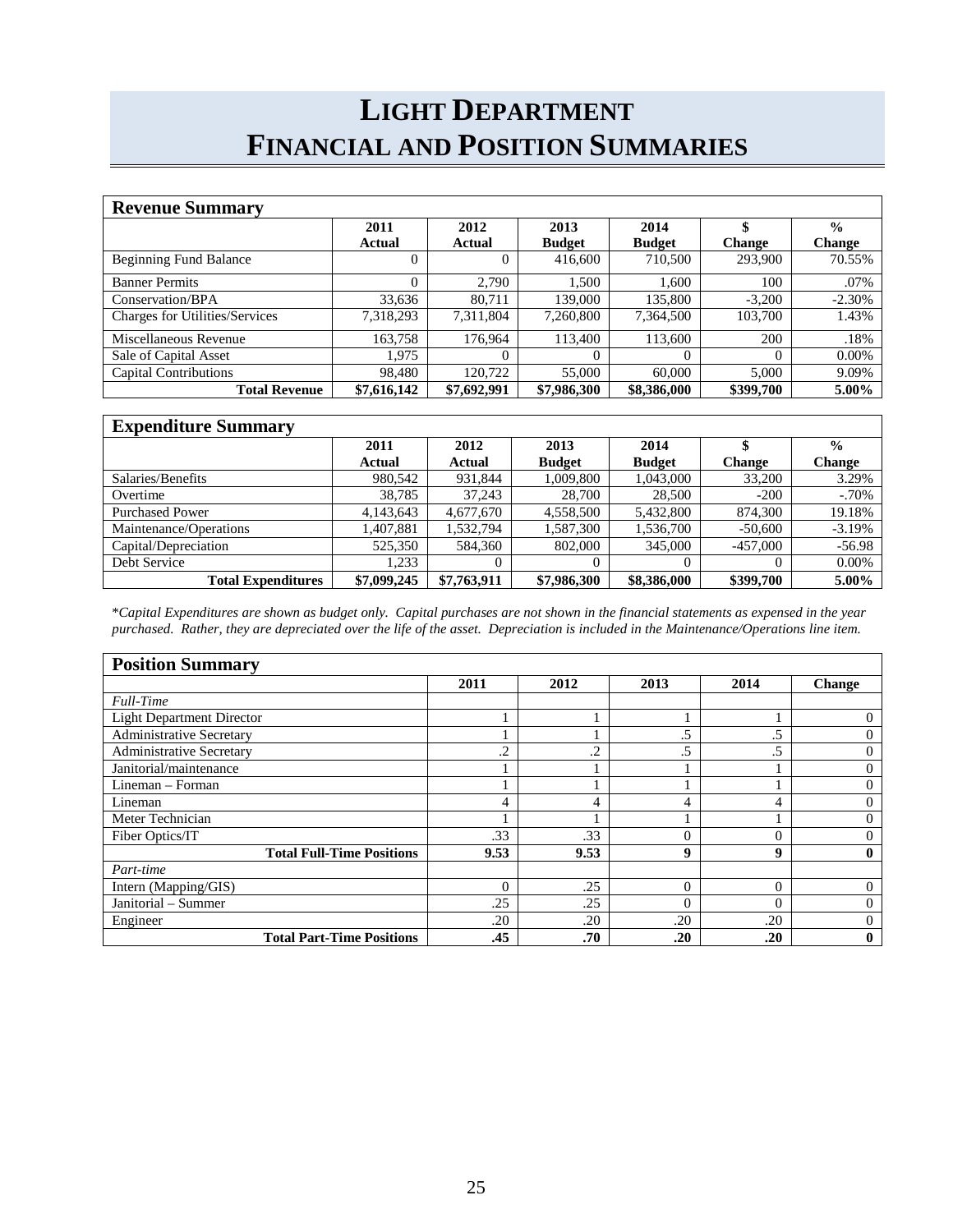# **MUNICIPAL COURT**

#### **Mission Statement**

*The mission of Cheney Municipal Court is to serve our citizens, adhering to the highest standards, by processing all cases timely and impartially using effective and efficient case management techniques, effectively monitoring enforcement of judgments, and exercising sound financial stewardship of public funds.* 

#### **Municipal Court Ongoing Activities**

- Timely process all cases filed with the court by the Cheney Police and EWU Campus Police Departments.
- Provide customer service in person, by phone, mail and electronic mail including payments, court dates, and release of information requests.
- Maintain and monitor court dockets informing all parties of hearing dates and times.
- Manage Accounts Receivable internally and externally via outsourcing to a third party for time payment and collection accounts.
- Keep accurate records of all court income, prepare monthly remittance to the City and prepare month end reports. Balance and reconcile bank account monthly.
- Prepare and monitor the budget and accounts payable.
- Diligently monitor all defendants placed on probation for compliance with court orders.
- Timely return defendants to court who fail to comply with conditions of probation.
- Court Commissioner presides over criminal proceedings and traffic infraction dockets to comply with Spokane County Interlocal Agreement in an effort to maintain contract costs.
- Manage all jury activities including maintaining a jury pool, summons and juror payments.
- Maintain compliance with state reporting, RCW and Washington Court Rule requirements.
- Timely respond to public records request
- Manage destruction of old records adhering to record retention laws.
- Maintain WEB page ensuring accuracy and availability.
- Continue oversight and management of the Cheney Youth Court including recruiting youth participants and raising community awareness.
- Manage electronic ticketing, hearings, payments, and juror pool responses.
- Paper reduction efforts resulted in paperless probation files, accounts payable, public records requests, online payments, and juror responses.

#### **Continued Programs**

- On-Site Traffic School; revenues support Youth Court activities
- Self-sustaining on-site urinalysis drug/alcohol testing program
- Utilizing jail alternative services: Partial Confinement, Electronic Home Monitoring, SCRAM
- Use of Lincoln County Jail to reduce jail costs
- Utilize EWU Criminal Justice Interns for office and courtroom support at no cost to the city
- Receive \$15,000 from the Office of Public Defense for contract public defense services
- Ongoing paperless/paper reduction efforts
- Offering various MRT classes taught by Probation Officer certified to facilitate recovery.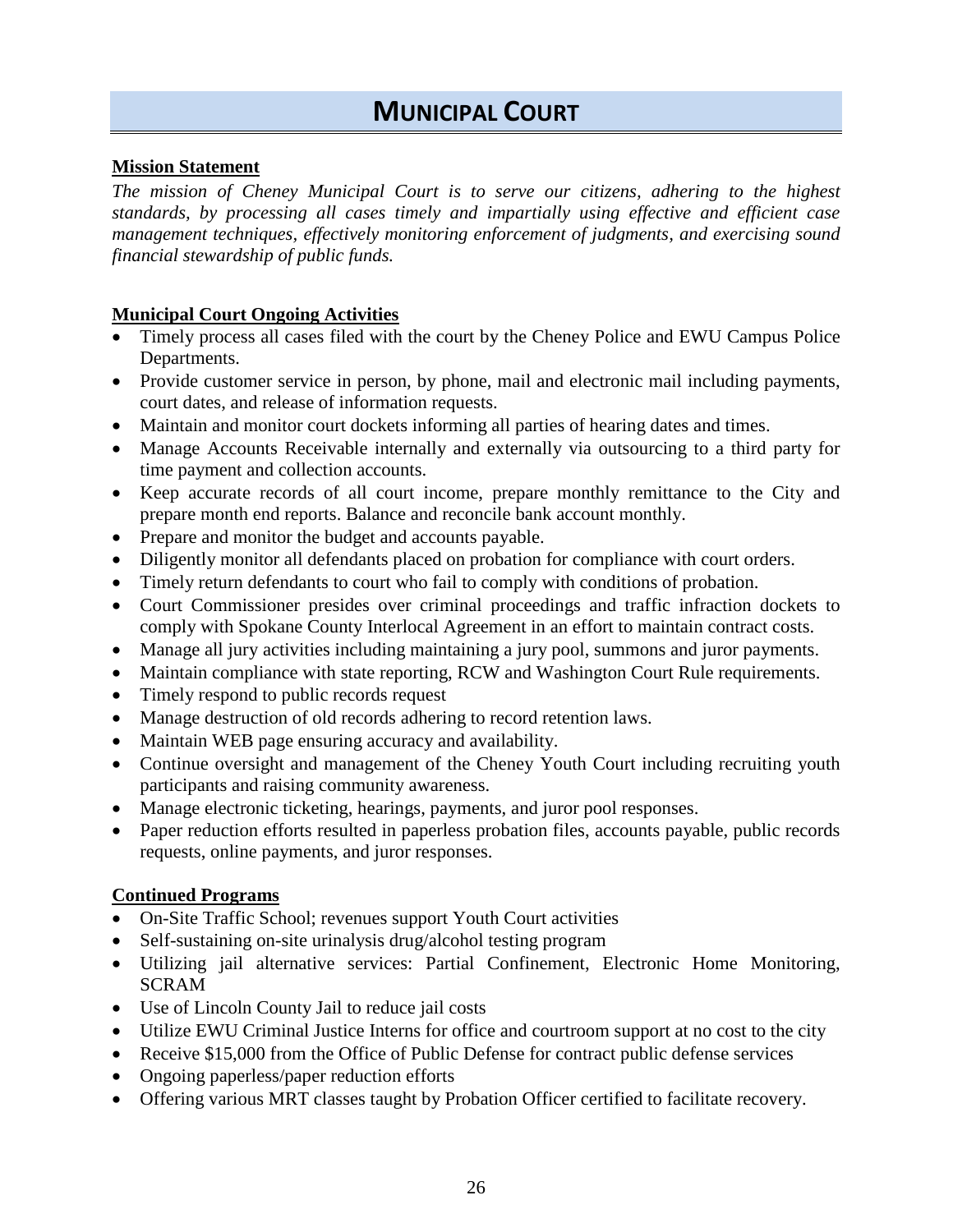#### **2013 Accomplishments**

- Youth Court sponsored teen driver crash prevention program, "Think First, Think Again", at Cheney High School
- Secured additional \$10,000 in Public Defense Grant funds for a total of \$25,000
- Implemented Promissory Note authorized by RCW 10.101 collecting \$150 payment for public defense services resulting in estimated \$25,000 in revenues.
- Contracted with ARMS, Abuse Recovery Ministry Services, for domestic violence victim advocacy services.
- Weekly MRT group sessions taught by Probation (MRT, MRT-DV, Theft, Anger Management)

#### **2014 Goals**

- Expected to receive \$2,700 from Washington State Administrative Office of the Court for computer replacement
- Seek increased grant funding from the Washington State Office of Public Defense for Public Defense Services and extraordinary expenses
- Stabilize staffing needs
- Implement electronic document processes
	- o Document Imaging
	- o Electronic filing of parking tickets
	- o Electronic filing of EWU tickets
- Continue to promote and expand the Cheney Youth Court
- Continue to seek other jail alternative services
- Continue community networking opportunities
- Continue to add and use educational programs as part of ongoing probation services in an effort to promote compliance, good citizenry, and reduce recidivism among defendants monitored by Cheney Probation Services.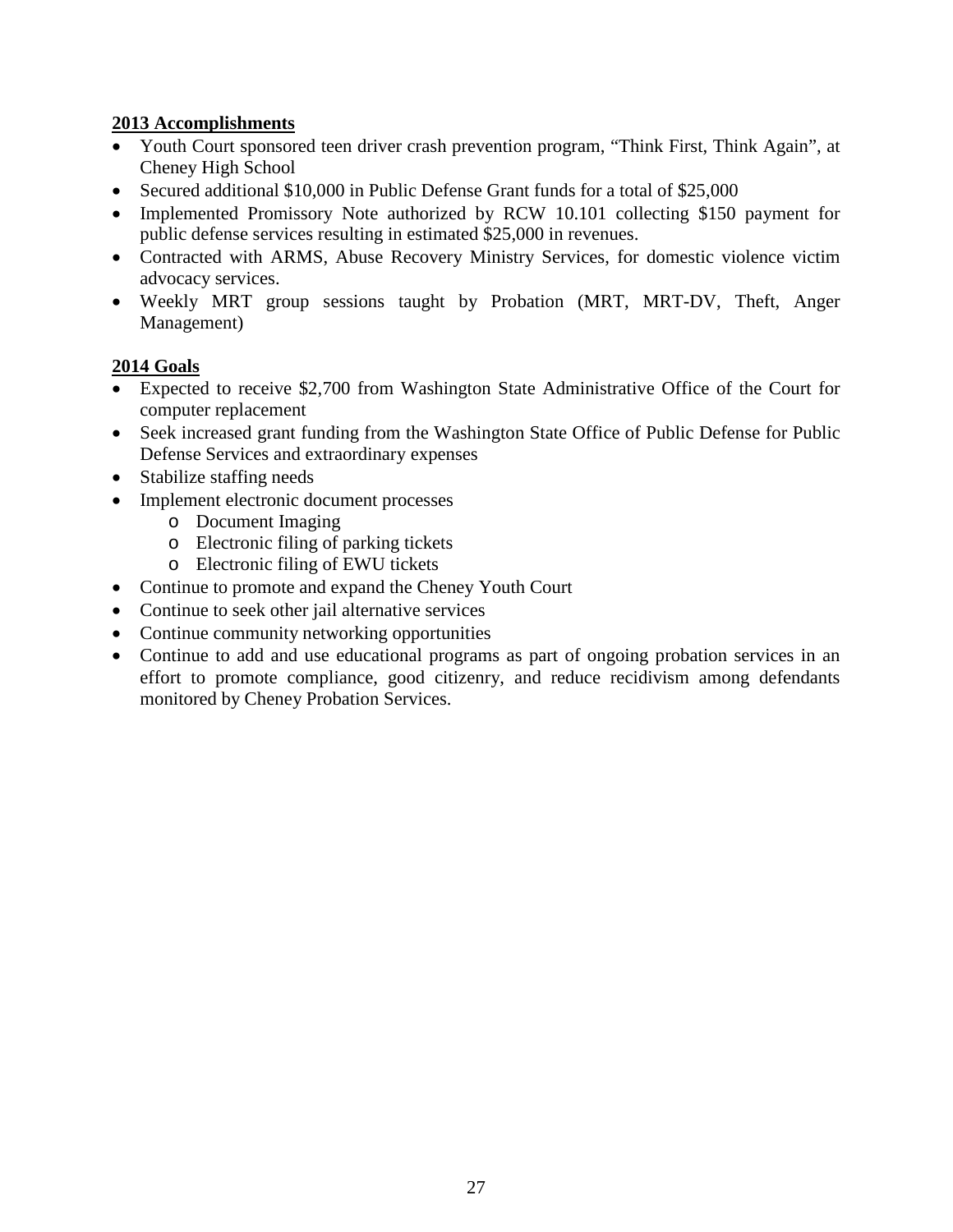# **MUNICIPAL COURT FINANCIAL AND POSITION SUMMARIES**

| <b>Revenue Summary</b>           |           |           |               |               |               |               |
|----------------------------------|-----------|-----------|---------------|---------------|---------------|---------------|
|                                  | 2011      | 2012      | 2013          | 2014          | \$            | $\frac{0}{0}$ |
|                                  | Actual    | Actual    | <b>Budget</b> | <b>Budget</b> | <b>Change</b> | <b>Change</b> |
| <b>Court Administrative Fees</b> | 3,033     | 3,050     | 2,800         | 5,000         | 2,200         | 78.57%        |
| <b>Traffic School</b>            | 610       | 440       | 300           | 400           | 100           | 33.33%        |
| <b>Adult Probation Charges</b>   | 92,613    | 74,675    | 90,000        | 78,000        | $-12,000$     | $-13.33\%$    |
| Housing/Monitoring               | 14,606    | 19,554    | 16,500        | 12,000        | $-4,500$      | $-27.27%$     |
| <b>Booking Fees</b>              | 5,027     | 3,804     | 5,000         | 2,000         | $-3,000$      | $-60.00\%$    |
| Mandatory Insurance Cost-Admin   | 3,586     | 3,499     | 3,500         | 2,000         | $-1,500$      | $-42.86%$     |
| <b>Other Infractions</b>         | 10,605    | 5,854     | 5,300         | 2,500         | $-2,800$      | $-52.83%$     |
| Parking Infractions              | 26,523    | 21,854    | 33,000        | 8,000         | $-25,000$     | $-75.76%$     |
| Parking Infractions/EWU Meters   | 77,459    | 72,811    | 72,000        | 72,000        | $\Omega$      | $0.00\%$      |
| Parking Infractions/Handicapped  | 5,176     | 4,769     | 5.000         | 5,000         | $\Omega$      | $0.00\%$      |
| <b>DUI Crime Victim</b>          | 5,407     | 4,253     | 4,500         | 2,500         | $-2,000$      | $-44.4%$      |
| <b>Other Criminal Traffic</b>    | 8,576     | 8,154     | 8,500         | 8,800         | 300           | 3.53%         |
| Other Non-Traffic Misdmnr        | 11,620    | 8,239     | 10.000        | 8,000         | $-2,000$      | $-20.00\%$    |
| <b>Court Cost Recoupments</b>    | 416       | 393       | $\Omega$      | 0             | $\Omega$      | $0.00\%$      |
| D/M Interest Income              | 4,220     | 3,402     | 3,400         | 3,000         | $-400$        | $-11.76%$     |
| Non-Revenue/Trauma/JIS           | 622       | 170       | 400           | $\Omega$      | $-400$        | $-100.00\%$   |
| Criminal Justice Funding         | 133,306   | 74,019    | 90,000        | 92,000        | 2,000         | 2.22%         |
| <b>Total Revenue</b>             | \$403,405 | \$308,940 | \$350,200     | \$301,200     | $$-49,000$    | $-13.99\%$    |

### **Expenditure Summary**

| ежрениците вишнит у        |           |           |               |               |               |               |
|----------------------------|-----------|-----------|---------------|---------------|---------------|---------------|
|                            | 2011      | 2012      | 2013          | 2014          |               | $\frac{0}{0}$ |
|                            | Actual    | Actual    | <b>Budget</b> | <b>Budget</b> | <b>Change</b> | <b>Change</b> |
| Salaries/Overtime/Benefits | 242,463   | 253.439   | 285,100       | 231,200       | $-53,900$     | $-18.91%$     |
| Maintenance/Operations     | 75,075    | 72.511    | 75,500        | 58,700        | $-16,800$     | $-9.01%$      |
| <b>Total Expenditures</b>  | \$317.538 | \$325,950 | \$360,600     | \$289,900     | $$-70,700$    | $-26.29\%$    |

| <b>Position Summary</b>                |      |      |      |      |        |
|----------------------------------------|------|------|------|------|--------|
|                                        | 2011 | 2012 | 2013 | 2014 | Change |
| <b>Full Time</b>                       |      |      |      |      |        |
| Court Administrator                    |      |      |      |      |        |
| Deputy Court Clerk                     |      |      |      |      |        |
| Probations Officer                     |      |      |      |      |        |
| <b>Customer Service Representative</b> | U    |      | U    |      |        |
| <b>Total FTE Positions</b>             | 3    | 3.5  | 3    |      |        |
|                                        |      |      |      |      |        |
| Part-Time                              |      |      |      |      |        |
| Work Study                             |      |      | 0    | 0    |        |
| <b>Total Part-Time Positions</b>       |      |      | 0    |      |        |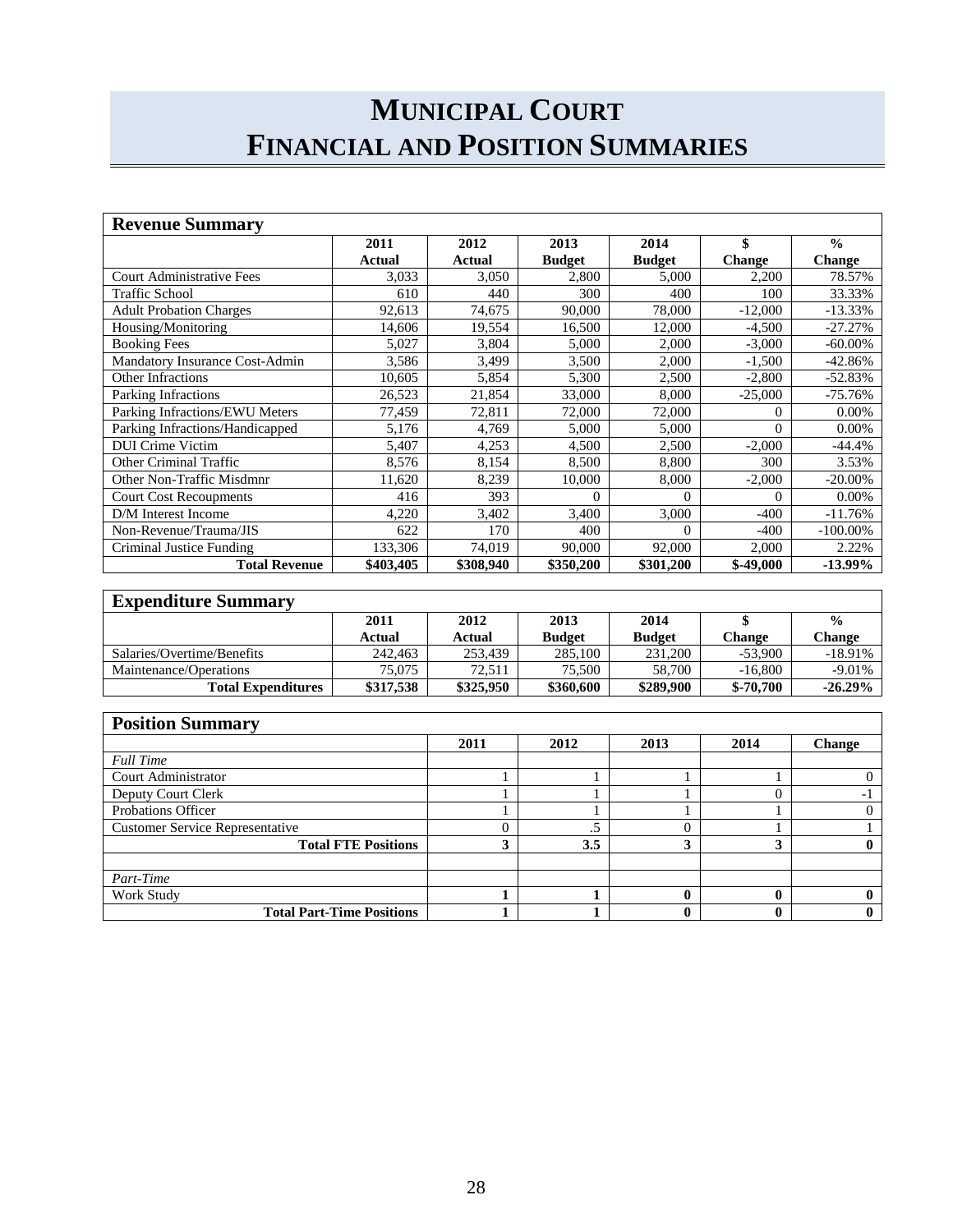# **PARKS AND RECREATION**

#### **Mission Statement**

The purpose of this fund is to operate and maintain the city's park facilities as well as to provide and manage recreational programs and special events for the city.

#### **Areas of Responsibility**

The areas of responsibility include operation and maintenance of nine city parks, two open space areas, the city's swimming pool, and the Wren Pierson Community Center. Current recreational programs include youth programs, preschool classes, athletics, swimming lessons, senior activities, specialized recreation, special events, facility management, and adult programs.

#### **2013 Accomplishments and Projects**

- Increased access to the Cheney Outdoor Pool for the second year in a row by receiving sponsorships for 11 "Free Swim Saturdays" from local businesses and organizations. Our sponsors included Farmers Insurance of Cheney (2), the Edge Church (2), Fellowship Baptist Church, Cheney Federal Credit Union (2), Pool World (2), Alpha Nu, and Solid Waste Systems Inc.
- Increased access to the Cheney Outdoor Pool by participating in the "Make a Splash" program through the Spokane Parks Foundation. Through regional fundraising efforts the Cheney Parks & Recreation Department was able to distribute 10-punch cards to 110 low income children so that they could access the pool at no cost. This allowed for 577 additional visits to the Outdoor Pool.
- Continued year around Special Olympic programs such as track and field, basketball, bowling, and softball programs.
- The Shining Stars Inclusive Theatre hosted it's forth production featuring the play Peter Pan. This theatre program featured individuals with and without developmental disabilities performing side by side in a full scale musical production with over 200 people in attendance.
- Received a third \$5,000 continuation grant from the Raikes Foundation to provide additional support and training for the Cheney Youth Commission.
- Through our partnership with the AmeriCorps program we provided supervision for the Cheney Youth Center and coordinated a series of nine free late night programs and four dances geared towards Middle School students.
- Maintained special events such as the Daddy-Daughter Dance, Concerts in the Park and the Movies in the Park. Also, provided leadership and support staff for the  $3<sup>rd</sup>$  Annual Cheney Jubilee Event.
- Received a \$10,000 grant from the Empire Health Foundation to support the Let's Move, Cheney Coalition efforts. Funds were utilized to expand outreach for the coalition, purchase new exercise equipment for the free senior fitness class, and to purchase new snack supplies to support healthier snacks within the after school program.
- Received a \$29,000 grant from the Empire Health Foundation to continue funding for a Community Obesity Prevention Coordinator position to further support the Let's Move, Cheney coalition.
- We participated with the Cheney School District with the implementation of a 5-year  $21<sup>st</sup>$ Century Grant. Through this program the School District will annually distribute \$22,250 to the City so that we can hire staff to provide recreation activities after school at Cheney Middle School and Westwood Middle School.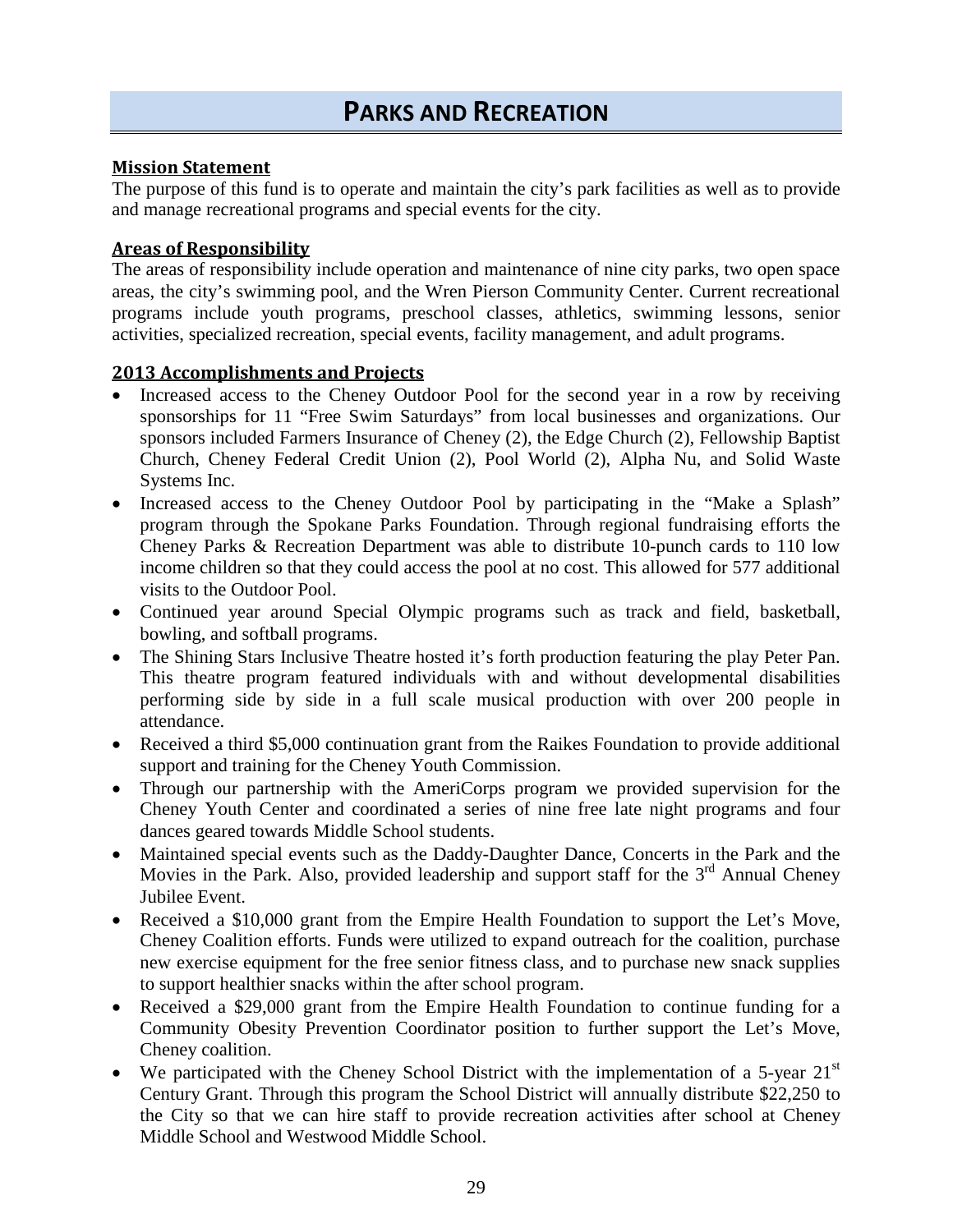- Doubled attendance in the ABC Preschool Program and continued to provide a free Indoor Playground program to allow for increased physical activity and socialization for preschoolers during the winter months.
- Experienced record enrollment within the Camp CASLO day camp program surpassing over sixty children enrolled on multiple days while also averaging 45-55 children each day.
- Expanded the ECHO before and after school program to include a site at the new Snowden Elementary School.
- Transitioned from the ActiveNet to Rec 1 for the department's recreation program registration system. Rec 1 is cheaper, more user friendly, and provides more online options that were not previously available through ActiveNet.
- Worked with the Spokane County Conservation Futures program to acquire a fifteen-acre property that overlooks the Williams Lake Plunge Pool at no cost to the City of Cheney.
- Received a technical assistance grant from the National Parks Service to rally regional outdoor recreation stakeholders to develop the Scabland Recreation Zone. The intent of this project is to increase participation in local outdoor recreation opportunities while also boosting tourism throughout the region.

### **2014 Goals**

- Continue construction of Phase I of the 50 acre park site. This has been funded through a \$500,000 Washington Wildlife and Recreation Program grant, a \$35,000 Sprite Spark Parks Grant, and a \$10,000 donation from Farmers Insurance.
- Complete the update of the Parks & Recreation Chapter of the City's Comprehensive Plan.
- Continue to increase facility rental revenue for Wren Pierson Community Center.
- Continue to pursue grant funding to develop parks, enhance programs, and support initiatives such as Let's Move, Cheney.
- Increase participation in all programs by at least 10%.

### **Capital Requests for 2014**

• Continue construction of Phase I of the 50 acre park site. This has been funded through a \$500,000 Washington Wildlife and Recreation Program grant, a \$35,000 Sprite Spark Parks Grant, and a \$10,000 donation from Farmers Insurance.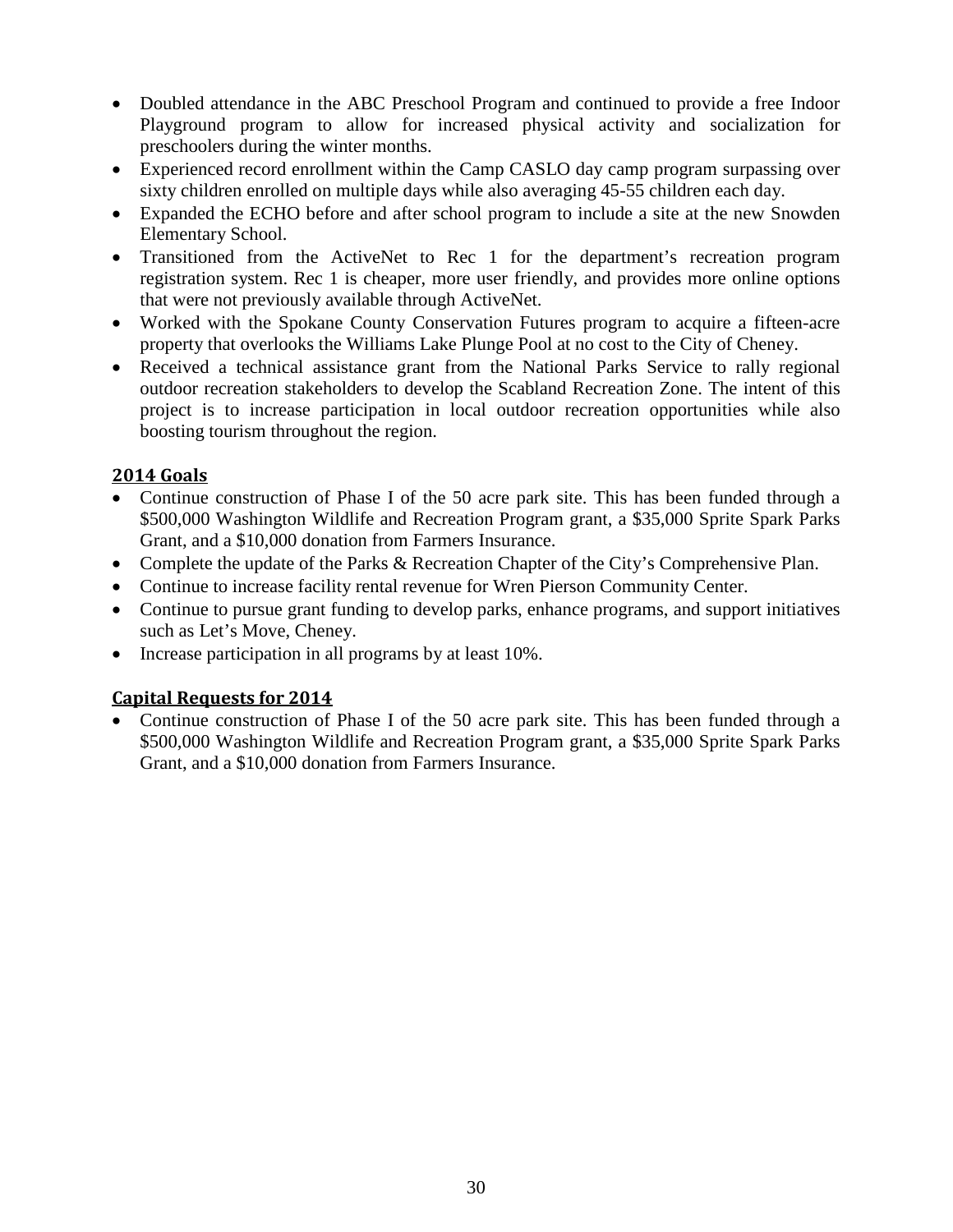# **PARKS AND RECREATION DEPARTMENT FINANCIAL AND POSITION SUMMARIES**

| <b>Revenue Summary</b>            |           |           |               |               |               |               |
|-----------------------------------|-----------|-----------|---------------|---------------|---------------|---------------|
|                                   | 2011      | 2012      | 2013          | 2014          | \$            | $\frac{0}{0}$ |
|                                   | Actual    | Actual    | <b>Budget</b> | <b>Budget</b> | <b>Change</b> | <b>Change</b> |
| <b>Beginning Fund Balance</b>     |           | $\Omega$  | 22,400        | 18,600        | $-3,800$      | $-16.96\%$    |
| Taxes                             | 449,960   | 434.441   | 478,000       | 469,000       | $-9,000$      | $-1.88%$      |
| <b>Parking Permits</b>            |           | $\Omega$  | 2.000         | 1.500         | $-500$        | $-25.00\%$    |
| Child Care Food Program           | 4,233     | 5,679     | 4,000         | 4,000         | 0             | $0.00\%$      |
| $21st$ Century Grant              |           | 20,230    | 22,300        | 22,300        | $\Omega$      | $0.00\%$      |
| Work Study Reimbursement          | 1.300     | 713       | 1.400         | 1.400         | $\theta$      | $0.00\%$      |
| <b>Swimming Pool Fees</b>         | 42,587    | 50,348    | 49,000        | 49,000        | $\Omega$      | $0.00\%$      |
| <b>Recreation Program Fees</b>    | 241,410   | 246,784   | 267,800       | 262,700       | $-5,100$      | 3.34%         |
| <b>Wren Pierson Rental</b>        | 5,280     | 16,122    | 27,000        | 40,700        | 13,700        | 50.74%        |
| Miscellaneous Revenue             | 1,502     | 12,832    | $\Omega$      | 0             |               | $0.00\%$      |
| Contributions/Donations           | 28,709    | 44,943    | 42,500        | 400           | $-42,100$     | $-99.06\%$    |
| Park Capital Reserve              | 15,570    | $\Omega$  | $\Omega$      | $\Omega$      | 0             | $0.00\%$      |
| <b>Contribution and Donations</b> | 438       | 1,688     | 2,800         | 3,800         | 1.000         | $-7.41%$      |
| <b>Total Revenue</b>              | \$790.989 | \$833,780 | \$919,200     | \$873,400     | $$-45,800$    | $-4.98%$      |

| <b>Expenditure Summary</b>   |           |           |               |               |               |               |
|------------------------------|-----------|-----------|---------------|---------------|---------------|---------------|
|                              | 2011      | 2012      | 2013          | 2014          |               | $\frac{0}{0}$ |
|                              | Actual    | Actual    | <b>Budget</b> | <b>Budget</b> | <b>Change</b> | <b>Change</b> |
| Salaries/Benefits            | 329,879   | 353,973   | 382,700       | 379,000       | $-3,700$      | $-0.97\%$     |
| Overtime                     | 4.917     | 5,182     | 5,900         | 2,000         | $-3,900$      | $-66.10%$     |
| Part-Time/Seasonal Employees | 197.973   | 225.991   | 226,300       | 234,700       | 8,400         | 3.71%         |
| Maintenance/Operations       | 289,547   | 273,012   | 267,500       | 252,900       | $-14,600$     | $-5.46%$      |
| Capital                      | 7.010     | 0         |               | $\Omega$      |               | $0.00\%$      |
| Debt Service                 | 762       | 566       | 14,400        | $\Omega$      | $-14,400$     | $-100.00\%$   |
| Intergovernmental            | 130,000   | 0         |               | $\Omega$      |               | $0.00\%$      |
| <b>Ending Fund Balance</b>   | 0         | $\Omega$  | 22,400        | 4.800         | $-17,600$     | $-78.57%$     |
| <b>Total Expenditures</b>    | \$960,088 | \$858,724 | \$919,200     | \$873.400     | $$-45.800$    | $-4.98%$      |

| <b>Position Summary</b>                   |      |      |      |      |               |
|-------------------------------------------|------|------|------|------|---------------|
|                                           | 2011 | 2012 | 2013 | 2014 | <b>Change</b> |
| <b>Full Time</b>                          |      |      |      |      |               |
| Parks and Recreation Director             |      |      |      |      |               |
| <b>Recreation Supervisor</b>              |      |      |      |      |               |
| <b>Administrative Clerk</b>               |      |      |      |      |               |
| Parks Field Supervisor                    |      |      |      |      |               |
| <b>Total FTE Positions</b>                | 4    | 4    | 4    |      |               |
| <b>Part-Time/Seasonal</b>                 |      |      |      |      |               |
| After School Program                      | 18   | 12   | 18   | 18   |               |
| Day Camp                                  | 20   | 12   | 16   | 16   |               |
| <b>Summer Pool Staffing</b>               | 20   | 20   | 20   | 20   |               |
| <b>Seasonal Parks Staff</b>               |      |      | 5    |      |               |
| <b>Total Part-time/Seasonal Employees</b> | 63   | 49   | 59   | 59   |               |

\*\* There are a number of recreation instructors utilized throughout the year for recreation programs – some are paid program staff and others are contract employees.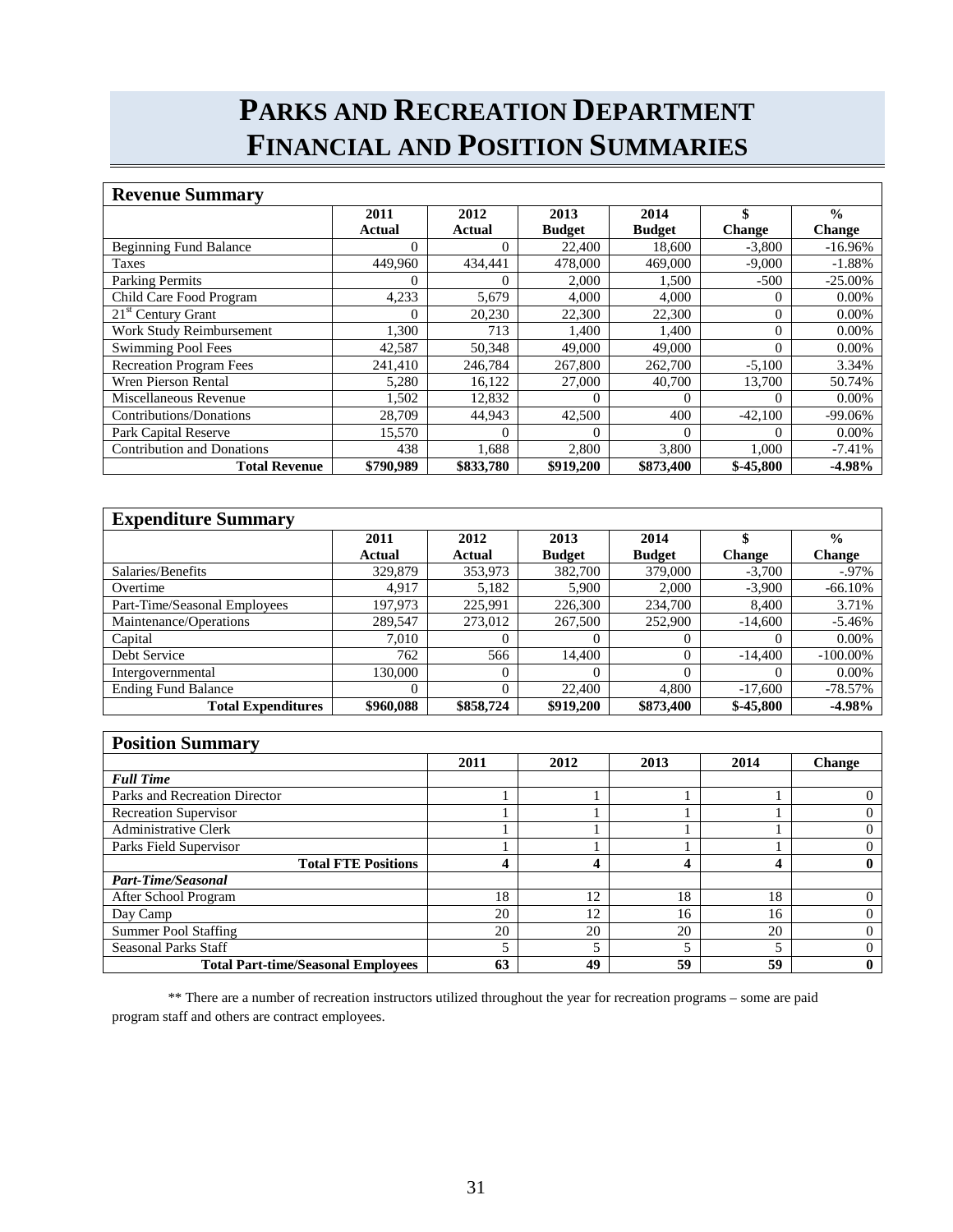#### **Mission Statement**

To provide accountable, responsive and professional police services. We will educate and empower our community through innovative and cooperative programs.

#### **Vision Statement**

The vision for the Cheney Police Department is to promote and preserve the security, safety, and quality of life to all members of our community.

#### **Value Statement**

The Cheney Police Department has been entrusted with duties and responsibilities to assist, preserve, protect and defend our citizens and their property and to maintain social order. Our Community Policing Philosophy must not shy away from discussing the significance of morality, character and responsibility; therefore, we wish to foster responsive and responsible city government by maintaining a close constructive partnership between our schools, churches, business community, professional health care providers and citizens. This is accomplished through a coordinated effort at maintaining and improving the quality of life, safety and welfare for the citizens of our community. Given that Cheney is a community in the best sense of the word, strong community values will promote and maintain a healthy livable community for our citizens both now and for our children for years to come.

#### **Department Overview**

The Cheney Police Department is a full-service law enforcement agency that provides routine, emergency and investigative police services. In fulfilling this mission, the department has embraced a community policing philosophy, which has proven very successful in addressing crime and its causes, and quality of life issues. Community policing involves forming partnerships between the police department and the residents and businesses. This alliance identifies problems, issues and needs, then formulates and implements courses of action to address them.

#### **Ongoing Activities**

- Continue to provide a high level of service to the community.
- Manage the department's operating budget and other resources.
- Provide training to maintain and enhance skills while minimizing operational disruptions and reducing expenses.
- Ensure rapid response times to calls for service, and improve service levels and response times whenever possible.
- Identify crime trends and provide directed patrols.
- Aggressively pursue leads in an effort to solve crimes, and successfully arrest and prosecute criminals.
- Promote traffic safety through engineering, education and enforcement.
- Respond proactively to issues and concerns that affect the community, including periodic interviews with local sex registrants, known gang members, probationers, and parolees.
- The department continually reviews its internal directives and procedures making certain that they remain current, within industry standards, and with the maximum practical standard of safety.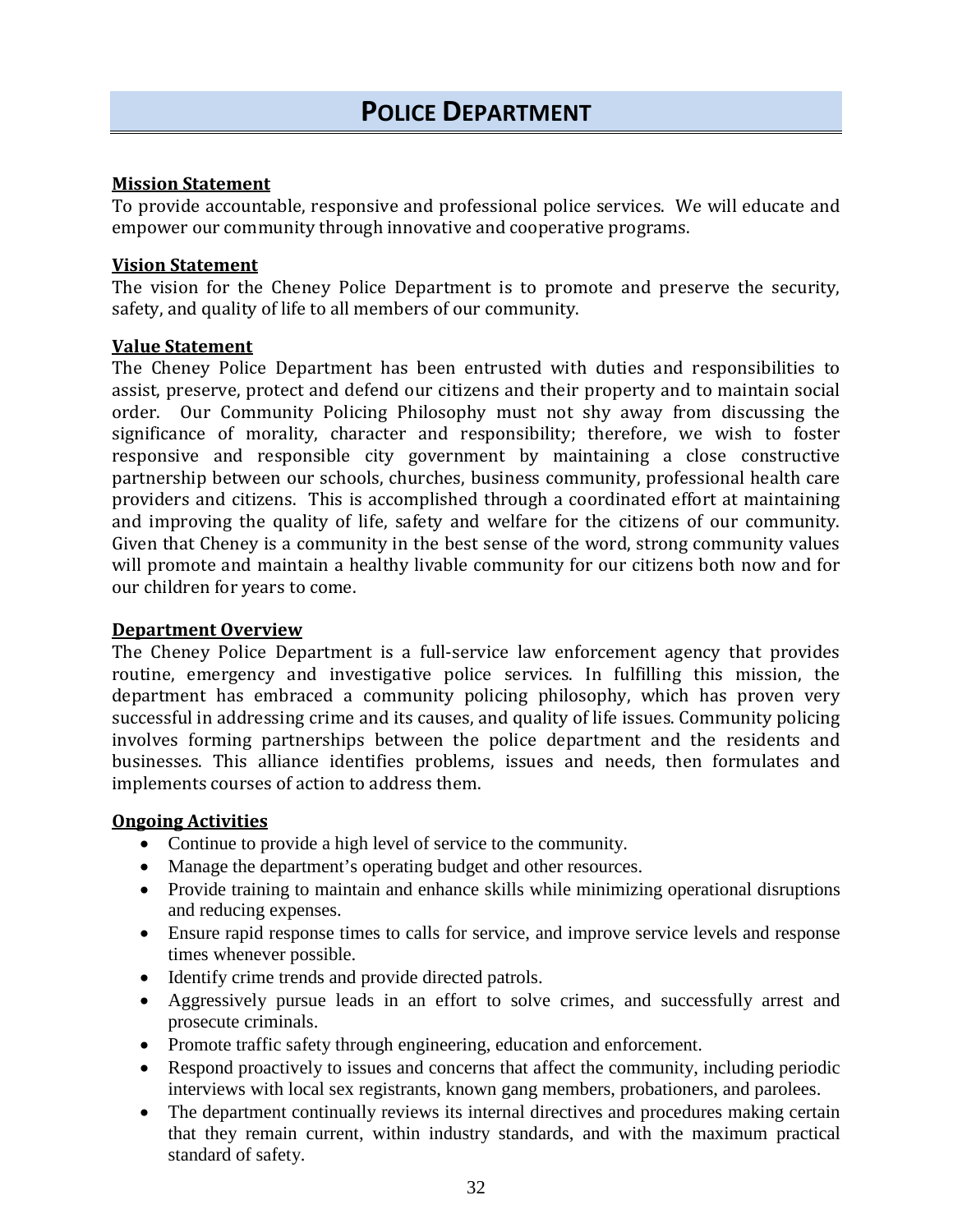#### **2013 Accomplishments and Projects**

- The police department replaced both handheld and mobile police radios using SRECS funding.
- The firing range facility was improved by adding target holders and an onsite storage container.
- Added three AWD police patrol vehicles through a leasing program.
- Maintained Part I crimes clearance rate above the national average of 21%.
- The department hired two reserve police officers during the year.
- Conducted two random audits of property held as evidence.
- Deployed speed trailer in residential neighborhoods four times during the year.
- Obtain a 100% compliance rating with all State/County jail inspections.
- Recruited and appointed four VIPs.
- The police department participated in several Washington State Traffic Grants to make City streets safer.
- The department's fingerprinting system went from manual rolling with ink to a fully digital system.
- The City and the Cheney School District agreed upon a new and improved School Resource Program contract.
- The City experienced historically low Part I crime rates during the year.

#### **2014 Goals**

- Prepare for and obtain WASPC re-accreditation.
- The police department will recruit, select, background and hire at least two reserve police officers.
- Replace aging police department video recording server.
- The police department will recruit, select, background and appoint at least two VIP's to the program during the year.
- Create meeting and training space by completing the police garage remodel project which was started by SRECS in 2012.
- Replace three police vehicles through a vehicle leasing program.
- Develop new Mission, Vision and Value statements that reflect the current police department customer service and crime fighting philosophies.
- Explore strategies to add a police officer to the department's patrol staffing.
- Deploy speed radar trailer in residential and schools zones at least six times during the year.
- Upgrade to the NG-911 system through the Spokane County Emergency 911 project.
- Complete the radio system conversion to 800MHz through the SRECS project.
- Working closely with the Washington Liquor Control Board Enforcement Unit, develop a working knowledge of marijuana licensing regulations.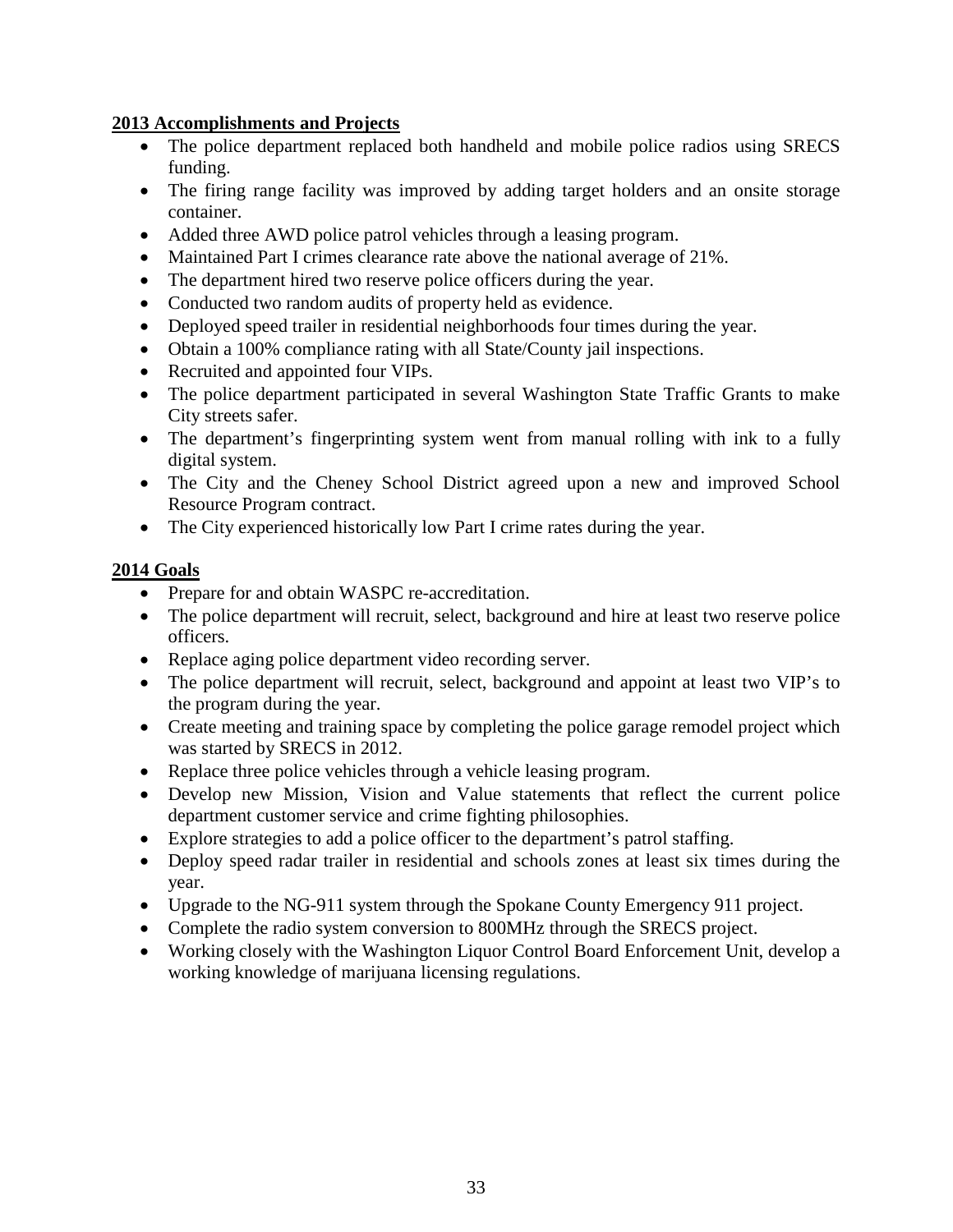# **POLICE DEPARTMENT FINANCIAL AND POSITION SUMMARIES**

| <b>Revenue Summary</b>   |           |           |               |               |            |               |
|--------------------------|-----------|-----------|---------------|---------------|------------|---------------|
|                          | 2011      | 2012      | 2013          | 2014          | \$         | $\frac{0}{0}$ |
|                          | Actual    | Actual    | <b>Budget</b> | <b>Budget</b> | Change     | Change        |
| <b>Animal Licenses</b>   | 10.865    | 11,985    | 11,000        | 12,100        | 1,100      | 10.00%        |
| School Resource Officer  | 58.710    | 64.049    | 83,700        | 114,000       | 30,300     | 36.20%        |
| <b>Pistol Permits</b>    | 1.893     | 1,938     | 1,500         | 2.500         | 1,000      | 66.67%        |
| <b>Fingerprint Fees</b>  | 690       | 900       | 700           | 800           | 100        | 14.29\$       |
| <b>Dispatch Services</b> | 103,511   | 103,511   | 108,000       | 110,300       | 2,300      | 2.13%         |
| Police Reimbursements    | 3.766     | 13,930    | $\Omega$      | 0             | $\Omega$   | $0.00\%$      |
| (WCIA/Travel)            |           |           |               |               |            |               |
| Police Equipment Reserve | 8,131     | 48,869    | 63,800        | 11,800        | $-52,000$  | $-81.50%$     |
| Criminal Justice         | 150.208   | 114,284   | 163.800       | 164.000       | 200        | $.12\%$       |
| Criminal Justice/CTED    | 15,477    | 17,895    | 27,300        | 18,900        | $-8,400$   | $-30.77%$     |
| Police Outside Jobs      | 7.366     | 15.133    | 12.000        | 12.100        | 100        | .83%          |
| <b>Total Revenue</b>     | \$354.920 | \$392,494 | \$471,800     | \$446,500     | $$-25,300$ | $-5.36%$      |

| <b>Expenditure Summary</b> |             |               |               |               |            |             |
|----------------------------|-------------|---------------|---------------|---------------|------------|-------------|
|                            | 2011        | 2012          | 2013          | 2014          |            | $\%$        |
|                            | Actual      | <b>Actual</b> | <b>Budget</b> | <b>Budget</b> | Change     | Change      |
| Salaries/Benefits          | 1,752,295   | 1,823,020     | 1,878,300     | 1,921,200     | 42,900     | 2.28%       |
| Overtime                   | 57,728      | 63,392        | 45,200        | 44.700        | $-500$     | $-1.11\%$   |
| Maintenance & Operations   | 308,112     | 309,458       | 438,900       | 376,100       | $-62,800$  | $-14.31%$   |
| Capital                    | 10.975      | $\theta$      | 17,000        |               | $-17,000$  | $-100.00\%$ |
| Intergovernmental          | 132.394     | 100.438       | 120,600       | 120,600       |            | $0.00\%$    |
| Lease Payment              | 11,694      | 11,694        |               |               |            | $0.00\%$    |
| <b>Total Expenditures</b>  | \$2,273,198 | \$2,308,002   | \$2,500,000   | \$2,462,600   | $$-37,400$ | $-1.50%$    |

| <b>Position Summary</b>    |      |      |      |      |        |
|----------------------------|------|------|------|------|--------|
|                            | 2011 | 2012 | 2013 | 2014 | Change |
| Police Chief               |      |      |      |      |        |
| Commander                  |      |      |      |      |        |
| Lieutenant                 |      |      | 0    |      |        |
| Sergeant                   | っ    | 3    | 3    | 3    |        |
| Senior Patrol Officer      | ŋ    |      |      |      | $-1$   |
| Corporal                   | 3    | 4    | 4    |      | -4     |
| Officer First Class        | ŋ    | 3    | 3    |      | $-3$   |
| Patrol Officer             | っ    |      |      | a    | 8      |
| Officer - Probationary     |      |      |      |      |        |
| Director of Communications |      |      |      |      |        |
| Dispatcher                 | 5    |      | 5    |      |        |
| <b>Total FTE Positions</b> | 20   | 20   | 20   | 20   |        |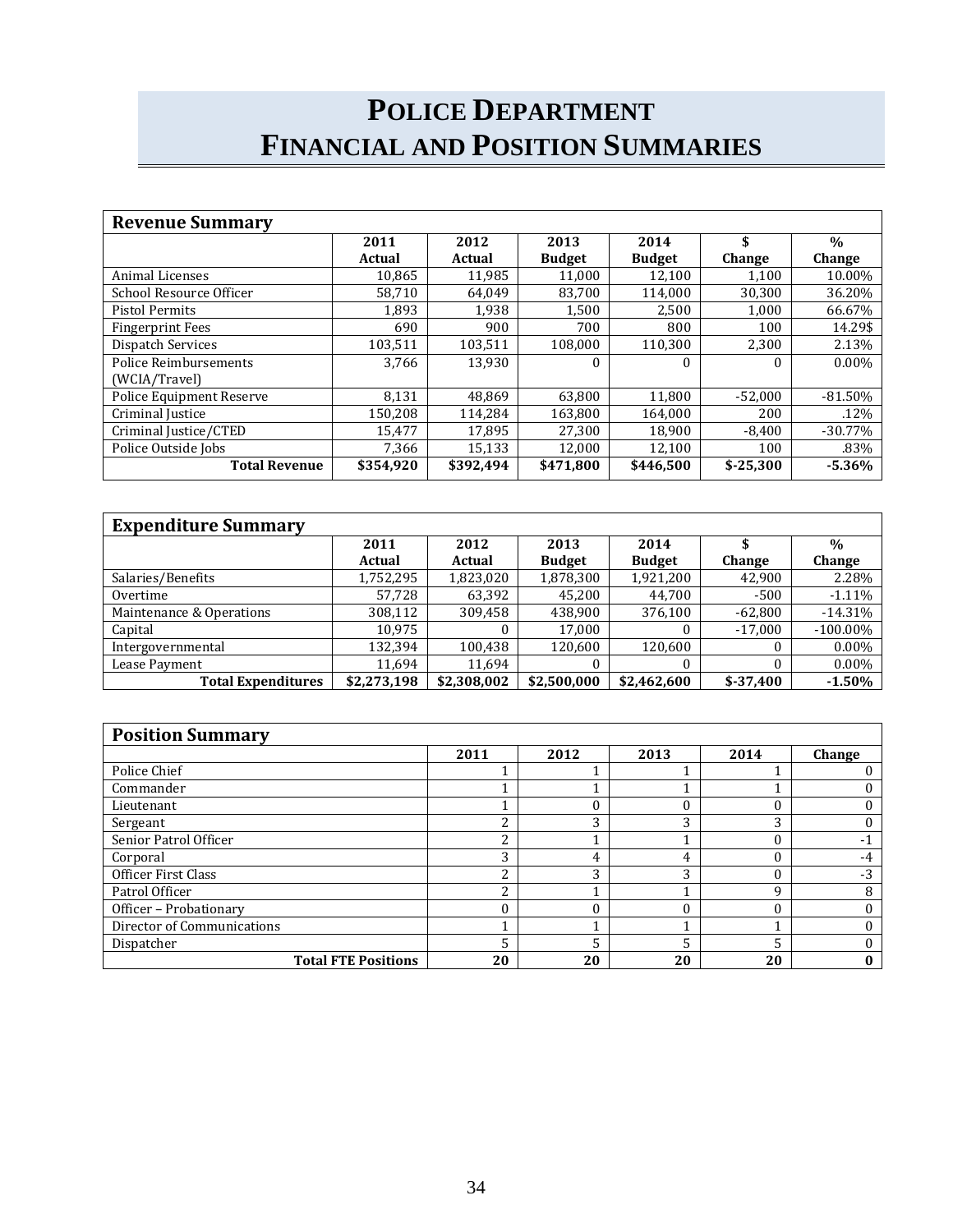# **PUBLIC WORKS**

#### **Mission Statement**

The mission of the Cheney Public Works Department is to provide and maintain adequate building, planning, transportation, solid waste, and water services through effective and efficient use of personnel, equipment and materials in accordance with federal, state and city standards that afford citizens a favorable living environment through a comprehensive program of planning, land use management, development review, code enforcement and by protecting life, property and the environment.

#### **Public Works Divisions**

The Department of Public Works can be categorized into five different service areas, building, planning, transportation, solid waste, and water. Divisions of the Public Works Department include Street, Solid Waste, Recycling, Shop, Water, Wastewater Collection, Wastewater Treatment, and Storm Water which are administered by Public Works Administration.

#### **Public Works Funds**

Funding for the operations, maintenance, and capital needs of the Public Works Divisions are comprised of both general and enterprise funds. Twelve funds are administered under Public Works which include:

Public Works Administration**:** Fund 001 3810 includes the salary and operating expenses for the Public Works Administration staff. (Director, Engineer Tech, 50% Administrative Secretary, and 50% Clerk)

| Building:       | Fund 001-5960 provides building construction services.                                                        |
|-----------------|---------------------------------------------------------------------------------------------------------------|
| Planning:       | Fund 001-5860 provides planning services                                                                      |
| Transportation: | Funds: 101 Streets, 102 Arterial Street, 103 Residential Streets,<br>107 Equipment Reserve, 110 Bicycle Fund. |
| Water:          | Fund 402 provides water production, treatment, storage, and<br>distribution                                   |
| Solid Waste:    | Fund 403 provides solid waste collection / disposal and operation<br>of the City's Recycling Facility         |
| Wastewater:     | Fund 404 provides sanitary sewer treatment and collections.                                                   |
| Shop: Fund:     | Fund 590 provides general maintenance service to utility vehicles                                             |

#### **Public Works Responsibilities**

Public Works Divisions operate and maintain approximately  $45 +$  miles of roads, storm sewer, sanitary sewer, water mains, 8 municipal wells, 5 reservoirs, wastewater treatment plant facility, solid waste collection and disposal division including a community recycling facility.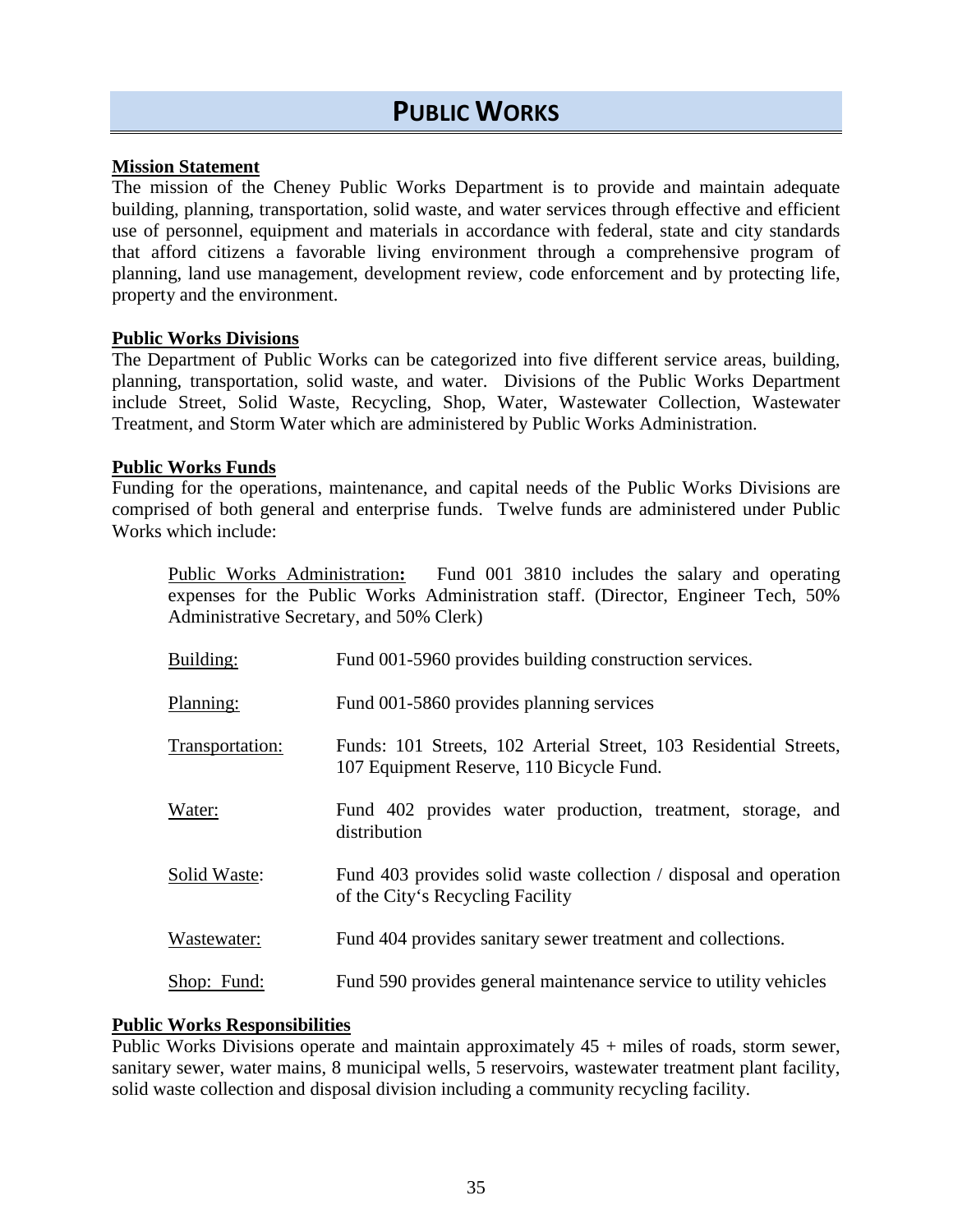Comprehensive planning, including the Growth Management Act, Development regulations including zoning, critical areas, subdivisions, and environmental (SEPA), annexations, population estimates and demographic information, flood plain insurance program.

Application of the International Building Codes throughout the entire community through plan review, building inspection, contractor education, and other services associated with the construction process.

Economic Development, Historic preservation, Code enforcement for zoning, nuisance and other code areas, Community Development Block Grant program, Geographic Information System (GIS) mapping, staff to Planning Commission, Historic Preservation Commission & Board of Adjustment; Spokane County Steering Committee of Elected Officials for Growth Management.

#### **2013 Accomplishments**

- Public Works Division Analysis
- Public Works Community Education
- Continue GIS Program
- Utility Global Positioning Survey
- 2014-2019 Six Year Transportation Plan
- 2013 Residential Street Project
- Street Yellow Curb Painting and Crosswalks
- Annual Right-of-Way Vegetation Control
- Annual Street Sweeping
- 2013 CDBG Watermain Replacement Project
- Annual Water Main Flushing Program
- Annual Water Leak Repairs
- Water Reservoir 4 Repair
- Recycling Facility Building Improvements
- Recycling Facility Operation Improvements
- Solid Waste Plan
- Clean Green Service  $3<sup>nd</sup>$  year
- Cheney Clean Sweep
- WWC Lift Station SCADA
- WWTP Belt Filter Press Rehabilitation
- WWTP Conveyor replacement
- WWTP Plant Water Pump # 4 VFD
- WWTP Sludge Pump # 1 Replacement
- Head Works Preliminary Engineering
- WWTP Operations Building HVAC Replacement
- Comprehensive review and update to development regulations.
- Drafted updated development regulations.
- Organized  $3^{rd}$  Annual Cheney Clean Sweep getting community support of over 200+ volunteers
- Co-Authored Grant with Parks and Recreation to establish a vision, plan, and brand for new Badlands Recreation Area.
- Developed complete suite of content for marketing Cheney Industrial and Commerce Park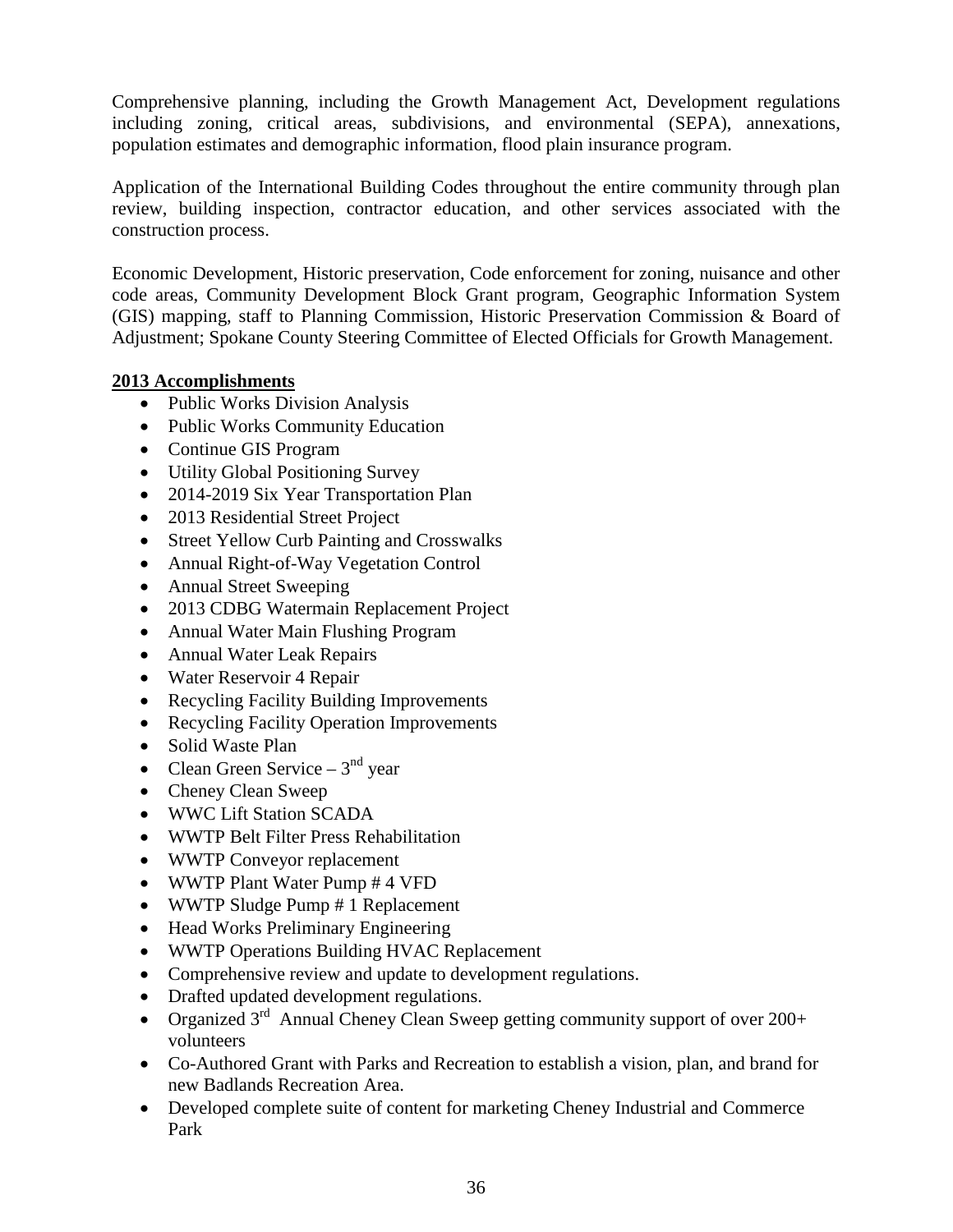- Initiated marketing mailings to businesses in targeted industries like aerospace for recruitment to the CICP
- Completed building permitting and inspections for new University Residence Hall.
- Completed building permitting and inspections for Patterson Hall renovation.
- Completed building permitting and inspections for new University Residence Hall.
- Implementation and adoption of 2012 IBC and Washington Amendments.
- Implemented improvements to Plan Review Process resulting in improved crossfunctional and customer communication regarding requirements of CMC.
- Implementation of new permitting software.
- Performed building plan reviews, permitting and inspections.

#### **2014 Goals**

- CMC 12 Right of Way-Update
- CMC 16 Sanitary Sewer-Update
- CMC Strom Water New
- Solid Waste Plan
- Traffic Impact Analysis
- Water Reuse Plan feasibility and funding options
- 2013 Residential Street Preservation Project
- Water Meter Replacement
- Recycling Facility Landscape and Sign
- Utility Global Positioning Survey
- Continue GIS Program
- Complete Development Regulations Project
- Finalize update to Cheney Zoning Map
- 4<sup>th</sup> Annual Cheney Clean Sweep
- 2015-2020 Capital Improvement Program
- Expand Staff certifications in the area of building code and planning.
- Implementation of new plan review software
- Continue renovation of Sterling-Moorman House

#### **Capital Requests for 2014**

#### **Transportation**

- Residential Street and Sidewalk Project
- 2014 Arterial Street Preservation Project

#### **Major Operational Changes for 2014**

The Community Development Department is now under the administration of Public Works. Staff reduction in the Community Development Department was reduced from 7 FTE to 3 FTE. Restructuring under the Public Works Administration will provide continuing planning and building construction services. The Code Enforcement portion of Community Development is currently shared between Planning and Fire.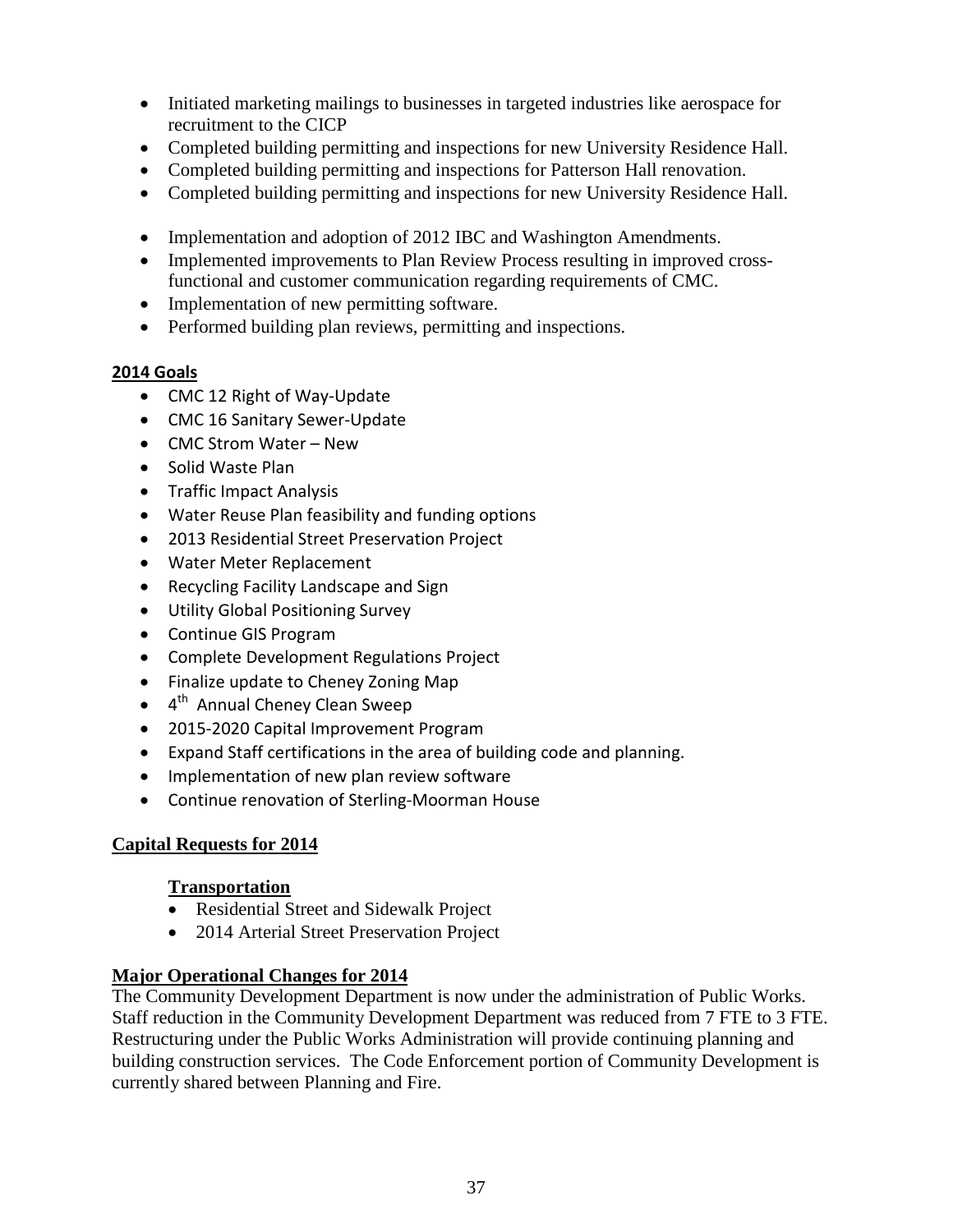# **PUBLIC WORKS DEPARTMENT FINANCIAL AND POSITION SUMMARIES**

| <b>Revenue Summary</b>             |                  |                |                |                |                           |               |
|------------------------------------|------------------|----------------|----------------|----------------|---------------------------|---------------|
|                                    | 2011             | 2012           | 2013           | 2014           | \$                        | $\frac{0}{0}$ |
|                                    | <b>Actual</b>    | <b>Actual</b>  | <b>Budget</b>  | <b>Budget</b>  | Change                    | Change        |
| <b>Public Works Administration</b> | 346,499          | 379,638        | 366,100        | 425,900        | 59,800                    | 16.33%        |
| Planning                           |                  |                |                |                |                           |               |
| <b>Conditional Use Fee</b>         | $\overline{900}$ | $\overline{0}$ | $\overline{0}$ | $\overline{0}$ | $\mathbf{0}$              | $0.00\%$      |
| <b>Environment Review</b>          | 1,350            | 900            | 900            | $\mathbf{0}$   | $-900$                    | $-100.00\%$   |
| <b>Short Plat Application</b>      | 1,990            | 1,250          | 1,300          | $\Omega$       | $-1,300$                  | $-100.00\%$   |
| <b>Comp Plan Amendments</b>        | $\Omega$         | $\theta$       | 2,000          | $\mathbf{0}$   | $-2,000$                  | $-100.00\%$   |
| <b>Final Plat</b>                  | $\Omega$         | $\Omega$       | 2,800          | $\Omega$       | $-2,800$                  | $-100.00\%$   |
| <b>Building Plan Review Fee</b>    | 45,263           | 86,050         | 50,000         | 60,000         | 10,000                    | 20.00%        |
| Plan Review /Sign and Garage       | 850              | 1,050          | 600            | $\overline{0}$ | $-600$                    | $-100.00\%$   |
| <b>Building</b>                    |                  |                |                |                |                           |               |
| <b>Building Permit Fees</b>        | 161,004          | 154,563        | 170,000        | 100,000        | $-70,000$                 | $-41.18%$     |
| <b>Plumbing Permits</b>            | 17,330           | 9,682          | 7,000          | 10,000         | 3,000                     | 42.86%        |
| <b>Mechanical Permits</b>          | 7,862            | 12,307         | 9,000          | 10,000         | 1,000                     | 11.11%        |
| <b>Streets</b>                     |                  |                |                |                |                           |               |
| <b>Beginning Fund Balance</b>      | $\theta$         | $\theta$       | 161,100        | 30,000         | $-131,100$                | $-81.38%$     |
| <b>Taxes</b>                       | 379,179          | 366,077        | 380,000        | 370,100        | $-9,900$                  | $-2.361%$     |
| Intergovernmental & Grants         | 240,066          | 1,093,924      | 610,900        | 550,900        | $-60,000$                 | $-9.82%$      |
| Misc & Other Non-Revenue           | 16,268           | 3,403          | 100            | 100            | $\Omega$                  | $0.00\%$      |
| <b>Transfers</b> In                | 200,000          | 200,000        | 200,000        | 221,800        | 21,800                    | 10.90%        |
| Water                              |                  |                |                |                |                           |               |
| <b>Beginning Fund Balance</b>      | $\Omega$         | $\theta$       | 298,800        | $\Omega$       | $-298,800$                | $-100.00\%$   |
| Grants                             | 77,577           | $\Omega$       | 148,400        | $\Omega$       | $-148,400$                | $-100.00\%$   |
| <b>Charges for Services</b>        | 1,062,956        | 1,081,105      | 1,063,400      | 1,153,000      | 89,600                    | 8.43%         |
| Misc & Other Non-Revenue           | 19,893           | 20.921         | 15,500         | 15,600         | 100                       | .65%          |
| <b>Solid Waste</b>                 |                  |                |                |                |                           |               |
| <b>Beginning Fund Balance</b>      | $\Omega$         | $\Omega$       | 266,100        | $\Omega$       | $-266,100$                | $-100.00\%$   |
| Intergovernmental                  | 6,894            | 20,250         | $\Omega$       | $\Omega$       | $\Omega$                  | 0.00%         |
| Charges for Services               | 1,271,523        | 1,293,705      | 1,240,000      | 1,295,000      | 55,000                    | 4.44%         |
| Misc & Other Charges               | 6,984            | 1,877          | 1,500          | 3,000          | 1,500                     | 100.00%       |
| <b>Landfill Closure</b>            | 168,870          | $\overline{0}$ | $\overline{0}$ | $\overline{0}$ | $\Omega$                  | $0.00\%$      |
| <b>Sewer</b>                       |                  |                |                |                |                           |               |
| Sewer Beginning Fund Balance       | $\Omega$         | $\Omega$       | 1,786,500      | 487,300        | $-1,299,200$              | $-72.72%$     |
| Licenses & Permits                 | $\Omega$         | $\Omega$       | $\Omega$       | 500            | 500                       | 0.00%         |
| <b>Charges for Services</b>        | 1,891,194        | 1,963,258      | 1,896,400      | 1,936,400      | 40,000                    | 2.11%         |
| Misc & Other Charges               | 137,272          | 28,837         | 12,500         | 14,000         | 1,500                     | 12.00%        |
| <b>Mechanical Shop</b>             |                  |                |                |                |                           |               |
| <b>Mechanical Shop Charges</b>     | 90.596           | 81,119         | 105,200        | 103,300        | $-1,900$                  | $-1.81%$      |
| <b>Total Revenue</b>               | \$6,152,320      | \$6,799,916    | \$8,796,100    | \$6,786,900    | $\overline{\$-2,009,200}$ | $-22.84%$     |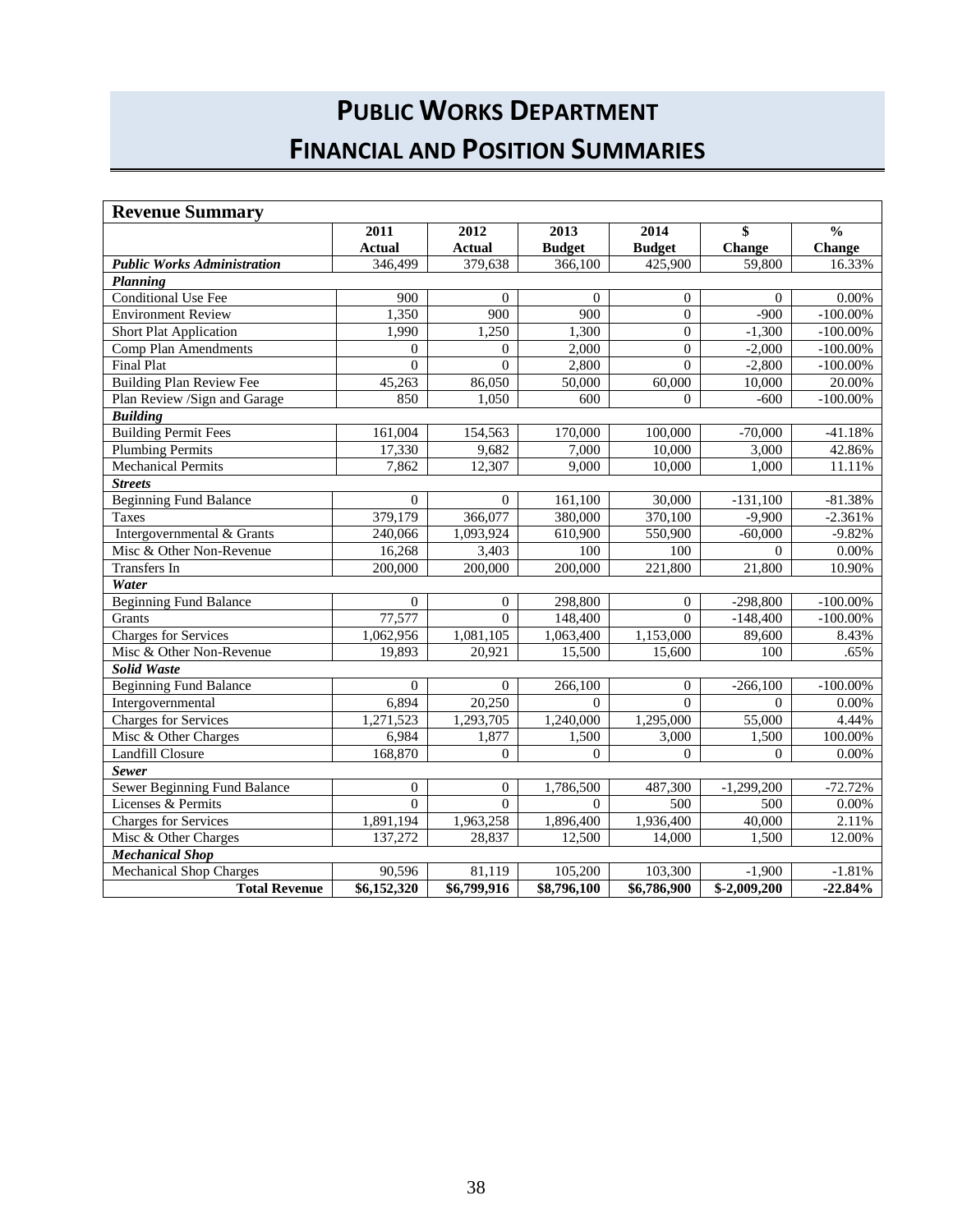| <b>Expenditure Summary</b> |                |                |               |               |               |               |
|----------------------------|----------------|----------------|---------------|---------------|---------------|---------------|
|                            | 2011           | 2012           | 2013          | 2014          | \$            | $\frac{0}{0}$ |
|                            | <b>Actual</b>  | <b>Actual</b>  | <b>Budget</b> | <b>Budget</b> | Change        | Change        |
| <b>PWKS</b> Administration |                |                |               |               |               |               |
| Salaries/Benefits          | 277,100        | 285,154        | 286,900       | 355,600       | 68,700        | 23.95%        |
| Maintenance/Operations     | 69,349         | 65,747         | 79,200        | 70,300        | $-8,900$      | $-11.24%$     |
| Capital                    | $\Omega$       | 28,737         | $\Omega$      | $\Omega$      | $\Omega$      | 0.00%         |
| Planning                   |                |                |               |               |               |               |
| Salaries/Benefits          | 240,990        | 253,556        | 268,300       | 63,900        | $-204,400$    | $-76.18%$     |
| Overtime                   | 1,252          | 1,083          | 1,400         | 1,400         | $\Omega$      | 0.00%         |
| Maintenance/Operations     | 39,531         | 42,248         | 42,100        | 38,900        | $-3,200$      | $-7.60%$      |
| <b>Building</b>            |                |                |               |               |               |               |
| Salaries/Benefits          | 346,922        | 360,650        | 213,400       | 159,700       | $-53,700$     | $-25.16%$     |
| Maintenance/Operations     | 35,924         | 51,359         | 18,600        | 18,600        | $\Omega$      | 0.00%         |
| <b>Streets</b>             |                |                |               |               |               |               |
| Salaries/Benefits          | 234,935        | 235,023        | 240,900       | 238,000       | $-2,900$      | $-1.20%$      |
| Overtime                   | 8,525          | 10,376         | 6,000         | 6,000         | $\Omega$      | 0.00%         |
| Maintenance/Operations     | 219,419        | 228,781        | 191,500       | 209,100       | 17,600        | 9.149%        |
| Capital                    | 439,799        | 1,178,636      | 920,800       | 725,200       | $-195,600$    | $-21.24%$     |
| <b>Ending Fund Balance</b> | $\overline{0}$ | $\Omega$       | 200           | 200           | $\Omega$      | 0.00%         |
| Water                      |                |                |               |               |               |               |
| Salaries/Benefits          | 306,017        | 317,153        | 332,100       | 346,300       | 14,200        | 4.28%         |
| Overtime                   | 3,544          | 1,620          | 6,500         | 6,500         | $\Omega$      | 0.00%         |
| Maintenance/Operations     | 545,130        | 581,514        | 639,500       | 713,300       | 73,800        | 11.54%        |
| Depreciation               | 305,241        | 302,828        | 298,800       | $\Omega$      | $-298,800$    | $-100.00\%$   |
| Capital                    | $\Omega$       | $\Omega$       | 210,600       | $\Omega$      | $-210,600$    | $-100.00\%$   |
| Debt                       | 14,916         | 12,288         | 148,600       | 102,500       | $-46,100$     | $-31.02%$     |
| Solid Waste                |                |                |               |               |               |               |
| Salaries/Benefits          | 299,860        | 299,776        | 370,500       | 340,000       | $-30,500$     | $-8.23%$      |
| Overtime                   | 3,227          | 1,304          | 2,000         | 2,000         | $\Omega$      | 0.00%         |
| Maintenance/Operations     | 1,034,856      | 1,042,538      | 965,200       | 956,000       | $-9,200$      | $-.95%$       |
| Depreciation               | 146,042        | 166,082        | 162,000       | $\Omega$      | $-162,000$    | $-100.00\%$   |
| Capital                    | $\overline{0}$ | $\overline{0}$ | 7,900         | $\theta$      | $-7,900$      | $-100.00\%$   |
| <b>Sewer</b>               |                |                |               |               |               |               |
| Salaries/Benefits          | 704,377        | 741,281        | 769,800       | 797,900       | 28,100        | 3.65%         |
| Overtime                   | 11,213         | 10,494         | 18,700        | 17,800        | $-900$        | $-481%$       |
| Maintenance/Operations     | 916,997        | 1,021,164      | 1,044,300     | 915,200       | $-129,100$    | $-1236%$      |
| Depreciation               | 876,855        | 904,354        | 700,200       | $\Omega$      | $-700,200$    | $-100.00\%$   |
| Capital                    | $\Omega$       | $\Omega$       | 455,000       | $\Omega$      | $-455,000$    | $-100.00\%$   |
| Debt Service               | 24,266         | 20,139         | 707,400       | 707,300       | $-100$        | $-.01%$       |
| <b>Mechanical Shop</b>     |                |                |               |               |               |               |
| Salaries/Overtime/Benefits | 1,321          | 621            | $\Omega$      | $\Omega$      | $\Omega$      | 0.00%         |
| Maintenance/Operations     | 84,171         | 80.096         | 105,200       | 103,300       | $-1,900$      | $-1.81%$      |
| <b>Total Expenditures</b>  | \$7,191,779    | \$8,244,602    | \$9,213,600   | \$6,895,000   | $$-2,318,600$ | $-25.16$      |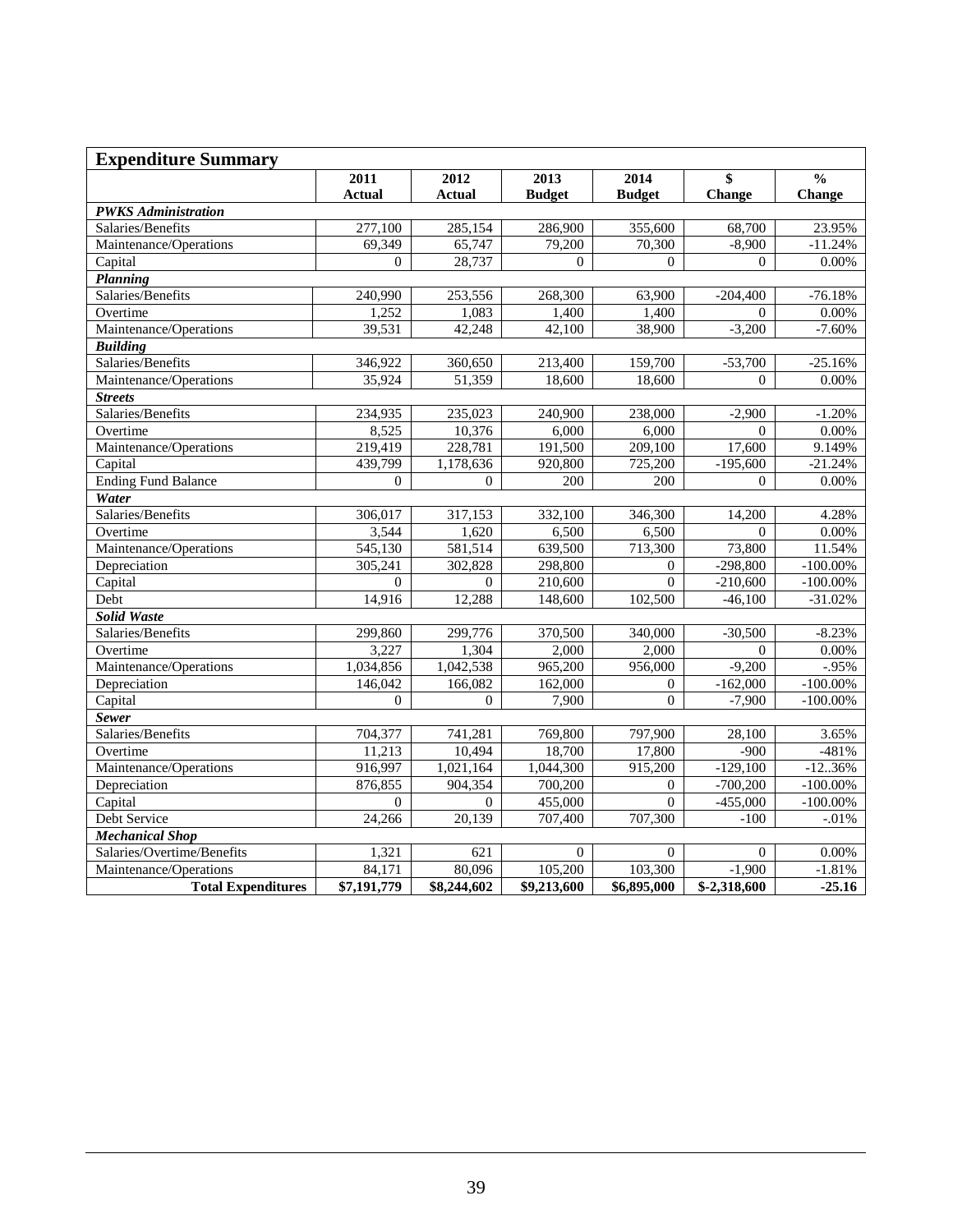| <b>Position Summary</b>                 |                |                      |                |                |                |
|-----------------------------------------|----------------|----------------------|----------------|----------------|----------------|
|                                         | 2011           | 2012                 | 2013           | 2014           | <b>Change</b>  |
| <b>Public Works Director</b>            |                |                      |                |                | $\Omega$       |
| <b>Engineer Tech</b>                    |                |                      |                |                | $\Omega$       |
| <b>Administrative Secretary</b>         | .5             | .5                   | .5             | .5             | $\Omega$       |
| <b>Administrative Clerk</b>             | .5             | .5                   | .5             | .5             | $\Omega$       |
| GIS/Permit Technician                   | .8             | $\cdot$ <sup>8</sup> | .8             | .7             | $-(.1)$        |
| <b>Building Inspector</b>               | $\overline{2}$ | $\overline{c}$       | $\overline{c}$ |                | - 1            |
| <b>Senior Planner</b>                   |                |                      |                |                | $\theta$       |
| <b>Community Development Director</b>   |                |                      |                | $\theta$       | $-1$           |
| Permit Technician                       |                |                      | $\theta$       | $\Omega$       | $\Omega$       |
| Code Enforcement Officer                |                |                      | $\overline{0}$ | $\theta$       | $\theta$       |
| <b>Street Supervisor</b>                |                |                      |                | $\Omega$       | - 1            |
| <b>Street Equipment Operator</b>        | $\overline{c}$ | $\overline{2}$       | $\overline{c}$ | 3              |                |
| Water Supervisor                        |                |                      |                | $\Omega$       | -1             |
| Water Equipment Operator                | 3              | 3                    | 3              | 3              | $\overline{0}$ |
| Recycling / Solid Waste Operator        |                |                      |                |                | $\Omega$       |
| Solid Waste Equipment Operator          | 3              | 3                    | 3              | 3              | $\Omega$       |
| Solid Waste Supervisor                  | $\overline{c}$ | $\overline{2}$       | $\overline{c}$ | $\overline{c}$ | $\overline{0}$ |
| Wastewater Collection Supervisor        | .8             | .8                   | 8.             | 8.             | $\Omega$       |
| Wastewater Equipment Operator           | 3              | 3                    | 3              | 3              | $\theta$       |
| Wastewater Treatment Supervisor         |                |                      |                |                | $\theta$       |
| Wastewater Treatment Plant Operator III |                |                      | $\overline{2}$ | $\overline{2}$ | $\Omega$       |
| Wastewater Treatment Plant Operator II  |                |                      | $\overline{c}$ | $\overline{2}$ | $\mathbf{0}$   |
| Wastewater Treatment Plant Operator I   | $\overline{2}$ | $\overline{c}$       | $\Omega$       | $\Omega$       | 0              |
| <b>Total FTE Positions</b>              | 29.8           | 29.8                 | 27.8           | 24.7           | $-3.1$         |